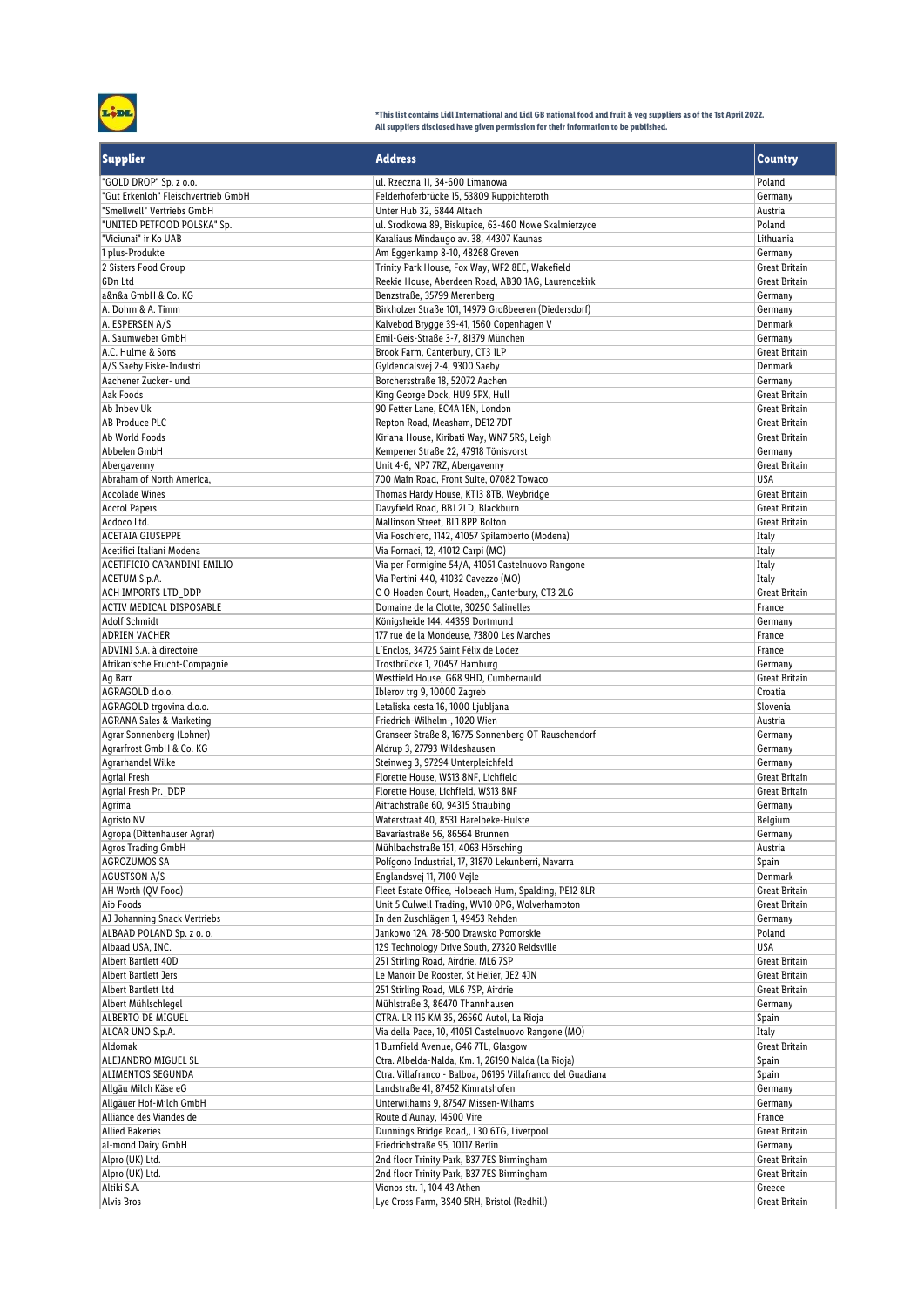| <b>Ambient Foods</b>                               | Unit 28, Merry Lees, LE9 9FS, Leicester                                                                | Great Britain            |
|----------------------------------------------------|--------------------------------------------------------------------------------------------------------|--------------------------|
| Andechser Molkerei Scheitz                         | Biomilchstraße 1, 82346 Andechs                                                                        | Germany                  |
| ANDROS LA SERNA S.L.U.                             | Barrio Grajales s/n, 39450 La serna de Iguña                                                           | Spain                    |
| ANDROS S.N.C.                                      | Zone Industrielle, 46130 Biars-sur-Cère                                                                | France                   |
| Anecoop                                            | C/ Monforte, nº 1 entresuelo, 46010 Valencia                                                           | Spain                    |
| ANECOOP, S.COOP.                                   | C/. Monforte, 1 Entresuelo, 46010 Valencia (Valencia)                                                  | Spain                    |
| Anno Distillers                                    | Unit 4, Crest Industrial Est, TN12 9QJ, Marden                                                         | Great Britain            |
| ANTICA ACETAIA DODI S.R.L.                         | Via Monteiatico, 3, 42020 Albinea - (RE)                                                               | Italy                    |
| Antonio Petti fu Pasquale                          | Via San Clemente, 16, 84015 Nocera Superiore (SA)                                                      | Italy                    |
| apetito                                            | Bonifatiusstraße 305, 48432 Rheine                                                                     | Germany                  |
| apetito convenience GmbH                           | Münsterstraße 9-15, 49176 Hilter a.T.W.                                                                | Germany                  |
| Apostel Griechische                                | Heinkelstraße 11, 30827 Garbsen                                                                        | Germany                  |
| Appel Feinkost                                     | Neufelder Schanze, 27472 Cuxhaven                                                                      | Germany                  |
| ARCTIC SEAFOOD GmbH                                | Große Straße 28, 49134 Wallenhorst                                                                     | Germany                  |
| ARDO GmbH                                          | Pempelfurtstraße 1, 40880 Ratingen                                                                     | Germany                  |
| Argenta                                            | Naumburger Straße 87A, 06667 Weißenfels                                                                | Germany                  |
| Ari S.A.                                           | Industrial area Lakkoma, 630 80 Lakkoma (Halkidiki)                                                    | Greece                   |
| Arizona Europe Coöperatief                         | Barbara Strozzilaan 201, 1083 HN Amsterdam                                                             | Netherlands              |
| Arla Foods amba                                    | Sonderhoj 14, 8260 Viby J                                                                              | Denmark                  |
| Arla Foods B.V.                                    | Gildenstraat 30, 3861 RG Nijkerk                                                                       | Netherlands              |
| Arla Foods Deutschland                             | Wahlerstraße 2, 40472 Düsseldorf                                                                       | Germany                  |
| Arla Uk                                            | 4 Savannah Way, LS10 1AB, Leeds                                                                        | Great Britain            |
| Aroma Snacks GmbH                                  | Geiselharz 23, 88279 Amtzell                                                                           | Germany                  |
| ARROCES Y CEREALES S.A.U.                          | Ctra N-332, km. 216, 46780 Oliva (Valencia)                                                            | Spain                    |
| Artar Brot GmbH                                    | Maybach Straße 16, 51381 Leverkusen                                                                    | Germany                  |
| ARTEVINO SAS                                       | 6, Rue du Clocher, 33330 Saint-Emilion                                                                 | France                   |
| <b>ARTiBack GmbH</b>                               | Große Nikolaistraße 7, 06108 Halle (Saale)                                                             |                          |
| ARYZTA Bakeries Deutschland                        | Gewerbegebiet Strohügel, 06295 Lutherstadt Eisleben                                                    | Germany                  |
|                                                    |                                                                                                        | Germany                  |
| ARYZTA BAKERIES IBERIA,<br>ARYZTA BAKERIES IRELAND | Ctra. Alcalá-Daganzo. M-118, 28814 Daganzo (Madrid)<br>Grange Castle Business Park, D22 E9RO Dublin 22 | Spain<br>Ireland         |
| <b>ARYZTA Food Solutions</b>                       | Ifangstraße 9, 8952 Schlieren                                                                          | Switzerland              |
| Aryzta Polska Sp. z o.o.                           | ul. Zachodnia 10, 05-825 Grodzisk Mazowiecki                                                           | Poland                   |
|                                                    |                                                                                                        |                          |
| AS "Dobeles dzirnavnieks"                          | Spodribas iela 4, 3701 Dobele                                                                          | Latvia                   |
| <b>ASB Grünland</b>                                | Mittlerer Pfad 19, 70499 Stuttgart                                                                     | Germany                  |
| Asolo Dolce S.p.A.                                 | Via Enrico Fermi, 51, 31011 Asolo, Fraz. Casella (TV)                                                  | Italy                    |
| Asplins Producer Org                               | School Farm, Faversham, ME13 8UP                                                                       | Great Britain            |
| ASSAN GIDA SAN. TIC. A.S.                          | Nispetiye Cadd.Akmerkez Alışveriş, 34337 Istanbul                                                      | Turkey                   |
| Aston Manor Brewery                                | Deykin Avenue, B6 7BH, Birmingham                                                                      | Great Britain            |
| ATLANTIQUE DELICES SASU                            | ZI de la Croix Blanche - 9, 44260 Malville                                                             | France                   |
| ATT Drogerievertriebs GmbH                         | Austraßensiedlung 35, 5020 Salzburg                                                                    | Austria                  |
| Attends Healthcare AB                              | 4 Järnvägesgatan, 578 24 Aneby                                                                         | Sweden                   |
| Audrey Cake GmbH                                   | Thüler Straße 102, 33154 Salzkotten                                                                    | Germany                  |
| August Töpfer & Co.                                | Raboisen 58, 20095 Hamburg                                                                             | Germany                  |
| Auland (Lohner)                                    | In der Au 1, 86570 Inchenhofen                                                                         | Germany                  |
| AURORA MÜHLEN GMBH                                 | Trettaustraße 49, 21107 Hamburg                                                                        | Germany                  |
| Außenhandelsgesellschaft                           | Lange Mühren 1, 20095 Hamburg                                                                          | Germany                  |
| Avalon                                             | Riley House Unit 6, Alwaton Hill, Peterborough, PE7 3HH                                                | Great Britain            |
| <b>AVENA Cerealien GmbH</b>                        | Mühlenstraße 1c, 19357 Karstädt                                                                        | Germany                  |
| Aviko B.V.                                         | Doctor A. Ariensstraat 28, 7221 CD Steenderen                                                          | Netherlands              |
| AVISTA OIL                                         | Bahnhofstraße 82, 31311 Uetze                                                                          | Germany                  |
| Avondale Foods                                     | 15 Dukestown Lane, Lurgan, BT66 8TB, Craigavon                                                         | Great Britain            |
| AVT Abfüll- und                                    | Otto-Hahn-Straße 42, 42369 Wuppertal                                                                   | Germany                  |
| A-ware Packaging B.V.                              | Wittevrouwen 2-4, 1358 CD Almere                                                                       | Netherlands              |
| AZ Kempen (Erzeugergroßmarkt Kempen)               |                                                                                                        |                          |
| B + F Bakery & Food GmbH                           | Postfach 10 01 62, 47878 Kempen                                                                        | Germany                  |
|                                                    | Eschenstraße 5, 33154 Salzkotten                                                                       | Germany                  |
| <b>BACK11BASICS A/S</b>                            | Nørrebrogade 24 a, 7100 Veile                                                                          | Denmark                  |
| Bäcker Bachmeier GmbH &                            | Lauterbachstraße 55, 84307 Eggenfelden                                                                 | Germany                  |
| Badischer Winzerkeller eG                          | Zum Kaiserstuhl 16, 79206 Breisach am Rhein                                                            | Germany                  |
| <b>Bahlsen</b>                                     | Randall House, Chiltern Park, SL9 9FG, Chalfont St Peter                                               | Great Britain            |
| Baker & Baker Germany GmbH                         | Theodor-Heuss-Allee 8, 28215 Bremen                                                                    | Germany                  |
| <b>BAKER &amp; BAKER PRODUCTS</b>                  | Stadium Road, CH62 3NU Bromborough, Wirral                                                             | Great Britain            |
| Bakerman GmbH & Co. KG                             | Düppelstraße 17, 48599 Gronau                                                                          | Germany                  |
| <b>Bakkafrost USA LLC</b>                          | 610 Brighton Rd, 07012 Clifton                                                                         | USA                      |
| <b>Bakkavor Desserts</b>                           | Hopton Industrial Estate, SN10 2EU, Devizes                                                            | Great Britain            |
| Balcerzak Sp. z o.o.                               | Wroblow 38, 67-410 Slawa                                                                               | Poland                   |
| <b>Ballygarvey Eggs</b>                            | 108 Ballygarvey Road, BT43 7JX, Ballymena                                                              | Great Britain            |
| BANFI S.r.l.                                       | Castello di Poggio alle Mura, 53024 Montalcino (SI)                                                    | Italy                    |
| <b>Banham Poultry</b>                              | 5 COULMAN STREET, DN8 5JT, DONCASTER                                                                   | Great Britain            |
| Banketbakkerij Merba B.V.                          | Wilhelminakanaal Noord 2, 4902 VR Oosterhout                                                           | Netherlands              |
| BARBANERA s.r.l.                                   | Via del Palazzone, 4, 53040 Cetona (Siena)                                                             | Italy                    |
| BARDINET, S.A.                                     | Camí Can Valls, s/n, 08790 Gelida (Barcelona)                                                          | Spain                    |
| <b>Bardsley</b>                                    | The Packhouse River Farm, Staplehurst, TN12 ORW                                                        | Great Britain            |
| <b>Barfoots</b>                                    | Sefter Farm, Bognor Regis, PO21 3PX                                                                    | Great Britain            |
| <b>Barrowcliffe</b>                                | Hooton Street, NG3 2NJ, Nottingham                                                                     | Great Britain            |
| <b>Bart Ingredients</b>                            | Central Park, Goldcrest Way, BS35 4GH, Severn Beach                                                    | Great Britain            |
| Bawnbua Ni                                         | 67 Crowhill Road, BT66 7AT, Bleary                                                                     | Great Britain            |
| <b>Baxters Food Group</b>                          | Highfield House, IV32 7LD, Fochabers                                                                   | Great Britain            |
| Bayer Plc<br>Bayerische Milchindustrie eG          | 400 South Oak Way, RG2 6AD, Reading<br>E.ON Allee 1, 84036 Landshut                                    | Great Britain<br>Germany |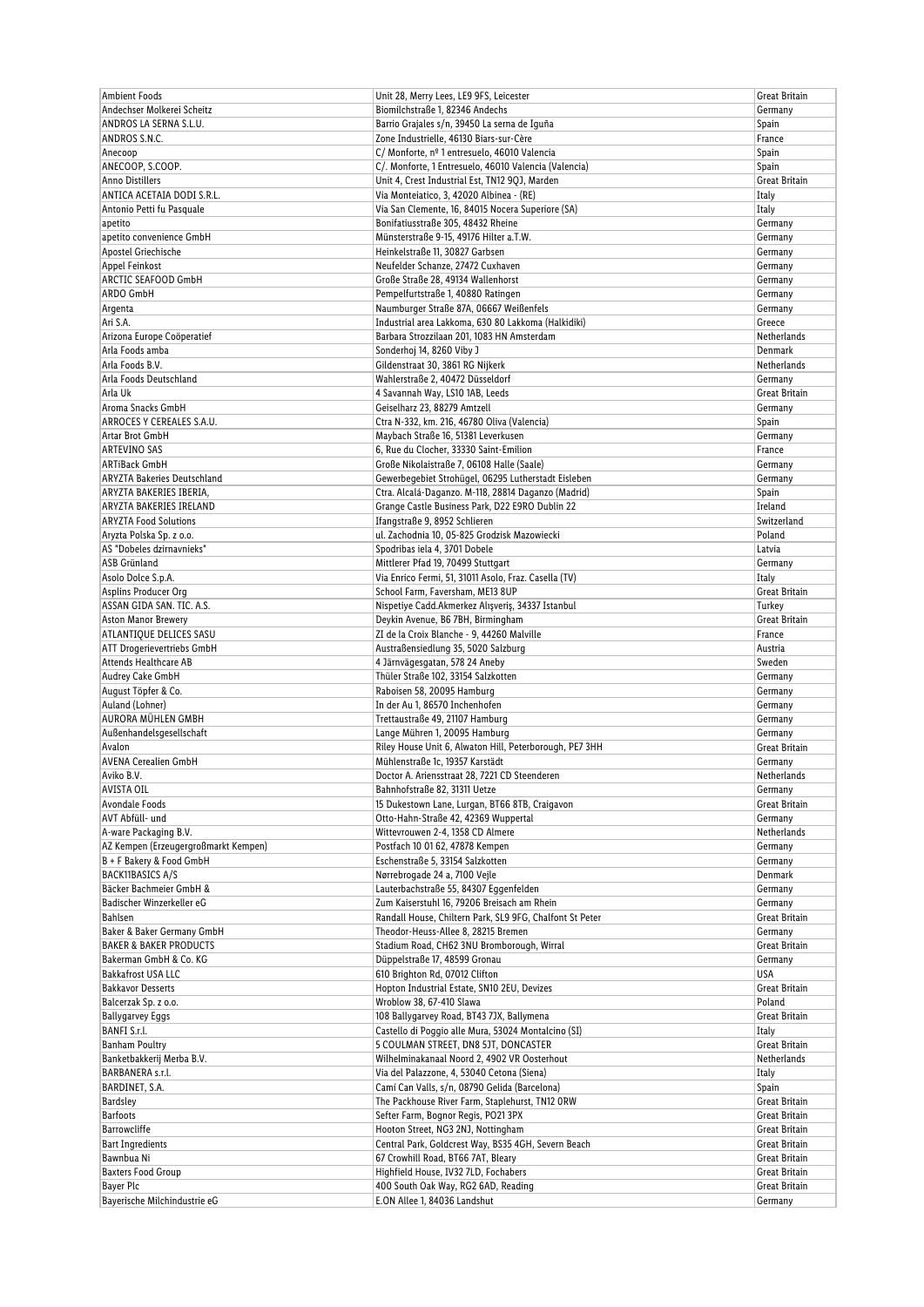| Bayrische Pilzbörse                 | Schäftlarnstraße 10, 81371 München                            | Germany              |
|-------------------------------------|---------------------------------------------------------------|----------------------|
| Bbf (Hull)                          | Amsterdam Rd, Sutton Fields, HU7 0XS, Hull                    | Great Britain        |
| <b>Becketts Foods</b>               | Oak House, Heyford Close, CV2 2QB, Coventry                   | Great Britain        |
| Beech'S Fine Choc                   | Fletcher Road, PR1 5AD, Preston                               | Great Britain        |
| <b>BEGRO NV</b>                     | Tombrugstraat 8 b, 8850 Ardooie                               | Belgium              |
| <b>Beiersdorf Gb</b>                | Trinity Park, B37 7ES, Birmingham                             | Great Britain        |
| Belgian Ice Cream Group NV          | Gierlebaan 100, 2460 Tielen                                   |                      |
|                                     |                                                               | Belgium              |
| Beliès NV                           | Ambachtsstraat 1, 3980 Tessenderlo                            | Belgium              |
| <b>Bell Brothers Nurser</b>         | West End, Boston, PE22 OEE                                    | Great Britain        |
| <b>Bell Deutschland</b>             | Brookdamm 21, 21217 Seevetal                                  | Germany              |
| <b>BELL FRANCE S.A.S.</b>           | Lieu dit Montaury, 63460 Teilhede                             | France               |
| Bellafrut                           | Via Sommacampagna, 63 D-E, 37137 Verona                       | Italy                |
| bellmira Cosmetic GmbH              | Otto-Schott-Straße 33, 97877 Wertheim/Main                    | Germany              |
| <b>Bells Of Lazonby</b>             | Edenholme Bakery, Lazonby Penrith, CA10 1BG, Cumbria          | Great Britain        |
| <b>Bennett Potatoes</b>             | Station Yard, Brigg, DN20 9DP                                 | Great Britain        |
| <b>BENOIT SNC</b>                   | 15, rue du Claret, 38230 Charvieu-Chavagneux                  | France               |
|                                     |                                                               |                      |
| Berentzen Gruppe AG                 | Ritterstraße 7, 49740 Haselünne                               | Germany              |
| Bergader Privatkäserei GmbH         | Weixlerstraße 16, 83329 Waging am See                         | Germany              |
| <b>Bernard Matthews</b>             | Great Witchingham Hall, NR9 5QD, Norwich                      | Great Britain        |
| <b>Berry Gardens</b>                | Unit 20, Maidstone, ME17 4BA                                  | Great Britain        |
| Bertolini Import und Export GmbH    | Paul-Dessau-Straße 5, 22761 Hamburg                           | Germany              |
| BESANA UK LIMITED                   | Bluestem Road, IP3 9RR Ipswich, Suffolk                       | Great Britain        |
| Bettys & Taylors                    | Pagoda House, Plumpton Park, HG2 7LD, Harrogate               | Great Britain        |
| Beyers Koffie GmbH                  | Meteler Stiege 52, 48565 Steinfurt                            | Germany              |
|                                     |                                                               |                      |
| Beyers Koffie N.V. / S.A.           | Koning Leopoldlaan 3, 2870 Puurs                              | Belgium              |
| <b>BFP GmbH</b>                     | Am Heilbrunnen 136-138, 72766 Reutlingen                      | Germany              |
| Big K                               | Unit 20 Milmead Industrial, N17 9QU, London                   | Great Britain        |
| <b>Big Time Soft Drinks</b>         | Culwell Trading Estate, WV10 OPG, Wolverhampton               | Great Britain        |
| <b>Bimmerle KG</b>                  | Önsbacher Straße 40, 77855 Achern-Mösbach                     | Germany              |
| <b>BIO BREADNESS GmbH</b>           | Daimler-Benz-Straße 32, 36039 Fulda                           | Germany              |
| <b>BIO NOCCIOLA SRL</b>             | Zona Industriale, snc, 01030 Carbognano (VT)                  | Italy                |
| Biofrusan (Lehmann Natur)           | Anne-Conway-Straße 2, 28359 Bremen                            | Germany              |
| Biohöfe (Heilmann)                  | Auf der Geest 2, 21514 Büchen                                 | Germany              |
|                                     |                                                               |                      |
| Bio-Lebensmittel-Vertrieb           | Korkamp 29, 24539 Neumünster                                  | Germany              |
| <b>Bip Candy</b>                    | 1st Fl., Unit E, Orbital 24, M34 3SU, Manchester (DB)         | Great Britain        |
| <b>Bird Bros</b>                    | Sunny Farm, Pertenhall Road, MK44 2SU, Bedfordshire           | Great Britain        |
| Birds Eye                           | Building 1, New Square, TW14 8HA, Middlesex                   | Great Britain        |
| BISCUITS PANIER S. A. S.            | 2, Z. I. Des Pays-Bas, 29510 Briec de L'Odet                  | France               |
| Bisquiva GmbH & Co. KG              | Lister Straße 15, 30163 Hannover                              | Germany              |
| <b>Bleikers Smokehouse</b>          | Unit 2 Food Enterprise Centre, DL7 9EE, Northallerton         | Great Britain        |
| <b>BLG Kardesler</b>                | Wattstraße 2-10, 68199 Mannheim                               | Germany              |
|                                     |                                                               |                      |
| <b>Blue Skies</b>                   | Paddock View, Springhill Farm, NN6 9AA, Northampton           | Great Britain        |
| <b>Blue Tree</b>                    | Beech House, SG8 6HB, Melbourn                                | <b>Great Britain</b> |
| <b>Bm Foods</b>                     | 16 Queen Square, BS1 4NT, Bristol                             | <b>Great Britain</b> |
| Boboli Benelux B.V.                 | De Kronkels 16a, 3752 LM Bunschoten Spakenburg                | Netherlands          |
| <b>Bodegas</b>                      | Calle Mayor 191, 31521 Murchante, Navarra                     | Spain                |
| Bodegas Isidro Milagro S.A.         | Avenida del Ebro S/N, 26540 Alfaro (La Rioja)                 | Spain                |
| Bodegas Paniza, S. Coop.            | Carretera Zaragoza-Valencia, 50480 Paniza (Zaragoza)          | Spain                |
| <b>Bolsius Deutschland GmbH</b>     | Martin-Kremmer-Straße 14-16, 45327 Essen                      | Germany              |
| <b>BOLTON FOOD SL</b>               | Carretera Virgen de las Mareas, s/n, 36980 O'Grove/Pontevedra | Spain                |
|                                     |                                                               |                      |
| Bombay Halwa                        | Unit G, Bridge Rd Industrial, UB2 4AB, London                 | Great Britain        |
| Bon Gelati Haaren GmbH              | Entenpfuhl 6, 52525 Waldfeucht-Haaren                         | Germany              |
| Bon Gelati Übach-Palenberg          | David-Hansemann-Straße 1-25, 52531 Übach-Palenberg            | Germany              |
| Bonback GmbH & Co. KG               | David-Hansemann-Straße 1-25, 52531 Übach-Palenberg            | Germany              |
| Bonifaz Kohler GmbH                 | Goßholz 30 b, 88161 Lindenberg-Goßholz                        | Germany              |
| Bonomi S.P.A.                       | Via Vazzi, 7, 37028 Rovere' Veronese (VR)                     | Italy                |
| BORCO-MARKEN-IMPORT                 | Winsbergring 12 - 22, 22525 Hamburg                           | Germany              |
| BORGES AGRICULTURAL & INDUSTRIAL    | C/Flix 29, 43205 Reus                                         | Spain                |
| Bösch Boden Spies                   | Heidenkampsweg 74-76, 20097 Hamburg                           | Germany              |
| Boulangerie Neuhauser SA            | 18 avenue Foch, 57730 Folschviller                            | France               |
|                                     |                                                               |                      |
| Box Steam Ta Steam A                | Units 15-18 The Midlands, BA14 6RU, Trowbridge                | Great Britain        |
| <b>Brace'S Bakery</b>               | Cambrian House, Parkway, NP11 3EF, Newport                    | Great Britain        |
| Bradbury & Son                      | Number 2 Staden Lane, SK17 9RZ, Buxton                        | Great Britain        |
| <b>Brand Tank GmbH</b>              | Hauptstraße 61, 73054 Eislingen                               | Germany              |
| Brandenburger Gemüsekontor          | Fretzdorfer Steinstraße 2, 16909 Wittstock                    | Germany              |
| Brandt Backwaren Vertriebs          | Enneper Straße 152, 58135 Hagen                               | Germany              |
| <b>Brandt Schokoladen</b>           | Enneper Straße 152, 58135 Hagen                               | Germany              |
| <b>Brasserie Champigneulles SAS</b> | 2, rue Gabriel Bour, 54250 Champigneulles                     | France               |
| <b>BRASSERIE LICORNE SAS</b>        | 60, rue de Dettwiller, 67700 Saverne                          | France               |
|                                     |                                                               |                      |
| <b>Bratzler</b>                     | Am Großmarkt 10, 76137 Karlsruhe                              | Germany              |
| <b>Brecon Carreg</b>                | Brecon House, Llwyndew Isaf,, SA19 6TT, Llandeilo             | Great Britain        |
| Breffni Mushroom GBP                | Kill, Kilnaleck, A82 V020                                     | Ireland              |
| <b>BreFood GmbH</b>                 | Eekenhöge 1, 28355 Bremen                                     | Germany              |
| Brennerei-Weinbereitung             | Industriegebiet Komotini, 691 00 Komotini                     | Greece               |
| <b>Bright Blue Foods</b>            | Sett End Road, BB1 2PT, Blackburn (LA)                        | Great Britain        |
| Britannia Superfine                 | Britannia House, Chaucer, BN26 6JF, Polegate                  | Great Britain        |
| <b>Broadland Drinks</b>             | Chapel Street, Cawston, NR10 4BG, Norwich                     | Great Britain        |
| Brökelmann & Co.                    | Hafenstraße 83, 59067 Hamm                                    | Germany              |
|                                     |                                                               |                      |
| <b>Brousse GmbH</b>                 | Hauptstraße 29, 77736 Zell a.H.                               | Germany              |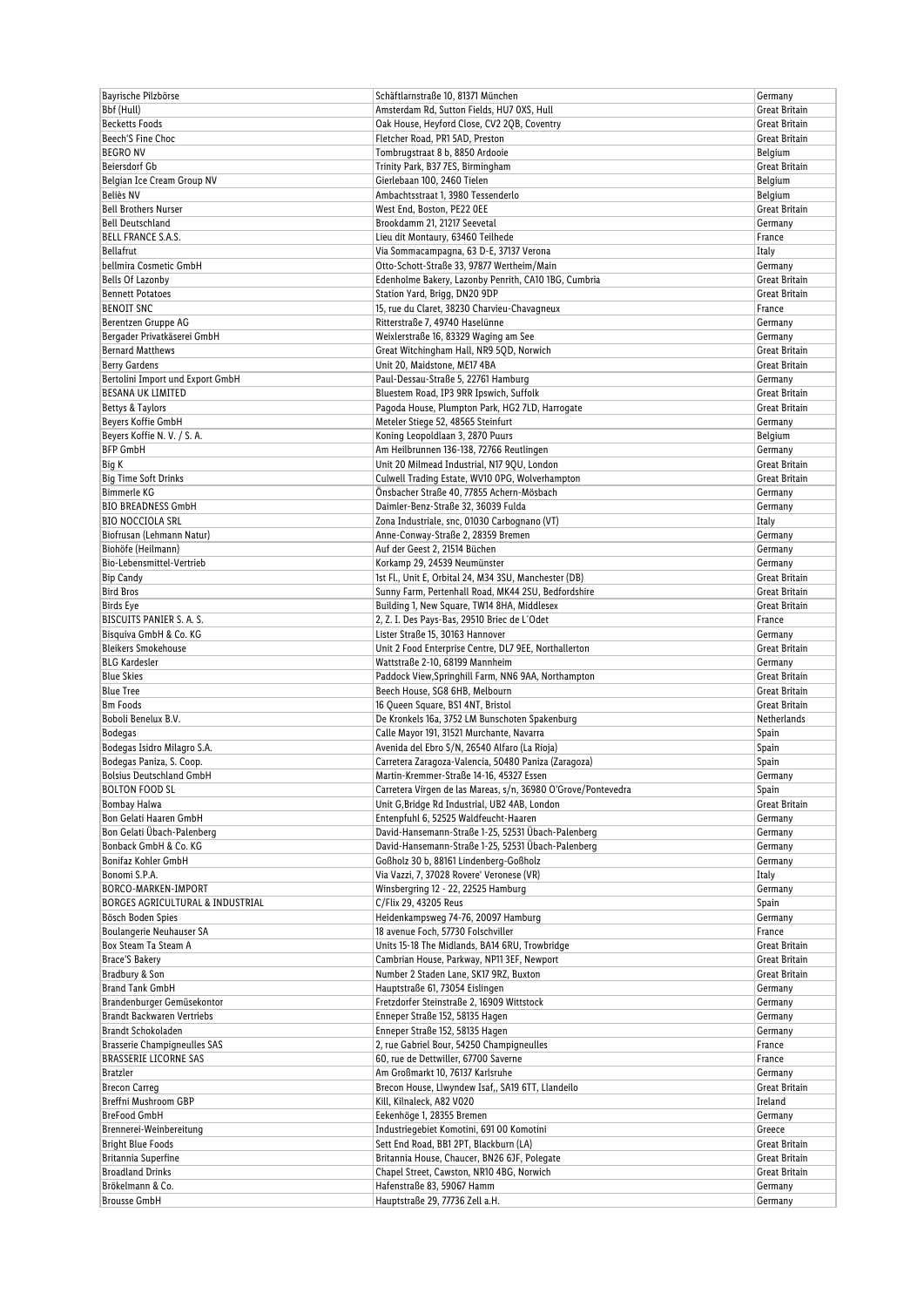| <b>Brown Brothers</b>               | Kelloholm Industrial Estate, DG4 6RB, Kirkconnel                                                               | Great Britain   |
|-------------------------------------|----------------------------------------------------------------------------------------------------------------|-----------------|
| Brüggen Polska Sp. z o.o.           | ul. Chałubińskiego 8, 00-613 Warszawa                                                                          | Poland          |
| <b>Bryans Salads</b>                | Poplars, Gorse Lane, PR4 6LJ, Preston                                                                          | Great Britain   |
| Bryans Salads_DDP                   | Poplars, Gorse Lane, Preston, PR4 6LJ                                                                          | Great Britain   |
| <b>Budich International GmbH</b>    | Dieselstraße 10, 32120 Hiddenhausen                                                                            | Germany         |
| Burkhardt Feinkostwerke GmbH        | Oberdieberg 2, 83544 Albaching                                                                                 | Germany         |
| <b>Burton'S Biscuit Co</b>          | Charter Court, AL1 3XH, St Albans                                                                              | Great Britain   |
| <b>Buss Fertiggerichte GmbH</b>     | Am Damm 26, 28866 Ottersberg                                                                                   | Germany         |
| <b>Butcombe Brewery</b>             | Cox's Green, Wrington, BS40 5PA, Bristol                                                                       | Great Britain   |
| C & D FOODS                         | N39 AK40 Edgeworthstown, Co. Longford                                                                          | Ireland         |
| CAFEA UK LIMITED                    | Unit B, Chiltern Park, LU5 4LT Dunstable                                                                       | Great Britain   |
| Calbee Group Uk 55D                 | Duncombe Street, BD8 9AJ, Bradford                                                                             | Great Britain   |
| CALISPA SPA                         | Via R. Ciancio, 12, 84083 Castel San Giorgio (SA)                                                              | Italy           |
| Callan Bacon                        | Westcourt, -, Callan, Co. Kilkenny                                                                             | Ireland         |
| Callestick                          | Callestick, TR4 9LL, Truro                                                                                     | Great Britain   |
| Calon Wen                           | Unit 8, West Wales Business Park, SA67 7ES, Narberth                                                           | Great Britain   |
| Campofrio Food Group                | Balcke-Dürr-Allee 2, 40882 Ratingen                                                                            | Germany         |
| Candia Italia S.P.A.<br>Candia S.A. | Via Conservatorio 15, 20122 Milano                                                                             | Italy<br>France |
| Candlelight                         | 78 Rue de la Villette, 69425 Lyon Cedex 03                                                                     | Great Britain   |
| CANTINA DI SOAVE SAC                | Uston House, Waddington Way, S65 3SH, Rotherham, South Yorkshire<br>Viale della Vittoria 128, 37038 Soave (VR) |                 |
| CANTINA E OLEIFICIO SOCIALE         | Via Monsignor A. Bello, 9, 74020 San Marzano di S.G.                                                           | Italy<br>Italy  |
| Cantina Sociale Sampietrana         | Via Mare, 38, 72027 S. Pietro Vernotico                                                                        | Italy           |
| <b>CANTINE ERMES</b>                | c/da Salinella S.S., 91029 Santa Ninfa                                                                         | Italy           |
| <b>CANTINE RIUNITE &amp; CIV</b>    | Via G. Brodolini, 24, 42040 Campegine (RE)                                                                     | Italy           |
| CAPRA N.V.                          | Stadsbeemd 1021, 3545 Halen                                                                                    | Belgium         |
| Capri Sun Vertriebs GmbH            | Rudolf-Wild-Straße 86-98, 69214 Eppelheim/Heidelberg                                                           | Germany         |
| CARGILL NV                          | Bedrijvenlaan 9, 2800 Mechelen                                                                                 | Belgium         |
| Cargill Poland Sp. z o.o.           | ul. Wołoska 22, 02-675 Warszawa                                                                                | Poland          |
| Cargill Takarmány                   | Hungária körút 30, 1087 Budapest                                                                               | Hungary         |
| Carl Durach                         | Kapellenstraße 20, 86447 Todtenweis Sand                                                                       | Germany         |
| Carl Kühne KG (GmbH & Co.)          | Kühnehöfe 11, 22761 Hamburg                                                                                    | Germany         |
| Carl Warrlich                       | Falkener Landstraße 9, 99830 Treffurt                                                                          | Germany         |
| Carl Wilhelm Clasen GmbH            | Hans-Koch-Ring 12, 21493 Schwarzenbek                                                                          | Germany         |
| Carlsberg Marstons                  | 140 Bridge Street, NN1 1PZ, Northampton                                                                        | Great Britain   |
| Carr'S Flour Mills                  | Victoria Mills, NN8 2DT, Wellingborough, Northants                                                             | Great Britain   |
| Cartaseta AG                        | Sandackerstraße 3, 5014 Gretzenbach                                                                            | Switzerland     |
| CARTIERE CARRARA S.p.A.             | V.le S. Lavagnini, 41, 50129 Firenze (FI)                                                                      | Italy           |
| Casa del Vino                       | Kreuzwegäcker 10, 71711 Steinheim an der Murr                                                                  | Germany         |
| CASAL THAULERO s.r.l.               | C.da Cucullo, 66026 Ortona                                                                                     | Italy           |
| CASCINA CHICCO SSA                  | Via Valentino n. 14, 12043 Canale(CN)                                                                          | Italy           |
| Casoni Fabbricazione                | Via Venezia 5/A, 41034 Finale Emilia (MO)                                                                      | Italy           |
| Castel Frères S.A.S.                | 21/24 Rue Georges Guynemer, 33295 Blanquefort Cedex                                                            | France          |
| Castelli del Grevepesa              | Via Gabbiano, 34, 50026 San Casciano Val di Pesa                                                               | Italy           |
| <b>Castle Dairies</b>               | Pontygwindy Ind. Estate, CF83 3HU, Caerphilly                                                                  | Great Britain   |
| Castle Maclellan                    | Riverside, DG6 4DR, Kirkcudbright (Dumfries & Galloway)                                                        | Great Britain   |
| CBS GmbH & Co. KG                   | Böhmerwaldstraße 47a, 82538 Geretsried                                                                         | Germany         |
| CeDo Folien und                     | Hennes-Weisweiler-Allee 18, 41179 Mönchengladbach                                                              | Germany         |
| Cedo Limited                        | Halesfield 11, TF7 4LZ Telford                                                                                 | Great Britain   |
| CeDo Sp. z o.o.                     | ul. Nowowiejska 32, 55-080 Katy Wroclawskie                                                                    | Poland          |
| CELLTEX s. r. o.                    | Mokrán záhon 2, 821 04 Bratislava                                                                              | Slovakia        |
| Cereal Partners Uk                  | 2 Albany Place, AL7 1RR, Welwyn Garden City                                                                    | Great Britain   |
| CERELIA ITALIA SRL                  | VIA BIRMANIA 81, 00144 ROMA                                                                                    | Italy           |
| CERELIA S.A.S.                      | Z.I. des Alouettes, 62800 Liévin                                                                               | France          |
| CERELIA SPAIN SL                    | CL Capitan Haya N 38 4, 28028 Madrid                                                                           | Spain           |
| Ceuta Healthcare                    | Hill House, BH2 6HS, Bournemouth                                                                               | Great Britain   |
| Challs                              | Unit 46, Lady Lane, IP7 6BQ, Ipswich                                                                           | Great Britain   |
| Champenoise des                     | Allee du Vignoble, 51100 Reims                                                                                 | France          |
| <b>Chelmer Foods</b>                | 220 Avenue West, CM77 7AA, Braintree                                                                           | Great Britain   |
| Chemolux Germany GmbH               | Heinrichstraße 73, 40239 Düsseldorf                                                                            | Germany         |
| Cherrytree Bakery                   | Billington Road, BB11 5UB, Burnley                                                                             | Great Britain   |
| Chiara Ambra GmbH                   | Chiara-Ambra-Platz 1, 77743 Neuried                                                                            | Germany         |
| CHIPITA BULGARIA EAD                | 6 Seraphim Stoev Str., 1532 Kazichene Village, Pancharevo dist.                                                | Bulgaria        |
| CHIPITA CZ, s.r.o.                  | Evropská 423/178, 160 00 Praha 6                                                                               | Czech Republic  |
| Chipita Germany GmbH                | Franz-Rennefeld-Weg 2-6, 40472 Düsseldorf                                                                      | Germany         |
| CHIPITA GLOBAL S.A.                 | 12th kmNat'l Rd Athens Lamia, 144 10 Metamorphosis                                                             | Greece          |
| Chipita România SRL                 | Str. Drumul Mare nr. 8, 077060 Com. Clinceni (Jud. Ilfov)                                                      | Romania         |
| Chipita Slovakia Trading,           | Štefánikova 43, 811 04 Bratislava                                                                              | Slovakia        |
| CHIPITA UK LIMITED                  | 1010 Cambourne Business Park, CB23 6DP Cambridge, Cambourne                                                    | Great Britain   |
| Chr. Storz GmbH & Co. KG            | Föhrenstraße 15, 78532 Tuttlingen                                                                              | Germany         |
| citygate24 GmbH                     | Lange Mühren 1, 20095 Hamburg                                                                                  | Germany         |
| CL Warneton S.A.                    | Chaussée de Lille 61, 7784 Warneton                                                                            | Belgium         |
| Clama GmbH & Co. KG                 | Steineshoffweg 2, 45479 Mühlheim/Ruhr                                                                          | Germany         |
| <b>Classic Desserts</b>             | Blencathra House, CA11 OBT, Penrith                                                                            | Great Britain   |
| <b>CMC Consumer</b>                 | Eichendorffstraße 12-14, 89567 Sontheim an der Brenz                                                           | Germany         |
| Coca Cola HBC Greece                | 9 Fragkoklisias Str., 151 25 Maroussi, Attica                                                                  | Greece          |
| Cofresh                             | 39, Menzies Road, LE4 OJL, Leicester                                                                           | Great Britain   |
| <b>Coldpress Foods</b>              | 4, The Mews Bridge Road, TW1 1RF, Twickenham                                                                   | Great Britain   |
| Colgate Gb                          | Guildford Business Park, GU2 8JZ, Guildford (SY)                                                               | Great Britain   |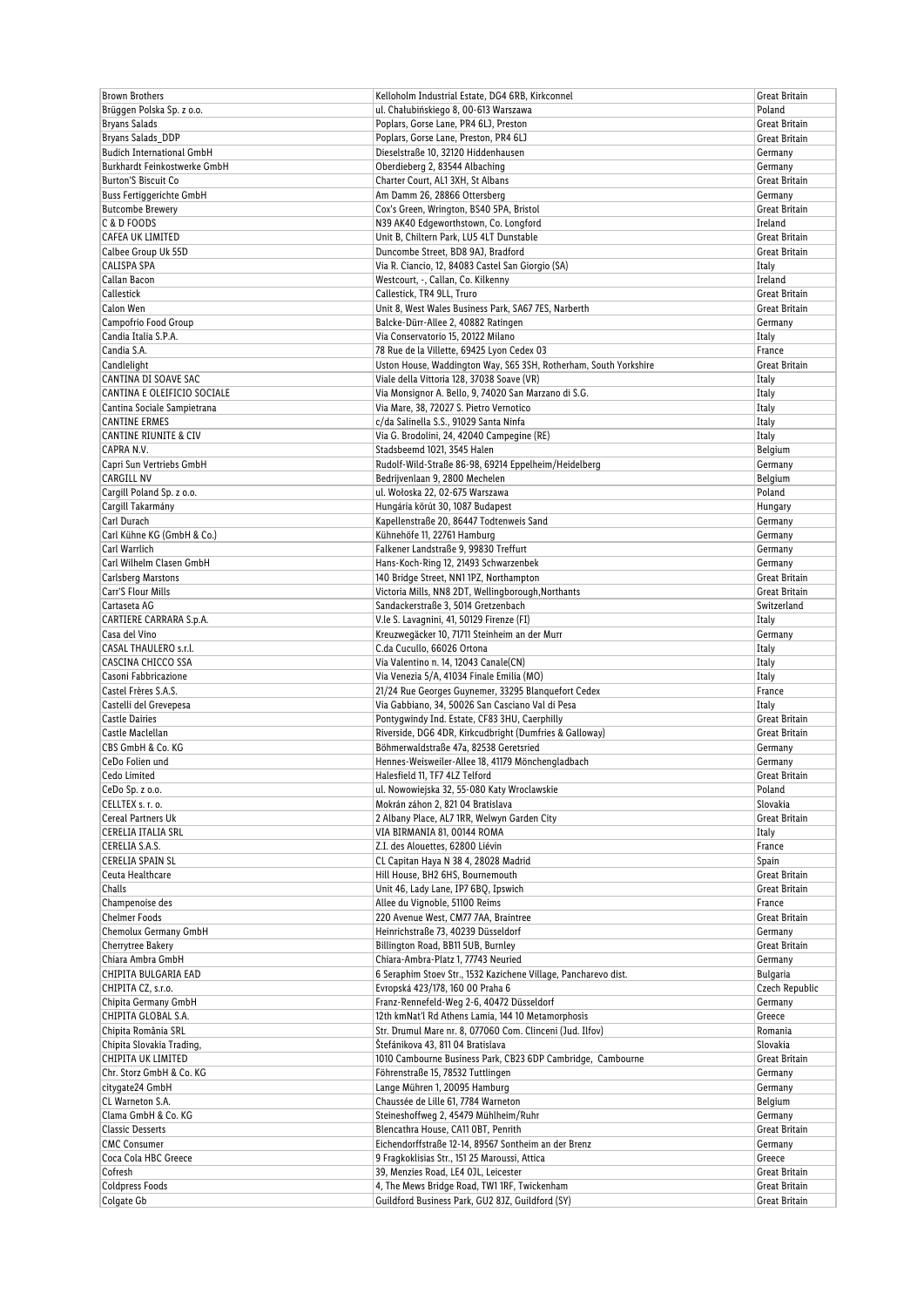| Comarket Fruit Ltd.                 | Netherhall Road, Roydon, CM19 5JP                                   | <b>Great Britain</b>     |
|-------------------------------------|---------------------------------------------------------------------|--------------------------|
| Combilo                             | P.O.box 151, 2740 AD Waddinxveen                                    | Netherlands              |
| Comco Plast Comco Commercial        | Gneisenaustraße 11a, 40477 Düsseldorf                               | Germany                  |
| <b>COMERCIAL PERNAS, S.L.</b>       | Beiramar, 83, 36208 Vigo, Pontevedra                                | Spain                    |
| Compagnie des                       | 5 rue Chantecog, 92800 Puteaux                                      | France                   |
| COMSET S.R.L.                       | Via Pietro Nenni 15/A, 10036 SETTIMO TORINESE (TO)                  | Italy                    |
| Condeli GmbH                        | Gewerbepark 1, 4193 Reichenthal                                     | Austria                  |
| <b>Condiments GmbH</b>              | Scherrgasse 1, 1110 Wien                                            | Austria                  |
| Conditess-Feine Kuchen GmbH         | Hammer Tannen Straße 11, 49740 Haselünne                            | Germany                  |
| Confiserie Marie Louise GmbH        | Wittestraße 26e, 13509 Berlin                                       | Germany                  |
| Confiserie Rohan S.A.               | Zone Artisanale, 67680 Epfig                                        | France                   |
| Conrad Schulte GmbH & Co. KG        | Benteler Straße 9, 33397 Rietberg OT Mastholte                      | Germany                  |
| CONSERVAS VEGETALES DE EXTREMADURA, | Ctra. Villafranco G-Balboa, Km. 1,5, 06195 VILLAFRANCO DEL GUADIANA | Spain                    |
| Conserve Italia                     | Via Paolo Poggi 11, 40068 San Lazzaro Di Savena                     | Italy                    |
| CONSORZIO CASALASCO DEL             | Strada Provinciale 32, 26036 Rivarolo del Re (CR)                   | Italy                    |
| Consorzio Latterie Virgilio         | Viale della Favorita, 19, 46100 Mantova                             | Italy                    |
| Consuma                             | Hurlingham Business Park, NG32 3HL, Grantham                        | Great Britain            |
| Continental Bakeries B.V.           | Pieter Zeemanweg 17, 3316 GZ Dordrecht                              | Netherlands              |
| Contri Spumanti S. p. A.            | Via Legnaghi Corradini 30/A, 37030 Cazzano di Tramigna              | Italy                    |
| Cool-Back GmbH                      | Erdbeerstraße 1, 14947 Nuthe-Urstromtal                             | Germany                  |
| coolback Hoppegarten GmbH           | Erdbeerstraße 1, 14947 Nuthe Urstromtal                             | Germany                  |
| Copack                              | Am Lunedeich 116, 27572 Bremerhaven                                 | Germany                  |
| Copernus                            | 35 West Dock Street, HU3 4HH, Hull                                  | Great Britain            |
| Coppenrath Feingebäck GmbH          | Telgweg 14, 49744 Geeste                                            | Germany                  |
| CO'PS drinks GmbH                   | Am Zirkus 3a, 10117 Berlin                                          | Germany                  |
| Corefresh                           | 6 Bilton Road, Erith, DA8 2AN                                       | Great Britain            |
| Cornish Farm                        | Lostwithiel, PL22 OLW, Cornwall                                     | Great Britain            |
| Cornish Scrumpy                     | Healeys Cyder Farm, Penhallow, TR4 9LW, Truro                       | Great Britain            |
| Cornu Holding SA                    | Chemin de Praz 2, 1424 Champagne                                    | Switzerland              |
| COROOS Conserven B.V.               | Middenweg 1, 4421 JG Kapelle                                        | Netherlands              |
| Cosmolux Deutschland GmbH           | Carl-Friedrich-Gauss-, 50259 Pulheim                                |                          |
|                                     |                                                                     | Germany<br>Great Britain |
| Coty Uk&I                           | Bradfield Road, Eureka Park, TN25 4AQ, Ashford                      |                          |
| Country Oven                        | Beech House, OL4 1HW, Oldham                                        | Great Britain            |
| <b>Country Style</b>                | 50 Pontefract Lane, LS9 8HY, Leeds                                  | Great Britain            |
| Country Style_001                   | 50 Pontefract Lane, LS9 8HY, Leeds                                  | Great Britain            |
| <b>Coventry Group</b>               | Woodhams Road, CV3 4FX, Coventry                                    | Great Britain            |
| Cramer - Mühle KG                   | Maininsel 3, 97424 Schweinfurt                                      | Germany                  |
| Cranswick                           | Staithes Road, HU12 8TB, Hull                                       | Great Britain            |
| Cranswick Foods                     | Roach Bank Road, BL9 8RQ, Bury                                      | Great Britain            |
| Cranswick Lazenbys                  | 76 Helsinki Road, HU7 0YW, Hull                                     | Great Britain            |
| <b>Crediton Dairy</b>               | Church Lane, EX17 2AH, Crediton                                     | Great Britain            |
| Crop'S Foods                        | 254 Capability Green, LU1 3LU, Luton                                | Great Britain            |
| Crop's Vegetables NV                | Oostrozebeeksestraat 148, 8710 Ooigem                               | Belgium                  |
| Crops's Ready Meals NV              | Oostrozebeeksestraat 148, 8710 Ooigem                               | Belgium                  |
| Crust & Crumb                       | 37 Main Steet, BT92 9JZ, Derrylin                                   | Great Britain            |
| CSALICA DEL ECUADOR S.A.            | Nery Chalén 1-2 y Ficus sector, 090505 Posorja                      | Ecuador                  |
| <b>CSM Deutschland GmbH</b>         | Theodor-Heuss-Allee 8, 28215 Bremen                                 | Germany                  |
| Cuki Cofresco S.R.L.                | Strada Brandizzo 130, 10088 Volpiano                                | Italy                    |
| Curatex GmbH                        | Dr.-Hermann-Lindrath-Straße 23, 23812 Wahlstedt                     | Germany                  |
| CURTI S.R.L. CON UNICO SOCIO        | Via Stazione, 113, 27020 Valle Lomellina (PV)                       | Italy                    |
| CYL IBERSNACKS SOCIEDAD             | Ctra. De Olmedo Km 2,2, 47400 Medina del Campo, Valladolid          | Spain                    |
| D and L Marketing                   | Martin Lane Burscough, Ormskirk, L40 ORT                            | Great Britain            |
| Dairy Crest                         | 5 The Heights,, KT13 ONY, Weybridge                                 | Great Britain            |
| DAISY & FRIENDS GmbH                | Sebastianstraße 97, 50735 Köln                                      | Germany                  |
| Dale Farm (Kendal)                  | Dale Farm House, BT3 9LS, Belfast, Co. Antrim                       | Great Britain            |
| DALLI DC OST S.R.L.                 | Dudestii Noi, DN6, Km 570+190, 307041 judet Timis                   | Romania                  |
| DALLI EXPORT GmbH                   | Zweifaller Str. 120, 52224 Stolberg                                 | Germany                  |
| DALLI-WERKE GmbH & Co. KG           | Zweifaller Straße 120, 52224 Stolberg                               | Germany                  |
| <b>DAMSA</b>                        | 59A Zone Industrielle, 70000 Laayoune                               | Morocco                  |
| Dan Cake Deutschland GmbH           | Thüler Straße 102, 33154 Salzkotten                                 | Germany                  |
| DANFOREL A/S                        | Slagterivej 2, 7200 Grindsted                                       | Denmark                  |
| <b>Daniels</b>                      | 2100 Century Way, LS15 8ZB, Leeds                                   | Great Britain            |
| DANISH CROWN                        | Energivej 5, 6670 Holsted                                           | Denmark                  |
| Danish Crown                        | Box 4103, 422 04 Hisings Backa                                      | Sweden                   |
| Danish Crown Foods                  | Christoph-Probst-Weg 26, 20251 Hamburg                              | Germany                  |
| Danish Crown Foods A/S              | Tulipvej 1, 8940 Randers SV                                         | Denmark                  |
| D'aucy France SAS                   | Kerlurec - Saint-Léonard Nord, 56450 THEIX-NOYALO                   | France                   |
| DAVIA S.P.A.                        | Via Motta Casa die Miri, 5, 80054 Gragnano (NA)                     | Germany                  |
| David Wood                          | 214 Leeds Road, Rothwell, LS26 0JF, Leeds                           | Great Britain            |
| Dawn Foods                          | Worcester Road, WR11 4QU, Evesham                                   | Great Britain            |
| "DAWTONA" Sp. z o.o.                | ul. Bieniewicka 52, 05-870 Blonie k. Warszawy                       | Poland                   |
| "DAWTONA" Sp. z o.o.                | ul. Bieniewicka 52, 05-870 Blonie k. Warszawy                       | Poland                   |
| De Aviateur                         | Vreekesweid 2, 1721 PR Broek op Langedijk                           | Netherlands              |
| De Banketgroep B.V.                 | Kraaivenstraat 17, 5048 AB Tilburg                                  | Netherlands              |
| De Care Group Sp. z o.o. i          | Pieńków 147A, 05-152 Czosnów                                        | Poland                   |
| De Care Group Sp. z o.o. i          | Pieńków 147A, 05-152 Czosnów                                        | Poland                   |
| DE.MA DESSERT S.R.L.                | Via Verdi 14/a, 46032 Castelbelforte                                | Italy                    |
| Dean'S Of Huntly                    | Depot Road, AB54 8JX, Aberdeenshire                                 | Great Britain            |
| Degro GmbH & Co. KG                 | Donauwörther Straße 3-5, 86641 Rain                                 | Germany                  |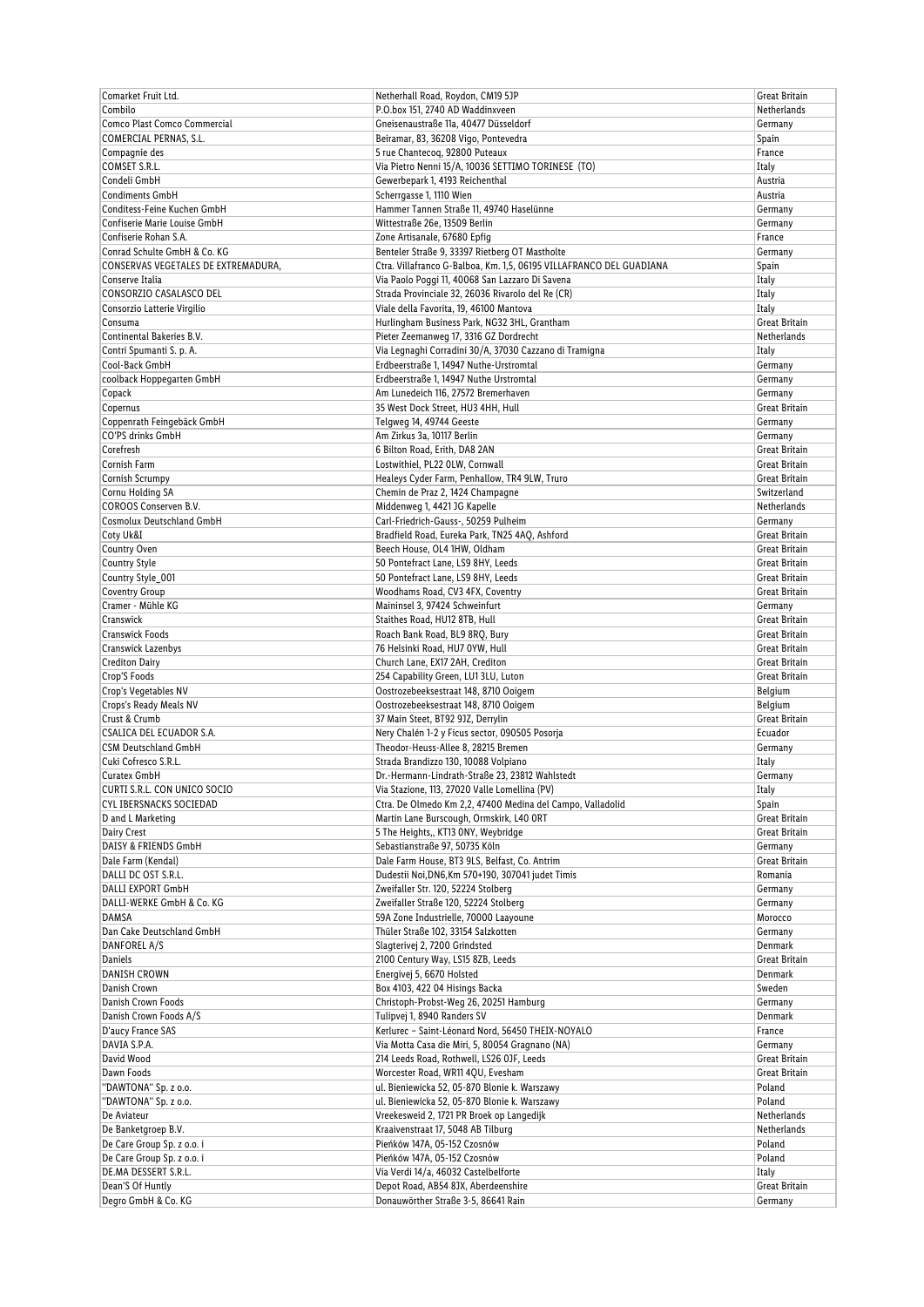| Deidesheimer Weinmanufaktur      | Prinz-Rupprecht-Straße 8, 67146 Deidesheim                                    | Germany                 |
|----------------------------------|-------------------------------------------------------------------------------|-------------------------|
| Del Monte                        | 240 London Road, TW18 4JD, Staines                                            | Great Britain           |
| Delicpol Sp. z o.o.              | ul. Grunwaldzka 8, 42-125 Kamyk                                               | Poland                  |
| Délifrance Deutschland GmbH      | Bülowstraße 104-110, 45479 Mülheim an der Ruhr                                | Germany                 |
| <b>DELIFRANCE S.A.</b>           | 99 RUE MIRABEAU, 94200 IVRY SUR SEINE                                         | France                  |
| Delitzscher                      | Dübener Straße 33, 04509 Delitzsch                                            | Germany                 |
| DEMETER-Felderzeugnisse          | Neue Bergstraße 13, 64655 Alsbach                                             | Germany                 |
|                                  |                                                                               |                         |
| <b>DENTAL-Kosmetik</b>           | Katharinenstraße 4, 01099 Dresden                                             | Germany                 |
| DERI 2000 SANAYI VE TICARET      | Izmir Serbest Bolgesi, 35660 Menemen                                          | Turkey                  |
| DEUERER PETCARE FRANCE S.A.S     | ZAC de la Boulbène, 47300 Villeneuve Sur Lot                                  | France                  |
| Deutsche Extrakt-Kaffee GmbH     | Cafeastraße 1, 21107 Hamburg                                                  | Germany                 |
| Develey Senf & Feinkost GmbH     | Ottobrunner Straße 45, 82008 Unterhaching/München                             | Germany                 |
| Devon Swedes Ltd                 | Clannaborough Barton, Crediton, EX17 6DA                                      | Great Britain           |
| DeWi Back Handels GmbH           | Staakener Straße 30-37, 13581 Berlin                                          | Germany                 |
| DHG Vertriebs- und               | Meerendonker Straße 3c, 47669 Wachtendonk                                     | Germany                 |
| Diageo Gb                        | Lakeside Drive, NW10 7HQ, London                                              | Great Britain           |
| DICO Drinks GmbH & Co. KG        | Porschestraße 4, 41836 Hückelhoven                                            | Germany                 |
| Die Frischebox GmbH              | Gewerbering 38, 76287 Rheinstetten                                            | Germany                 |
|                                  |                                                                               |                         |
| Dietrich Borggreve Zwieback-     | Hermann-Borggreve-Straße 1-3, 49828 Neuenhaus                                 | Germany                 |
| DIJO BAKING SP. Z O.O.           | Zabrodzie 28, 52-351 Wrocław                                                  | Poland                  |
| Dina Foods                       | 24-26 Gorst Road, NW10 6LE, London                                            | Great Britain           |
| Dinkelacker-Schwaben Bräu        | Tübinger Straße 46, 70178 Stuttgart                                           | Germany                 |
| <b>Direct Table</b>              | Saxham Business Park, IP28 6RX, Bury St Edmunds                               | Great Britain           |
| DISTILLERIA GAVIOLI              | Via Cimarosa, 1, 41030 Bomporto                                               | Italy                   |
| <b>DISTRICON GmbH</b>            | Bessie-Coleman-Straße 13, 60549 Frankfurt am Main                             | Germany                 |
| <b>DMK</b>                       | Industriestraße 27, 27404 Zeven                                               | Germany                 |
| <b>DMK Eis GmbH</b>              | Münsterstraße 31, 48351 Everswinkel                                           | Germany                 |
| DogsNature GmbH                  | Industriestraße 8-14, 45739 Oer-Erkenschwick                                  | Germany                 |
| Dohme Pilzvertrieb               | Neue Heerstraße 35, 31840 Hessisch Oldendorf                                  |                         |
|                                  |                                                                               | Germany                 |
| Dolciaria Ambrosiana S.r.l.      | Via Vecchia Marchione nc., 70013 Castellana Grotte                            | Italy                   |
| Dole                             | Stadtdeich 7, 20097 Hamburg                                                   | Germany                 |
| Donelli Vini S.P.A.              | via Don Minzoni, 1, 42043 Gattatico, Reggio Emilia                            | Italy                   |
| Downies                          | 40 Low Shore, AB45 2NN, Whitehills                                            | Great Britain           |
| Dr. Klaus Karg KG                | Alte Rother Straße 10, 91126 Schwabach                                        | Germany                 |
| Dr. Kleine Pharma GmbH           | Heidsieker Heide 114, 33739 Bielefeld                                         | Germany                 |
| Drageefabrik Stolze GmbH         | Schusterrring 28, 25355 Barmstedt                                             | Germany                 |
| <b>Drinks Brokers</b>            | 29 TURBINE WAY, PE37 7XD, SWAFFHAM                                            | Great Britain           |
| <b>Drivers Foods</b>             | 185 Scudamore Road, LE3 1UQ, Leicester                                        | Great Britain           |
|                                  |                                                                               |                         |
| Drogheria e Alimentari           | Via Nilde Iotti, 23/25, 50038 Scarperia e San Piero                           | Italy                   |
| Drylock Technologies S.r.l.      | Via delle Azalee 13, 20090 Buccinasco                                         | Italy                   |
| Drylock Technologies s.r.o.      | Vlámská 801, 463 34 Hrádek nad Nisou                                          | Czech Republic          |
|                                  |                                                                               |                         |
| DRYLOCK TECHNOLOGIES, S.L.       | Gremio de los Cordeleros 1, 40195 Pol. De Hontoria - Segovia                  | Spain                   |
| <b>DS Direct GmbH</b>            | Stormarnring 14, 22145 Stapelfeld                                             | Germany                 |
| Duerr & Sons                     | Floats Road Roundthorn, M23 9DR, Manchester (Wythenshawe)                     | Great Britain           |
| Dulay-Winkler, Büttner, Frey GbR | Schwabstraße 129, 70193 Stuttgart                                             | Germany                 |
| Dunbia (Uk)                      |                                                                               | <b>Great Britain</b>    |
| Duncan Farms                     | Michael House, EX4 3LQ, Exeter                                                |                         |
|                                  | Muirden Farm, AB53 4NH, Turriff                                               | Great Britain           |
| Duncans Of Deeside               | Laurencekirk Business Park, AB30 1EY, Laurencekirk                            | Great Britain           |
| Duni GmbH                        | Robert-Bosch-Straße 4, 49565 Bramsche                                         | Germany                 |
| Durham Foods                     | Renny's Lane, DH1 2RB, Durham                                                 | Great Britain           |
| durodont GmbH                    | Schillerstraße 23-25, 73054 Eislingen                                         | Germany                 |
| DurstonGarden Produc             | Avalon Farm, Street, BA16 9SE                                                 | Great Britain           |
| Easibake                         | 5 Esky Drive., BT63 5WD, Portadown                                            | Great Britain           |
| East End Foods                   | Kenrick Way, B71 4EA, West Bromwich                                           | Great Britain           |
| Eatate GmbH                      | Annaberger Straße 102a, 53175 Bonn                                            | Germany                 |
| ECHEBASTAR FLEET. S.L.U          | Muelle erroxape, s/n, 48370 Bermeo                                            | Spain                   |
| Eckert's Wacholder               | Trierer Straße 59, 66636 Tholey                                               | Germany                 |
| <b>Edgmond Foods</b>             | The Quiche Works, TF7 4QR, Telford                                            | Great Britain           |
|                                  | Manor House, YO25 8DX, Driffield                                              | Great Britain           |
| Eggsell<br>EGIDIO GALBANI S.R.L. |                                                                               |                         |
|                                  | Via Flavio Gioia, 8, 20149 MILANO                                             | Italy                   |
| Eql Homecare                     | Campfield Road, SS3 9FL, Shoeburyness                                         | Great Britain           |
| Eickmeyer & Gehring              | Zeppelinstraße 18, 32051 Herford                                              | Germany                 |
| Eisbär Eis GmbH                  | Eisbärstraße 1, 21641 Apensen                                                 | Germany                 |
| EL. RENIERIS & CO                | Korfalonas, 734 00 Chania (Kisamos)                                           | Greece                  |
| Elbland Bio-Mühle GmbH           | Mühlenberg 1, 29571 Rosche/Göddenstedt                                        | Germany                 |
| <b>ELO</b>                       | Mittelwand 17, 49377 Vechta-Langförden                                        | Germany                 |
| Elondale                         | Unit 8, Apollo Park, BS37 5AH, Yate                                           | Great Britain           |
| Elsdorfer Molkerei und           | Molkereistraße 6, 27404 Elsdorf                                               | Germany                 |
| Emil Kiessling GmbH              | Obere Lerch 40, 91166 Georgensgmünd                                           | Germany                 |
| <b>EMMA &amp; PAUL AG</b>        | Viersener Straße 11, 09648 Mittweida                                          | Germany                 |
| <b>EMMEGI DETERGENTS S.R.L.</b>  | Via Marconi 5, 25030 Trenzano                                                 | Italy                   |
|                                  |                                                                               |                         |
| Emmi Uk                          | 111 Upper Richmond Road, SW15 2TJ, London                                     | Great Britain           |
| <b>English Provender</b>         | Buckner Croke Way, RG19 6HA, Thatcham (BK)                                    | Great Britain           |
| ENO PARTNER ITALIA S.R.L.        | Via Badl 17, 39057 Appiano sulla strada del vino (BZ)                         | Italy                   |
| Enoitalia S.p.A. socio unico     | Località Colombara, 5, 37011 Calmasino di Bardolino (VR)                      | Italy                   |
| Eosta                            | Ijsermanweg 15, 2742 KH Waddinxveen                                           | Netherlands             |
| Erfurter Teigwaren GmbH          | Eugen-Richter-Straße 27, 99085 Erfurt                                         | Germany                 |
| Ernest Jackson<br>Escal SA       | 29 High Street, EX17 3AP, Crediton<br>6 Rue de la Minoterie, 67017 Strasbourg | Great Britain<br>France |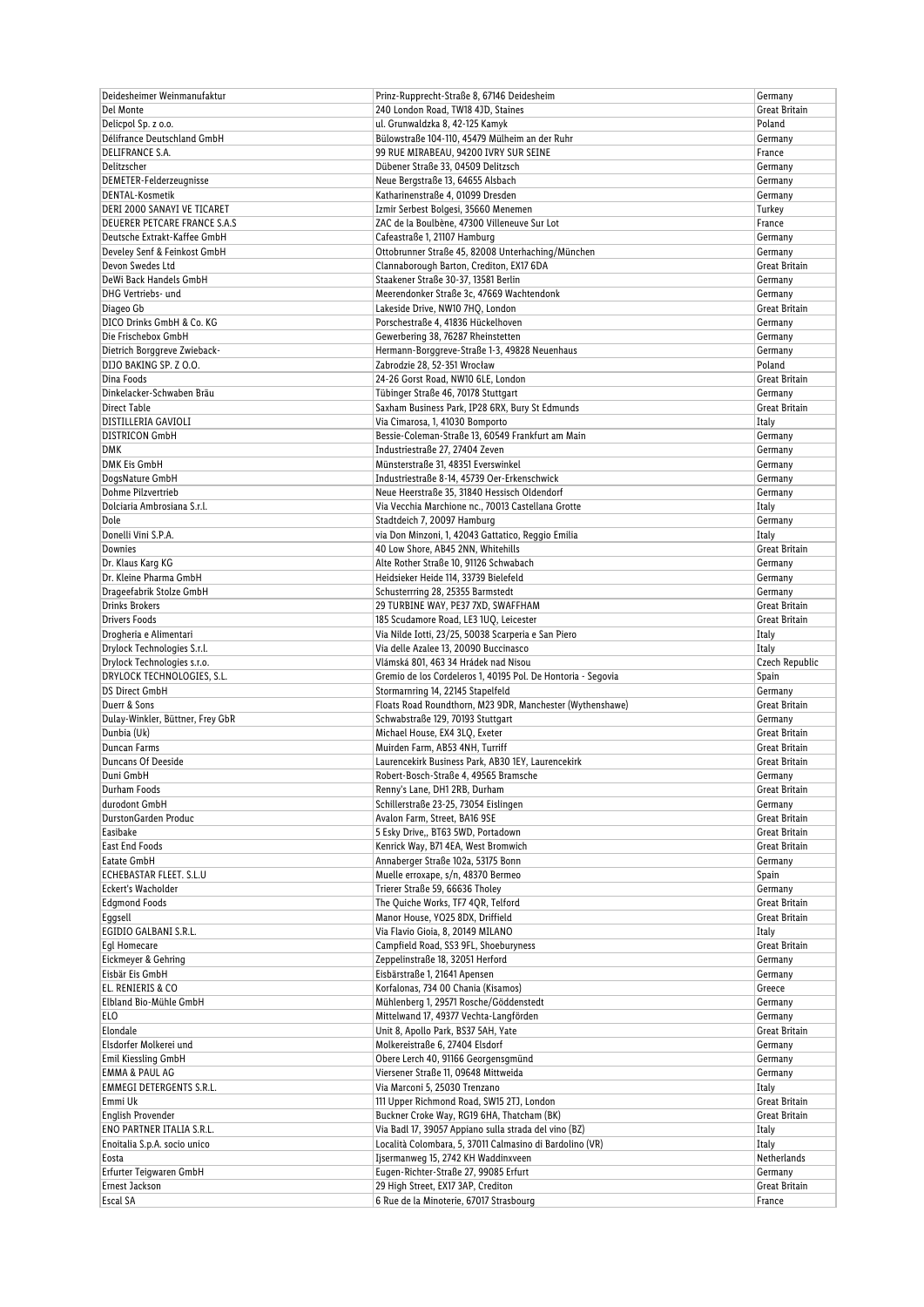| ESKIGEL S.R.L.                | Via A. Vanzetti, 11, 05100 Terni (TR)                       | Italy                |
|-------------------------------|-------------------------------------------------------------|----------------------|
| Essity Aktiebolag             | Klarabergsviadukten 63, 101 23 Stockholm                    | Sweden               |
| Essity Austria GmbH           | Storchengasse, 1150 Wien                                    | Austria              |
|                               |                                                             | Denmark              |
| Essity Denmark A/S            | Gydevang 33, 3450 Allerod                                   |                      |
| Essity Slovakia s.r.o.        | Gemerska Horka 400, 049 12 Gemerská Horka                   | Slovakia             |
| ESSITY SPAIN S.L.             | Ctra Valls a Puigpelat, Km 2, 43812 Puigpelat (Tarragona)   | Spain                |
| Estyria Naturprodukte         | Wollsdorf 75, 8181 St. Ruprecht/Raab                        | Austria              |
| Etablissements                | Z. I. de Pouldavid, 29177 Douarnenez                        | France               |
| EURIAL INTERNATIONAL SAS      | 24 Rue de la Rainiere, 44300 Nantes                         | France               |
| <b>EURIAL SAS</b>             | 75 rue Sophie Germain, 44300 Nantes                         | France               |
| EURIAL ULTRA FRAIS S.A.S.     | 30, Rue des Jacquins, 89150 Jouy                            | France               |
| <b>EURICOM HELLAS S.A.</b>    | P.O., 573 00 Thessaloniki (Halastra)                        | Greece               |
| <b>EURICOM UK LIMITED</b>     | The Brands House, CO9 1HA Halstead                          | Great Britain        |
| Eurilait                      | Leighton Lane Ind Estate, BA4 6LQ, Shepton Mallet, Somerset | Great Britain        |
| Eurimac S. A.                 | Industrial Area of Kilkis, 611 00 Kilkis                    | Greece               |
| Euro Food Brands              | 1 Kimbell Mews, Humfrey Lane, NN2 8XB, Boughton             | Great Britain        |
| <b>EUROFOOD</b>               | Jacobsrade 86, 22962 Siek                                   |                      |
|                               |                                                             | Germany              |
| EUROPASTRY, S.A.              | Pza. Xavier cugat - 2 Ed. C, 08174 Sant Cugat del Vallés    | Spain                |
| Europe Snacks S.A.S.U.        | Z. I. St. Denis les Lucs, 85170 St. Denis la Chevasse       | France               |
| EUROPEAN DISTRIBUTION         | Av. Montserrat 138-140, 5.2., 08820 El Prat de Llobregat    | Spain                |
| Européenne de Condiments      | 7, rue Jean Moulin, 21160 Couchey                           | France               |
| Eurovanille S.A.S.            | Route de Maresquel, 62870 Gouy Saint André                  | France               |
| Euryza GmbH                   | Paul-Dessau-Straße 5, 22761 Hamburg                         | Germany              |
| <b>Evolution Foods</b>        | Unit 11-14 Hortonwood 32, TF1 7EU, Telford                  | Great Britain        |
| Evron Foods                   | 5 Esky Drive, BT63 5WD, Portadown                           | <b>Great Britain</b> |
| <b>FABRICA DE CONSERVAS</b>   | Parque Industrial de, 4570-311 Laúndos Póvoa de Varzim      | Portugal             |
| Fairway Gb                    | 17 The Crescent, M5 4PF, Salford_2                          | Great Britain        |
| Farmers Land Food GmbH        | An der Pönt 48, 40885 Ratingen                              | Germany              |
| FarmFresh PO                  | North Suite, Maidstone, ME14 5PP                            | Great Britain        |
| <b>Farmhouse Biscuits</b>     | Brook Street, BB9 9PX, Nelson                               | Great Britain        |
|                               |                                                             |                      |
| <b>Farmlay Eggs</b>           | West Cockmuir, AB43 6RQ, Fraserburgh                        | Great Britain        |
| <b>FASANA GmbH</b>            | Adolf-Halstrick-Straße 6, 53881 Euskirchen-Stotzheim        | Germany              |
| Fassin Sales B.V.             | Ulenpasweg 8, 7041 GB, s-Heerenberg                         | Netherlands          |
| Fei Foods                     | Viking Way, SA1 7DA, Swansea                                | Great Britain        |
| Feintechnik GmbH Eisfeld      | Seeweg 4, 98673 Eisfeld                                     | Germany              |
| Felföldi Germany GmbH         | Zwickauer Straße 11, 93073 Neutraubling                     | Germany              |
| FELICE CONSERVE S.R.L.        | Viale Roma 73, 84010 San Marzano sul Sarno - Salerno        | Italy                |
| Felix Solis Avantis S.A.      | Autovia del Sur km 199, 13300 Valdepenas                    | Spain                |
| Felsenkeller Besigheim GmbH   | Am Felsengarten 1, 74394 Hessigheim                         | Germany              |
| Femar Vini S.r.l.             | Via Fontana Candida 3/c, 00078 Monteporzio Catone (Rome)    | Italy                |
| Ferrero Uk                    | 889 Greenford Road, UB6 OHE, London                         | Great Britain        |
| FF MARKA WLASNA Sp. z o.o.    | ul. Piotrkowska 60, 90-105 Lodzi                            | Poland               |
| <b>Fiddes Payne</b>           | Unit 3a, Thorpe Park,, OX16 4SP, Banbury / Oxfordshire      | Great Britain        |
| Filippo Berio                 | Premiere House, Elstree Way, WD6 1JH, Borehamwood           | Great Britain        |
| Finnebrogue                   | Unit 6, Down Business Park, BT30 9UP, Downpatrick           |                      |
|                               | VIA DEL CHIANTI, 36, 50028 TAVARNELLE V.P. (FI)             | Great Britain        |
| FIORENTINI FIRENZE S.p.A.     |                                                             | Italy                |
| FIPP Handelsmarken            | Lademannbogen 65, 22339 Hamburg                             | Germany              |
| Fippi S.p.A.                  | Via San Martino, 60, 20017 RHO (Milano)                     | Italy                |
| Flamingo Flowers Ltd          | Unit D, Stevenage, SG1 2NB                                  | Great Britain        |
| Flamingo Plants               | Fulney Farm, Spalding, PE12 6EH                             | Great Britain        |
| Flechtorfer Mühle, Walter     | Alte Braunschweiger, 38165 Lehre Flechtorf                  | Germany              |
| Flower Direct GB              | 33 Boston Road, Holbeach Spalding, PE12 7LR                 | Great Britain        |
| <b>Fold Hill Foods</b>        | Mere Drove, PE22 9RJ, Old Leake, Boston                     | Great Britain        |
| FONTI DI POSINA S.p.A.        | Loc. Montagna, 2, 36010 Posina (VI)                         | Italy                |
| <b>Food Attraction</b>        | 21 Lagham Road, LE4 9WF, Leicester                          | Great Britain        |
| Food Fox GmbH                 | Ecopark-Allee 7, 49685 Emstek                               | Germany              |
| <b>Food Innovations</b>       | Oak Green House,, SK8 6QL, Cheadle Hulme                    | Great Britain        |
| FOODTECH JOINT STOCK COMPANY  | HAMLET 1, NHUT CHANH VILLAGE, 852540 Long An Province       | Vietnam              |
| FORA Folienfabrik GmbH        | Libellenweg 10, 78315 Radolfzell                            | Germany              |
| <b>FORNETTI Fagyasztott</b>   | Városföld 92, 6000 Kecskemét                                | Hungary              |
| Forrester                     | Mill Lane, Kingsley, WA6 8HY, Frodsham                      | Great Britain        |
| Fortin Mühlenwerke            | Fringsstraße 1, 40221 Düsseldorf-Hafen                      | Germany              |
| Foyle Food                    | 52 Doogary Road, BT79 0BQ, Omagh                            | Great Britain        |
| FPP Ltd                       | 57 Church Road, London, SW19 5SB                            |                      |
|                               |                                                             | Great Britain        |
| Frank Roberts & Sons          | Roberts Bakery, CW8 7RQ, Northwich, Cheshire                | Great Britain        |
| Franken-Gemüse Knoblauchsland | Raiffeisenstraße 200, 90427 Nürnberg                        | Germany              |
| Frankfurter Brauhaus GmbH     | Lebuser Chaussee 3, 15234 Frankfurt (Oder)                  | Germany              |
| Franks Ice Cream              | Capel Hendre Indust. Estate, SA18 3SJ, Ammanford            | Great Britain        |
| Franz Fies GmbH Schwarzwälder | Kastelberg 2, 77704 Oberkirch                               | Germany              |
| Franz Wiltmann GmbH & Co. KG  | W.-Kleine-Straße 16, 33775 Versmold                         | Germany              |
| Fratelli Polli S.p.A.         | Via C. Battisti, 1059, 51015 Monsummano Terme (PT)          | Italy                |
| Frederick Hiam                | Brandon Fields, Brandon, IP27 OSE                           | Great Britain        |
| Freiberger Lebensmittel       | Zerpenschleuser Ring 1, 13439 Berlin                        | Germany              |
| fresh fruits GmbH             | Fretzdorfer Steinstraße 2, 16909 Wittstock OT Fretzdorf     | Germany              |
| Fresh Produce Limite          | Unit M403, Trident Business, Tooting, SW17 9SH              | Great Britain        |
| Freshgro                      | Inkersal Grange Farm, Notts, NG22 8TN                       | Great Britain        |
| Fresh-Pak                     | 1 Waterside Park, S73 OBB, Barnsley                         | Great Britain        |
| Fridays                       | Chequer Tree Farm, TN17 3PN, Cranbrook                      | Great Britain        |
| Friedrich Feldmann            | Bannwaldallee 40, 76185 Karlsruhe                           | Germany              |
|                               |                                                             |                      |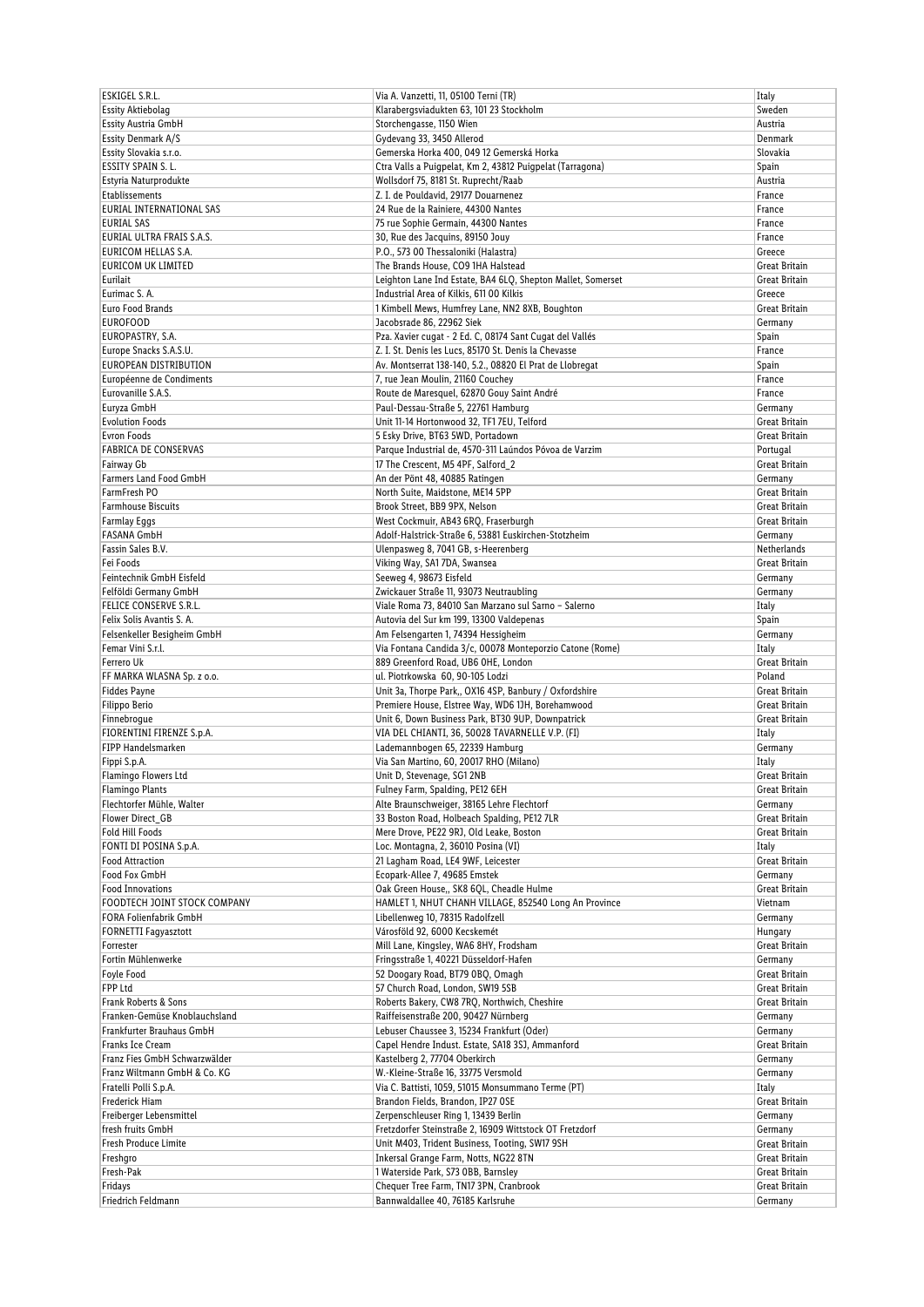| FrieslandCampina                                               | Stationsplein 4, 3818 LE Amersfoort                                                                   | <b>Netherlands</b>       |
|----------------------------------------------------------------|-------------------------------------------------------------------------------------------------------|--------------------------|
| FrieslandCampina Belgium                                       | Venecolaan 17, 9880 Aalter                                                                            | Belgium                  |
| FrieslandCampina Germany                                       | Wimpfener Straße 125, 74078 Heilbronn                                                                 | Germany                  |
| Frießinger Mühle GmbH                                          | Brühlstraße 13, 74206 Bad Wimpfen                                                                     | Germany                  |
| FRILAND A/S                                                    | Tulipvej 1, 8940 Randers SV                                                                           | Denmark                  |
| Frinsa del Noroeste, S.A.                                      | Avda. Ramiro Carregal Rey, 15969 Ribeira                                                              | Spain                    |
| Frinsa Deutschland GmbH                                        | Cantadorstraße 3, 40211 Düsseldorf                                                                    | Germany                  |
| Frischland Premium                                             | Hofweinzier 20, 94327 Bogen                                                                           | Germany                  |
| frischli Milchwerke GmbH                                       | Bahndamm 4, 31547 Rehburg-Loccum                                                                      | Germany                  |
| Frito Lay Poland Sp. z o.o.                                    | ul. Zachodnia 1, 05-825 Grodzisk Maz.                                                                 | Poland                   |
| Fromages d'Europe eine                                         | Dwight-D.-Eisenhower-, 65197 Wiesbaden                                                                | Germany                  |
| <b>FROMARSAC SAS</b>                                           | 86, rue du 8 mai 1945, 24430 Marsac                                                                   | France                   |
| Froneri France SAS                                             | Lieu-dit le Labour - BP 13, 33870 Vayres                                                              | France                   |
| Froneri Ice Cream                                              | Eduard-Pestel-Straße 15, 49080 Osnabrück                                                              | Germany                  |
| frostkrone Tiefkühlkost GmbH                                   | Konrad-Adenauer-Straße 28, 33397 Rietberg                                                             | Germany                  |
| <b>Fruit Forever Ltd</b>                                       | The Fruitery, Oakdene Farm, Maidstone, ME17 3LT                                                       | Great Britain            |
| <b>Fruit Growers Alianz</b>                                    | Building E2, Ronald House, Chatteris, PE16 6UP                                                        | Great Britain            |
| Fruitservice                                                   | Bozner Straße 63, 39010 Frangart (BZ)                                                                 | Italy                    |
| Frutania (Frugalis)                                            | Heinrich-Lanz-Straße 3, 53501 Grafschaft-Ringen                                                       | Germany                  |
| FruVa Fruchtimport                                             | Postfach 511240, 50947 Köln                                                                           | Germany                  |
| FUCHS CONDIMENTE RO SRL                                        | str. Nordului 41-43, 115300 Curtea de Arges                                                           | Romania                  |
| Fuchs Gewürze GmbH                                             | Dieter-Fuchs-Straße 10, 49201 Dissen a.T.W.                                                           | Germany                  |
| Fude + Serrahn Milchprodukte                                   | Englische Planke 2, 20459 Hamburg                                                                     | Germany                  |
| <b>Fullers Foods</b>                                           | 31 Westgate, LS1 2RA, Leeds                                                                           | Great Britain            |
| Füngers Feinkost                                               | Einsteinstraße 132-140, 06785 Oranienbaum                                                             | Germany                  |
| Futternapf Tiernahrung                                         | Lauchwasenstraße 2, 76709 Kronau                                                                      | Germany                  |
| Futura Foods Uk                                                | The Priory, Long Street, GL11 4HR, Dursley                                                            | Great Britain            |
| <b>Fyffes Group Limited</b>                                    | Houndmills Road, Basingstoke, RG21 6XL                                                                | <b>Great Britain</b>     |
| <b>G&amp;J Distillers</b>                                      | Distribution Point, Clayton Road, WA3 6PH, Warrington                                                 | Great Britain            |
| G. PFITSCHER SRL                                               | Romstrasse 20, 39014 Burgstall                                                                        | Italy                    |
| G. William Ballard L                                           | Stud Farm, Abberley, WR6 6AT                                                                          | Great Britain            |
| <b>GALA Germany GmbH</b>                                       | Horst-Langhammer-Straße 3, 91637 Wörnitz                                                              | Germany                  |
| Galileo Lebensmittel GmbH &                                    | Lerchenstraße 1, 54311 Trierweiler                                                                    | Germany                  |
| Galpharm Int                                                   | Wrafton, EX33 2DL, Braunton                                                                           | Great Britain            |
| Garcia Lax                                                     | Hermann-Heinrich-Gossen- Straße 3, 50858 Köln                                                         | Germany                  |
| garmo AG                                                       | Ulmer Straße 173, 70188 Stuttgart                                                                     | Germany                  |
| Gartenbauzentrale                                              | Schulze-Delitzsch-Straße 10, 26871 Papenburg                                                          | Germany                  |
| Gasa Odense Frugt-Groent                                       | Lavsenvaenget 20, 1. sal, 5200 Odense V                                                               | Denmark                  |
| Gätschenberger                                                 | Röhrleinshof 1, 74842 Billigheim-Katzental                                                            | Germany                  |
| GBB TK GmbH & Co. KG                                           | Laubanger 10, 96052 Bamberg                                                                           | Germany                  |
| GCS German Capsule Solution                                    | Senefelderstraße 44, 51469 Bergisch Gladbach                                                          | Germany                  |
| Gebrüder Kupfer                                                | Mausendorfer Weg 11, 91560 Heilsbronn                                                                 | Germany                  |
| GEKA frisch + frost                                            | Paul-Wesjohann-Straße 45, 49429 Visbek                                                                | Germany                  |
| <b>GELITA Deutschland GmbH</b><br>Gemüsebau Armin Kreiselmaier | Uferstraße 7, 69412 Eberbach                                                                          | Germany                  |
|                                                                | Fußgönheimer Straße 120, 67071 Ludwigshafen-Ruchheim                                                  | Germany                  |
| <b>General Mills Uk</b>                                        | Harman House, UB8 1QQ, Uxbridge, London                                                               | Great Britain            |
| Georg Parlasca Keksfabrik<br><b>GERANIUM RECORDINGS, S.L.</b>  | Vor dem Celler Tor 49, 31303 Burgdorf/Hannover<br>Ceramista Joan Daifa Street, 07800 BALEARIC ISLANDS | Germany                  |
|                                                                | Heinrich-Fahr-Straße 17-19, 78333 Stockach                                                            | Spain                    |
| Gerhard Haas GmbH                                              |                                                                                                       | Germany                  |
| GIAGUARO S.p.A.                                                | Via Ingegno snc, 84087 Sarno                                                                          | Italy                    |
| Gift Creation                                                  | Whitehills Business Park, FY4 5LW, Blackpool                                                          | Great Britain            |
| Giovanni Rana Deutschland<br>Girone & Sohn                     | Hanauer Landstraße 291, 60314 Frankfurt am Main                                                       | Germany                  |
| Girrbach-Süßwarendekor GmbH                                    | Pleidelsheimer Straße 27-29, 74321 Bietigheim-Bissingen<br>Speßhardter Weg 42, 75365 Calw             | Germany<br>Germany       |
|                                                                |                                                                                                       |                          |
| <b>GIZEH Raucherbedarf GmbH</b><br>Gläserne Molkerei GmbH      | Bunsenstraße 12, 51647 Gummersbach<br>Meiereiweg 1, 19217 Dechow                                      | Germany                  |
| Global Brands                                                  | 5th Floor Casa Hotel,, S41 7JB, Chesterfield                                                          | Germany<br>Great Britain |
| Global Fruit Point                                             | Bahnhofstraße 45, 21614 Buxtehude                                                                     | Germany                  |
| <b>GLOBAL GREEN INTERNATIONAL</b>                              | Unit 5 Queens Square, SL5 9FE Ascot                                                                   | Great Britain            |
| GLOBUS Konzervipari Zrt.                                       | 92 Monostorpályi út, 4030 Debrecen                                                                    | Hungary                  |
| GLOSTER Zöldség -                                              | Pócsi Sarok, 4326 Máriapócs                                                                           | Hungary                  |
| GMF OLIVIERO F.LLI S.R.L.                                      | Via Chiusa di Sotto, 5, 83014 Ospedaletto D' Alpinolo                                                 | Italy                    |
| Göbber GmbH                                                    | Bahnhofstraße 40, 27324 Eystrup                                                                       | Germany                  |
| Gold Circle Mushroom                                           | Tirnaneill, Monaghan, H18T668                                                                         | Ireland                  |
| Golden Foods S.A.                                              | Avda. Cronista Ricardo, 30565 Las Torres de Cotillas (MU)                                             | Spain                    |
| Goldsteig Käsereien                                            | Siechen 11, 93413 Cham                                                                                | Germany                  |
| GoodMills Bulgaria EOOD                                        | 4 Pavlina Unufrieva Str, 1510 Sofia                                                                   | <b>Bulgaria</b>          |
| GoodMills Österreich GmbH                                      | Schmidgasse 3-7, 2320 Schwechat                                                                       | Austria                  |
| <b>GOODMILLS ROMANIA SRL</b>                                   | Str. Cernica, nr. 119, 000000 Pantelimon, Ilfov                                                       | Romania                  |
| Gosh! Food                                                     | Unit 1 Europa Business Park, MK10 OBD, Milton Keynes                                                  | Great Britain            |
| Gosselin                                                       | 25, route du Bourg, 50760 Sainte-Geneviève                                                            | France                   |
| Gr Wright & Sons                                               | Ponders End Mill, EN3 4TG, Enfield                                                                    | Great Britain            |
| Graham'S Dairy                                                 | Airthrey Kerse Farm, Henderson Street, FK9 4RW, Bridge of Allan, Stirling                             | Great Britain            |
| <b>Grand River Enterprises GmbH</b>                            | Rietzer Berg 28, 14797 Kloster Lehnin/OT Rietz                                                        | Germany                  |
| Grandi Salumifici                                              | Strada Gherbella, 320, 41126 Modena                                                                   | Italy                    |
| grands vins sélection S.A.S.                                   | 696 route de Champanard, 69220 Belleville-en-Beaujolais                                               | France                   |
| Grant Bros                                                     | Richmond Bridge, KA4 8JU, Galston                                                                     | Great Britain            |
| <b>Grapes Direct</b>                                           | Benover Road, Yalding, ME18 6ET                                                                       | Great Britain            |
| GREEK CANNING INDUSTRY ELBAK                                   | 5.5 km Larissa-Falani Road, 415 00 Larissa                                                            | Greece                   |
|                                                                |                                                                                                       |                          |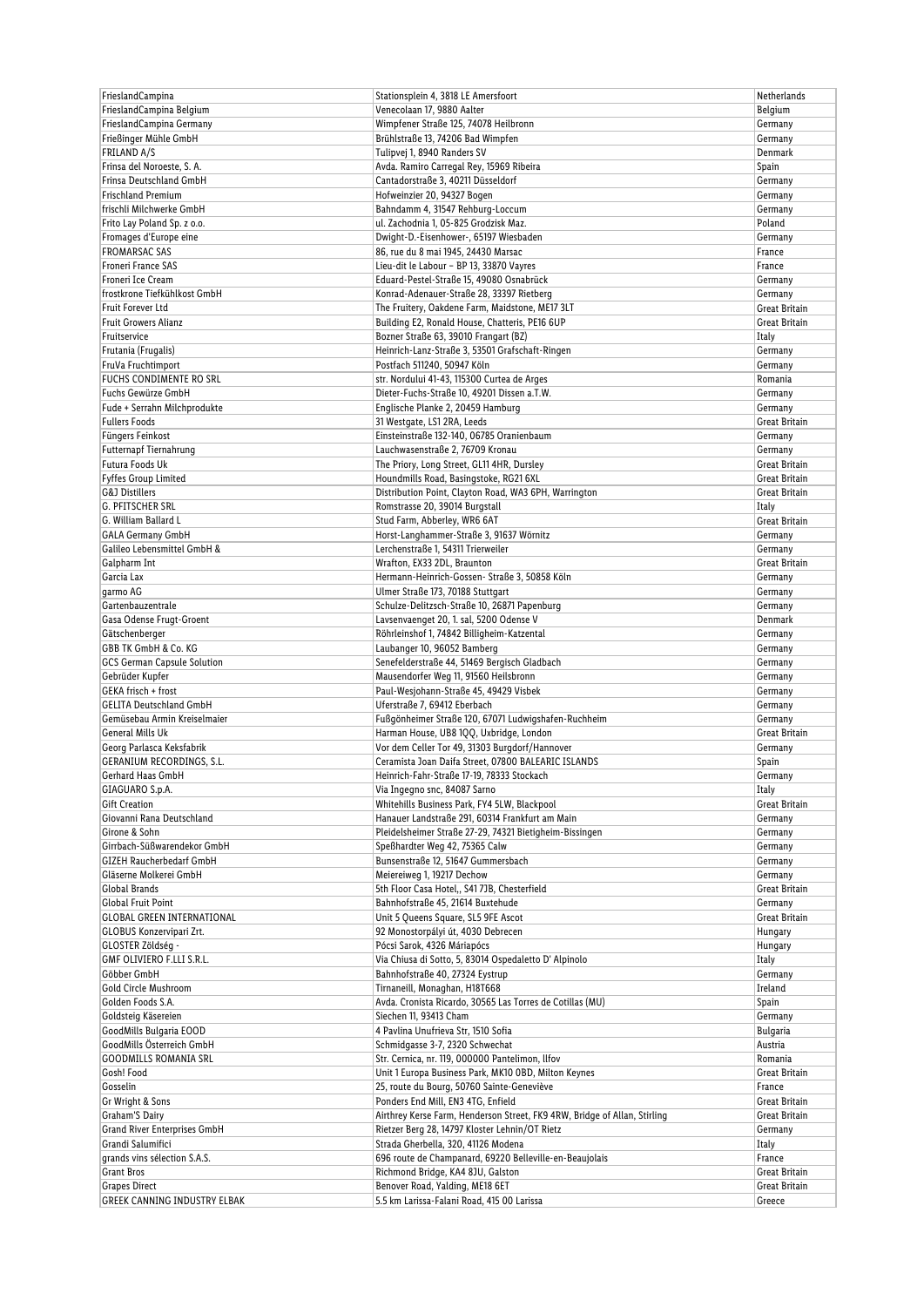| Greencell                           | 42 Kings Hill Avenue, Kings Hill, ME19 4AJ                                        | Great Britain            |
|-------------------------------------|-----------------------------------------------------------------------------------|--------------------------|
| Greencore Food To Go                | Retford Road, S80 2RS, Worksop                                                    | Great Britain            |
| <b>Greencore Grocery</b>            | Barlby Road, YO8 5BJ, Selby (YN)                                                  | Great Britain            |
| Greencore Leeds                     | Midland Road, LS10 2RJ, Leeds                                                     | Great Britain            |
| Greene King                         | Abbot House, IP33 1QT, Bury St Edmunds                                            | Great Britain            |
| GreenerGardening(WM)                | North Perimeter Rd, Liverpool, L33 3AN                                            | Great Britain            |
| Greenland Seafood                   | Eduard-Schopf-Allee 1, 28217 Bremen                                               | Germany                  |
| Greenvale AP_DDP                    | Floods Ferry Road, Doddington, PE15 OUW                                           | Great Britain            |
| Greenyard Frozen Belgium NV         | Romenstraat 3, 8840 Westrozebeke                                                  | Belgium                  |
| Greenyard Frozen Poland             | Ul. Wojska Polskiego 12, 87-600 Lipno                                             | Poland                   |
| Greenyard Frozen UK Limited         | Scania Way, PE30 4LR Kings Lynn (NK)                                              | Great Britain            |
| Greenyard Prepared                  | Industrieterrein, 3960 Bree                                                       | Belgium                  |
| Greisinger GmbH                     | Klamer Straße 10, 4323 Münzbach                                                   | Austria                  |
| Gressingham Foods                   | Loomswood Farm, IP13 6JW, Woodbridge                                              | <b>Great Britain</b>     |
| Grissin Bon SpA                     | Via A. Pacinotti, 4, 42049 Calerno di St'Ilario d'Enza                            | Italy                    |
| <b>Gritto GmbH</b>                  | Kühnehöfe 11, 22761 Hamburg                                                       | Germany                  |
| Groenland Kip B.V.                  | Beneluxweg 5, 2411 NG Bodegraven                                                  | Netherlands              |
| Grønvang Food ApS                   | Grønvangsallé 2, 6600 Vejen                                                       | Denmark                  |
| Grønvang Food ApS                   | Grønvangsallé 2, 6600 Vejen                                                       | Denmark                  |
| Großekathöfer Convenience Food      | Friedrichsdorfer Straße 64, 33335 Gütersloh                                       | Germany                  |
| G's Fresh Limited                   | Barway, Ely, CB7 5TZ                                                              | Great Britain            |
| GUALERZI S.p.A.                     | Via Torrechiara, 25, 43010 Pilastro di Langhirano - PR                            | Italy                    |
| <b>Gumlink Confectionery</b>        | Lysholt Allé 11, 7100 Vejle                                                       | Denmark                  |
| Günthart & Co. KG                   | Hauptstraße 37, 79801 Hohentengen a. H.                                           | Germany                  |
| <b>Gustoland GmbH</b>               | Industriestraße 8-14, 45739 Oer-Erkenschwick                                      | Germany                  |
| GÜVEN Brot Backwaren GmbH           | Hugo-Junkers-Straße 9-11, 50739 Köln                                              | Germany                  |
| <b>GVGS GmbH</b>                    | Gutenbergstraße 28, 72555 Metzingen                                               | Germany                  |
| H. & J. Brüggen KG                  | Gertrudenstraße 15, 23568 Lübeck                                                  | Germany                  |
| H. Weston & Sons                    | The Bounds, Much Marcle, HR8 2NQ, Ledbury                                         | Great Britain            |
| H.C.L. Maitre Pierre S.A.S.         | ZA rue de l'Artisanat, 57400 Sarrebourg                                           | France                   |
| Haberland Marketing GmbH            | Tannenstraße 7, 93197 Zeitlarn                                                    | Germany                  |
| Haco AG                             | Worbstraße 262, 3073 Gümligen                                                     | Switzerland              |
| Hain Frozen                         |                                                                                   |                          |
|                                     | 2100 Century Way, LS15 8ZB, Leeds                                                 | Great Britain            |
| HAINICH Konserven GmbH              | Langulaer Weg, 99986 Niederdorla                                                  | Germany                  |
| Halloren                            | Delitzscher Straße 70, 06112 Halle/Saale                                          | Germany                  |
| Hamker Vertriebsgesellschaft mbH    | Heinrich-Hamker-Straße 20, 49152 Bad Essen                                        | Germany                  |
| Hamlet International NV             | Kerkstraat 77, 9120 Vrasene                                                       | Belgium                  |
| Hamlet NV                           | Kerkstraat 77, 9120 Vrasene                                                       | Belgium                  |
| Handl Tyrol GmbH                    | Bundesstraße 33, 6551 Pians                                                       | Austria                  |
| <b>HANINA GmbH</b>                  | Hauptstraße 2, 97357 Prichsenstadt                                                | Germany                  |
| Hans Adler OHG                      | Am Lindenbuck 3, 79848 Bonndorf                                                   | Germany                  |
| Hans Henglein & Sohn GmbH           | Beerbachstraße 19, 91183 Abenberg                                                 | Germany                  |
| Hanseatic Delifood GmbH             | Osterbrooksweg 60, 22869 Schenefeld                                               | Germany                  |
| Harry-Brot Export                   | Kiebitzweg 15-19, 22869 Schenefeld                                                | Germany                  |
| Harry-Brot GmbH                     | Kiebitzweg 15 - 19, 22869 Schenefeld                                              | Germany                  |
| Harviestoun Brewery                 | Alva Industrial Estate, FK12 5DQ, Alva                                            | Great Britain            |
| Hauser Weinimport GmbH              | Neufnachstraße 32, 86850 Fischach                                                 | Germany                  |
| Hawesta-Feinkost                    | Mecklenburger, 23568 Lübeck                                                       | Germany                  |
| Haywood & Padgett                   | Shawfield Road, S71 3HS, Barnsley                                                 | Great Britain            |
| <b>Heck Food</b>                    | HECK Q, Lime Lane,, DL8 2NY, Bedale                                               | Great Britain            |
| Heidekeks GmbH                      | Am Bahnhof 8, 29640 Schneverdingen                                                | Germany                  |
| Heidemark Landfrische GmbH & Co. KG | Lether Gewerbestraße 2, 26197 Ahlhorn                                             | Germany                  |
| Heider GmbH                         | Kölner Straße 57, 51399 Burscheid                                                 | Germany                  |
| Heineken Uk                         | 2-4 Broadway Park, EH12 9JZ, Edinburgh                                            | Great Britain            |
| Heinerle-Berggold                   | Raniser Straße 11, 07381 Pößneck                                                  | Germany                  |
| Heinrich Brüning GmbH               | Stenzelring 22, 21107 Hamburg                                                     | Germany                  |
| Heinrich Hagner GmbH & Co           | Farinastraße 1-9, 72250 Freudenstadt                                              | Germany                  |
| Heinrich Kühlmann                   | Im Thüle 26, 33397 Rietberg                                                       | Germany                  |
| Heinrichsthaler                     | Großröhrsdorfer Straße 15, 01454 Radeberg                                         | Germany                  |
| Heinz Gb                            | 32 London Bridge Street, SE1 9SG, London                                          | Great Britain            |
| Heinz Tröber GmbH & Co. KG          | Volksdorfer Weg 186, 22393 Hamburg                                                | Germany                  |
| Heiploeg International B.V.         | Panserweg 14, 9974 SL Zoutkamp                                                    | Netherlands              |
| Heiploeg, Inc.                      | 228 East 45th Street, 10017 New York                                              | USA                      |
| Hela Gewürzwerk                     | Beimoorweg 11, 22926 Ahrensburg                                                   | Germany                  |
| HELLENIC DAIRIES S.A.               | 5th km Trikala-Pyli, 421 00 Trikala                                               | Greece                   |
| Helma                               | Westerböhmen 10, 27419 Sittensen                                                  | Germany                  |
| <b>HELMA Südwest</b>                | Im Wörtchen 1, 67259 Beindersheim                                                 | Germany                  |
| Hengstenberg GmbH & Co. KG          | Mettinger Straße 109, 73728 Esslingen                                             | Germany                  |
| Henkel Ibérica S.A.                 | C/ Bilbao, 72-84, 08005 Barcelona                                                 | Spain                    |
| Herbert Ospelt Anstalt              |                                                                                   | Liechtenstein            |
|                                     | Schaanerstraße 79, 9487 Bendern                                                   |                          |
| Hermann Pfanner                     | Alte Landstraße 10, 6923 Lauterach                                                | Austria                  |
| Heuschen & Schrouff Oriental        | Sperwerweg 1, 6374 AG Landgraaf                                                   | Netherlands              |
| Heygates                            | Bugbrooke Mills, NN7 3QH, Northampton                                             | Great Britain            |
| Hfp                                 | Betton Mill, TF9 1HH, Market Drayton                                              | Great Britain            |
| Highland Retail                     | Baird Avenue, DD2 3TN, Dundee                                                     | Great Britain            |
| <b>Highland Spring</b>              | Stirling Street, PH4 1QA, Blackford, Auchterarder                                 | Great Britain            |
| Hilcona AG                          | Bendererstrasse 21, 9494 Schaan                                                   | Liechtenstein            |
| Hilcona AG<br>Hilcona Feinkost GmbH | Bendererstrasse 21, 9494 Schaan<br>Am Park 15 - 17, 70771 Leinfelden-Echterdingen | Liechtenstein<br>Germany |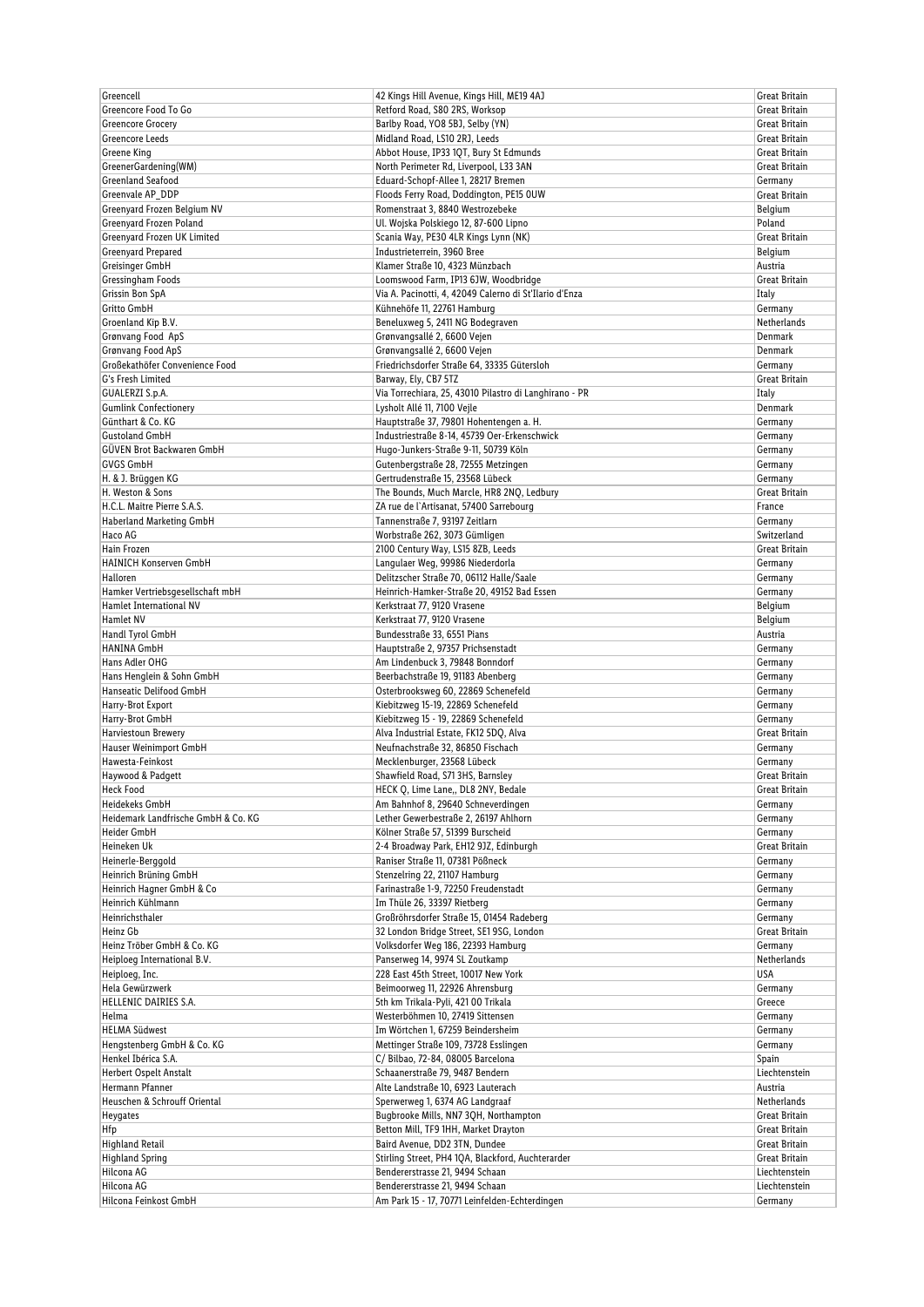| <b>Hill Biscuits</b>                                         | Tudno Mill, Smith Street, OL7 ODB, Ashton- Under-Lyne, Lancashi                            | Great Britain                  |
|--------------------------------------------------------------|--------------------------------------------------------------------------------------------|--------------------------------|
| Histon                                                       | 2100 Century Way, LS15 8ZB, Leeds                                                          | Great Britain                  |
| HKL Hamburger Käselager GmbH                                 | Brandshofer Deich 68, 20539 Hamburg                                                        | Germany                        |
| HMK Vertriebs GmbH & Co. KG                                  | Untere Hauptstraße 2, 87754 Kammlach                                                       | Germany                        |
| <b>HNC Healthy Nutrition</b>                                 | Senefelderstraße 44, 51469 Bergisch Gladbach                                               | Germany                        |
| Hochreiter Fleischwaren GmbH                                 | Kommunestraße 1, 4190 Bad Leonfelden                                                       | Austria                        |
| Hochwald Foods GmbH                                          | Bahnhofstraße 37-43, 54424 Thalfang                                                        | Germany                        |
| <b>Hof Soltau</b>                                            | Höfnerwinkel 15, 29358 Eicklingen                                                          | Germany                        |
| Hofmann Gemüsebau                                            | Georg-Höfler-Weg 100, 90425 Nürnberg                                                       | Germany                        |
| Hofseth Europe GmbH                                          | Billstraße 148, 20539 Hamburg                                                              | Germany                        |
| Hohenloher Molkerei eG                                       | Raiffeisenstraße 4, 74523 Schwäbisch Hall                                                  | Germany                        |
| <b>HOMANN Feinkost GmbH</b>                                  | Heinrich-Hamker-Straße 20, 49152 Bad Essen                                                 | Germany                        |
| HORECA SERVICE Sp. z o.o.                                    | Zabrodzie 28, 52-351 Wrocław                                                               | Poland                         |
| <b>HOSTI GmbH</b>                                            | Emil-Stickel-Straße 2-6, 74629 Pfedelbach                                                  | Germany                        |
| <b>HOWE Wurstwaren KG</b>                                    | Regenstraße 1, 90451 Nürnberg                                                              | Germany                        |
| Huegli UK Ltd.                                               | Oxleasow Road, B98 ORE Redditch                                                            | Great Britain                  |
| Hügli Food s.r.o.                                            | Nádrazní 426, 281 44 Zásmuky                                                               | Czech Republic                 |
| Hügli Nährmittel AG                                          | Bleichestraße 31, 9323 Steinach                                                            | Switzerland                    |
| Hügli Nahrungsmittel GmbH                                    | Güttinger Straße 23, 78315 Radolfzell                                                      | Germany                        |
| Humdinger                                                    | Gothenburg Way, HU7 0YG, Hull                                                              | Great Britain                  |
| Hyga GmbH & Co. KG                                           | Steineshoffweg 2, 45479 Mülheim a. d. Ruhr                                                 | Germany                        |
| HYSALMA Hygiene Sales                                        | Essener Straße 99, 46047 Oberhausen                                                        | Germany                        |
| I PANI S.R.L.                                                | Via S. Vincenzo 2 - 20° pian, 16121 Genova                                                 | Italy                          |
| I. Schroeder KG (GmbH & Co.)                                 | Am Sandtorkai 37, 20457 Hamburg                                                            | Germany                        |
| I.A.E. INDUSTRIA AGRICOLA EXPORTADO                          | Los Naranjos N44-115 y Av., 170125 QUITO                                                   | Ecuador                        |
| I.M.C.A. S.P.A.                                              | Via Provinciale San Marzano, 84016 Pagani (SA)                                             | Italy                          |
| I.T.S. B.V.                                                  | Nagelpoelweg 56, 7333 NZ Apeldoorn                                                         | Netherlands                    |
| Ian Macleod Distillers Ltd.                                  | Russell House, EH52 5BU Broxburn                                                           | Great Britain                  |
| <b>IBÉRICA DE CONGELADOS.</b>                                | Edificio Iberconsa-Frigalsa., 36216 Vigo                                                   | Spain                          |
| <b>IceHouse Convenience GmbH</b>                             | Hessenweg 2, 48157 Münster                                                                 | Germany                        |
| <b>ICT Deutschland GmbH</b>                                  | Prinzenallee 1, 40549 Düsseldorf                                                           | Germany                        |
| ICT Poland Sp. z o.o.                                        | ul. Włoska 3, 66-470 Kostrzyn nad Odrą                                                     | Poland                         |
| <b>Ideafruit UK Limited</b>                                  | Pentland, No.8 Swine Hill, Harlaxton, NG32 1HP                                             | Great Britain                  |
| ideapro GmbH                                                 | Binnenhafenstraße 7, 68159 Mannheim                                                        | Germany                        |
| IFC Europe Sales GmbH                                        | Großherzog-Friedrich-, 77694 Kehl am Rhein                                                 | Germany                        |
| <b>IHAK</b> Internationale Import-                           | Große Elbstraße 158, 22767 Hamburg                                                         | Germany                        |
| <b>Imerys Industrial Minerals</b>                            |                                                                                            | Denmark                        |
| <b>IMERYS MINERALS</b>                                       | Koensborgvej 9, 7884 Fur<br>91, Industrial zone-East, 6600 Kardzhali                       | <b>Bulgaria</b>                |
| Imetra B.V.                                                  |                                                                                            |                                |
| Immergut GmbH & Co. KG                                       | Steenoven 6c, 5626 DK Eindhoven<br>Kampstraße 8, 27404 Elsdorf                             | Netherlands                    |
| <b>Imperial Tobacco Holdings</b>                             | Max-Born-Straße 4, 22761 Hamburg                                                           | Germany                        |
|                                                              |                                                                                            | Germany                        |
| <b>Imperial Tobacco Holdings</b>                             | Max-Born-Straße 4, 22761 Hamburg<br>Shire House, CV31 3SF, Leamington Spa                  | Germany<br>Great Britain       |
| <b>Indulgence Patis</b><br><b>Industrie Cartarie</b>         | Piano della Rocca, 55023 Borgo a Mozzano (LU)                                              |                                |
|                                                              | Suite A, Orchard Brae House, EH4 2HS, Edinburgh                                            | Italy                          |
| Innis & Gunn                                                 | ul. Kawowa 3, 44-240 Żory                                                                  | Great Britain                  |
| Instanta Sp. z o.o.                                          |                                                                                            | Poland<br>Austria              |
| <b>INSTANTINA Nahrungsmittel</b>                             | F.-W.-Raiffeisen-Platz 1, 1020 Wien                                                        |                                |
| Intercont. Brands                                            | 4 Sceptre House, HG2 8PB, Harrogate, North Yorkshire                                       | Great Britain                  |
| Intersnack Switzerland Ltd.                                  | Route du Mont Carmel 2, 1762 Givisiez                                                      | Switzerland                    |
| Intertrade Hellas S.A.                                       | Iviskou 99 street, 136 77 Acharnai                                                         | Greece                         |
| INTRAMARK s.r.l.                                             | Via della Padula, 251/255, 57124 Livorno                                                   | Italy                          |
| Ireco Trading and                                            | 26 Rue J.F. Kennedy, 7327 Steinsel                                                         | Luxemburg                      |
| <b>Irish Dog Foods Limited</b><br><b>ITALCASTAGNE S.R.L.</b> | Naas Industrial Estate, W91DRX5 Naas, County Kildare<br>Via Maffucci 4, 83100 Avellino     | Ireland<br>Italy               |
|                                                              |                                                                                            |                                |
| ITALFRUTTA s.r.l.                                            | Via Reale, 9, 48123 Camerlona<br>Via San Clemente, 48, 84015 Nocera Superiore              | Italy                          |
| ITALIAN FOOD S.p.A.<br>It'S All Good                         | 273 Dukesway, Team Valley, NE11 OPZ, Gateshead                                             | Italy                          |
|                                                              |                                                                                            | Great Britain                  |
| IVV GmbH & Co. KG<br>J & J Thompson & Son                    | Dr.-Balthasar-Hubmaier-, 86316 Friedberg                                                   | Germany<br>Great Britain       |
| J D Stengvist AB                                             | 390 Moss Lane, Lancashire, PR4 6XJ<br>Box 2, 265 02 Kvidinge                               | Sweden                         |
| J F Renshaw                                                  | 229 Crown Street, L8 7RF, Liverpool                                                        | Great Britain                  |
| J. & W. Stollenwerk OHG                                      | Dürener Straße 335, 50171 Kerpen                                                           |                                |
| J. O. Sims                                                   | Pudding Lane, Spalding, PE11 3TJ                                                           | Germany<br>Great Britain       |
|                                                              |                                                                                            |                                |
| <b>Jayplas</b><br>Jdm Food Group                             | Brook House, LE15 8AE, Egleton<br>Monument Road, PE20 3DJ, Bicker, Boston                  | Great Britain<br>Great Britain |
| <b>JERMI Käsewerk GmbH</b>                                   |                                                                                            |                                |
| Joh. Wilh. von Eicken GmbH                                   | Ritter-Heinrich-Straße 2-4, 88471 Laupheim-Baustetten<br>Drechslerstraße 1-3, 23556 Lübeck | Germany<br>Germany             |
| Johann Kotányi s.r.o.                                        | Dunajská 32, 811 08 Bratislava 1                                                           | Slovakia                       |
| Johann Kotányi, spol. s r.o.                                 | Budějovická 1550/15a, 140 00 Praha 4                                                       | Czech Republic                 |
| Johann Lührs                                                 | Postfach 11 28, 21721 Hollern-Twielenfleth                                                 | Germany                        |
|                                                              |                                                                                            |                                |
| John Drury<br>Johnstone'S Food                               | 28 River Street, HD6 1NJ, West Yorkshire, Brighouse                                        | Great Britain                  |
| Joseph Heler                                                 | 3 Redwood Place, G74 5PB, East Kilbride                                                    | Great Britain                  |
| Joseph Robertson                                             | Laurels Farm, CW5 7PE, Nantwich (CH)                                                       | Great Britain                  |
|                                                              | 45 - 47 Sinclair Road, AB11 9BG, Aberdeen                                                  | Great Britain                  |
| Joubere                                                      | Station Road, SP8 4QA, Gillingham                                                          | Great Britain                  |
| JR Die Schokoladenfabrik                                     | Wilhelm-Rausch-Straße 4, 31228 Peine                                                       | Germany                        |
| Jupiter Marketing                                            | Suite 2, Nova House Audley, TF10 7DW, Newport                                              | Great Britain                  |
| Jutexpo Limited                                              | Unit 7, Lauriston Park, WR11 8SN, Salford Priors                                           | Great Britain                  |
| <b>JW European Ltd</b>                                       | 98 Tiddington Road, Stratford-upon-Avon, CV37 7BA                                          | Great Britain                  |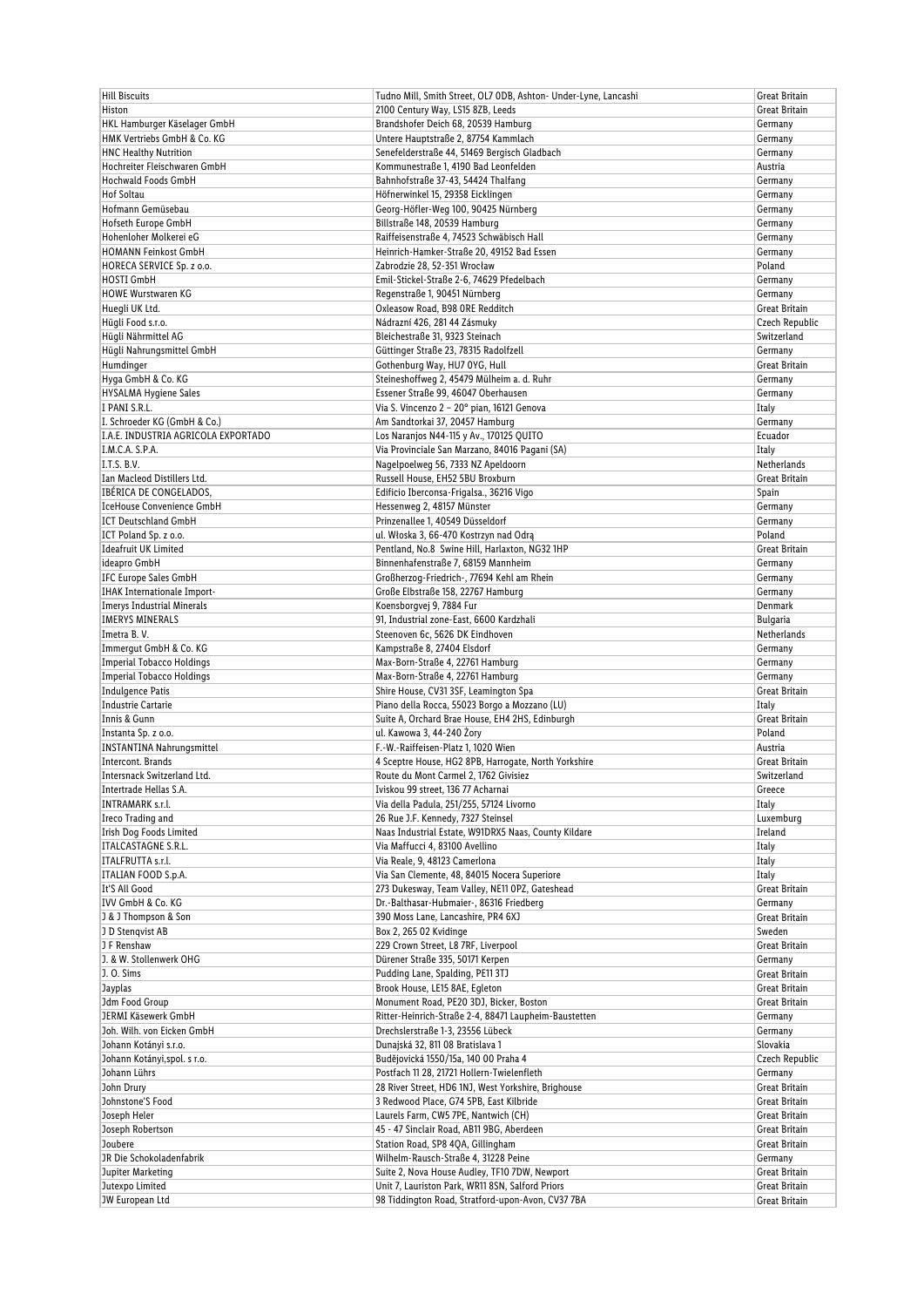| Kaas-Pack Holland B.V.          | Buitenvaart 2109, 7905 SW Hoogeveen                         | Netherlands   |
|---------------------------------|-------------------------------------------------------------|---------------|
| Kaffeehof GmbH & Co. KG         | Emil-Sommer-Straße 8, 28329 Bremen                          | Germany       |
| Kallo Foods                     | 2 Riverview, Meadows, GU17 9AB, Camberley                   | Great Britain |
| Kambly Deutschland GmbH         | Schwanenstraße 94, 88214 Ravensburg                         | Germany       |
| Kambly SA                       | Mühlstraße 4, 3555 Trubschachen                             | Switzerland   |
| Kammer-Kirsch GmbH              | Hardtstraße 35-37, 76185 Karlsruhe                          | Germany       |
| Kampexport                      | 19, rue Pen ar Pont, 29250 St Pol de Léon                   | France        |
| Kanes Foods                     | Cleeve Road, WR11 8JS, Evesham                              | Great Britain |
| Karl Bindewald GmbH             | Kupfermühle, 67294 Bischheim                                | Germany       |
| Karro Food                      | 13 Queens Road, AB15 4YL, Aberdeen                          | Great Britain |
| Kartoffel Deyerling             | Eddesser Landstraße 4, 31311 Uetze-Dollbergen               | Germany       |
| KARTOGROUP ESPANA S.L.          | Ptda. Juan Rodrigo, s/n, 12530 Burriana (Castellón)         | Spain         |
| Karwendel-Werke                 | Karwendelstraße 6-16, 86807 Buchloe                         | Germany       |
| Käserei Champignon              | Kemptener Straße 17-24, 87493 Lauben                        | Germany       |
| Käserei Loose GmbH & Co.KG      | An den Breiten, 01454 Leppersdorf                           | Germany       |
| Kaufland Fleischwaren           | Rötelstraße 35, 74172 Neckarsulm                            | Germany       |
| Kaufland Fleischwaren           | Rötelstraße 35, 74172 Neckarsulm                            | Germany       |
| Kbe                             | Kingfisher House, ME20 6RZ, Aylesford                       | Great Britain |
| Kecskeméti Konzerv Kft.         | Szolnoki út 35., 6001 Keckskemét                            | Hungary       |
| Keith Spicer                    | 5 Cobham Road, BH217PN, Wimborne, Dorset                    | Great Britain |
| Kepak Convenience               | Unit 3, Block 10, D15 KD2W, Blanchardstown                  | Ireland       |
| Kepak Eur                       | Condonstown, T56 KW94, Watergrasshill / Cork                | Ireland       |
| Kerry Foods                     | Thorpe Lea Manor,, TW20 8HY, Egham                          | Great Britain |
| KETTLE FOODS LTD.               | 38 Barnard Road, Bowthorpe, Norwich, NR5 9JP Norfolk        | Great Britain |
| KETTLE FOODS LTD.               | 38 Barnard Road, Bowthorpe, Norwich, NR5 9JP Norfolk        | Great Britain |
| Kettle Produce Ltd              | Balmalcolm, Fife, KY15 7TJ                                  | Great Britain |
| KILARGO Sp. z o.o.              | Chechło Pierwsze ul. Torowa 13, 95-082 Dobroń               | Poland        |
| Kimberly Clark                  | 1 Tower View, Kings Hill, ME19 4HA, Kent                    | Great Britain |
| Kingsland Drinks                | The Winery, Fairhills Road,, M44 6BD, Manchester            | Great Britain |
| Kinnerton                       | 1000 Highgate Studios, NW5 1TL, London                      | Great Britain |
| Kirchdorfer Spargel             | Scharringhausen 23, 27245 Kirchdorf                         | Germany       |
| Kiril Mischeff                  | BROADWALL HOUSE, SE1 9PL, LONDON                            | Great Britain |
| Kirstys                         | Springfield Farm, HG3 2LW, Harrogate                        | Great Britain |
| Kleinemas Fleischwaren          | Industriestraße 35, 33415 Verl                              | Germany       |
| Klett Schokolade                | Reutlinger Straße 7, 72147 Nehren                           | Germany       |
| Klosterwald Wurstwaren          | Mausendorfer Weg 11, 91560 Heilsbronn                       | Germany       |
| KM BRANDS Inc.                  | 2778 N Treaty Line Rd, 47327 Cambridge City                 | USA           |
| KM Zündholz International       | Bemannsbruch 16-18, 74909 Meckesheim                        | Germany       |
| Kolak Snacks                    | 308-310 Elveden Road, NW10 7ST, London                      | Great Britain |
| Konings Export Development B.V. | Van Liedekerkestraat 48A, 4901 KT Oosterhout                | Netherlands   |
| Konos GmbH                      | Fabrikstraße 8, 01683 Nossen                                | Germany       |
| Korodur International GmbH      | Wernher-von-Braun-Straße 4, 92224 Amberg                    | Germany       |
| KOTANYI d.o.o.                  | Savska cesta 116, 10000 Zagreb                              | Croatia       |
| KOTANYI d.o.o.                  | Tržaška cesta 132, 1000 Ljubljana                           | Slovenia      |
| Kreienbaum                      | Gröblinger Straße 62, 48336 Sassenberg                      | Germany       |
| Kreta Food GmbH & Co. KG        | Parkstraße 17, 31275 Lehrte                                 | Germany       |
| KRONOS S.A. IND. AND COM.       | Mavrovouni, 585 00 Skydra                                   | Greece        |
| Krüger GmbH & Co. KG            | Senefelder Straße 44, 51469 Bergisch Gladbach               | Germany       |
| KRUGER POLSKA Sp. z o.o.        | ul. Podstoczysko 42, 07-300 Ostrów Mazowiecka               | Poland        |
| KTC - Kriti Trading             | Flürleinstraße 31, 97076 Würzburg                           | Germany       |
| Ktc Gb                          | JS House, Moorcroft Drive,, WS10 7DE, Wednesbury            | Great Britain |
| <b>KTC Körner Trading</b>       | Hochstraße 60, 45894 Gelsenkirchen                          | Germany       |
| KTN Dr. Neuberger GmbH          | Biebricher Allee 36, 65187 Wiesbaden                        | Germany       |
| KUHNE POLSKA Sp. z o.o.         | ul. Orkana 65 B,C, 58-307 Walbrzych                         | Poland        |
| L. N. U. F. MDD SNC             | Les Placis, 35230 Bourgbarre                                | France        |
| La Doria S.p.A.                 | Via Nazionale 320, 84012 Angri (SA)                         | Italy         |
| La Invernada Export SpA         | Valle Hermoso San Miguel #2, 9540866 Santiago               | Chile         |
| LA NIÑA DEL SUR SL              | Camino del Reguerón, 30580 Alguerias - Murcia               | Spain         |
| Labor S.R.L.                    | Via Passanti 334, 84018 Scafati (SA)                        | Italy         |
| lacely GmbH                     | Alte Bergheimer Straße 9, 69115 Heidelberg                  | Germany       |
| Lactalis Deutschland GmbH       | Am Yachthafen 2, 77694 Kehl/Rhein                           | Germany       |
| Lactalis Fromages SNC           | Boulevard Arago, 53093 Laval Cedex 09                       | France        |
| Lactalis Mclelland              | Red Central, RH1 1SH, Redhill                               | Great Britain |
| LACTALIS NESTLE CHILLED         | Red Central - 2nd Floor, RH1 1SH Redhill                    | Great Britain |
| Lactalis Nestlé Productos       | Avenida de la Fama, 16-20, 08940 Cornella de Llobregat      | Spain         |
| Lactalis Suisse S.A.            | Bahnhofstraße 67, 6403 Küssnacht am Rigi                    | Switzerland   |
| Lactel                          | Boulevard Arago, 53810 Change                               | France        |
| Lailas                          | 91 Moor Park Avenue, FY2 OLZ, Bispham                       | Great Britain |
| Lakeland Dairy                  | Main Street, H12V273, Killeshandra, Co. Cavan               | Ireland       |
| Lakeside Food Group             | The Courtyard, NR18 9RS, Ketteringham, Wymomdham / Norwich  | Great Britain |
| Lamb Weston/Meijer V.O.F.       | Stationsweg 18a, 4416 PJ Kruiningen                         | Netherlands   |
| Lambertz Polonia                | ul. Katowicka 170, 41-705 Ruda Slaska                       | Poland        |
| Lamex Foods Europe              | FL. 2, BUILDING B, TURNFORD, EN10 6NH, TURNFORD, BROXBOURNE | Great Britain |
| Landewyck Tabak Holland B.V.    | Ettenseweg 60, 4706 PB Roosendaal                           | Netherlands   |
| Landgeflügel FG                 | Im Industriepark 1, 49733 Haren                             | Germany       |
| Landgenossenschaft Ennstal      | Knorrstraße 8, 4600 Wels                                    | Austria       |
| Landkost GmbH                   | Linzer Straße 68, 4240 Freistadt                            | Austria       |
| Landmarkt Gänger                | Donaustraße 38, 94345 Niedermotzing                         | Germany       |
| Langeberg and Ashton Foods      | Cnr Jones & Kohler Streets, 7646 Suider-Paarl               | South Africa  |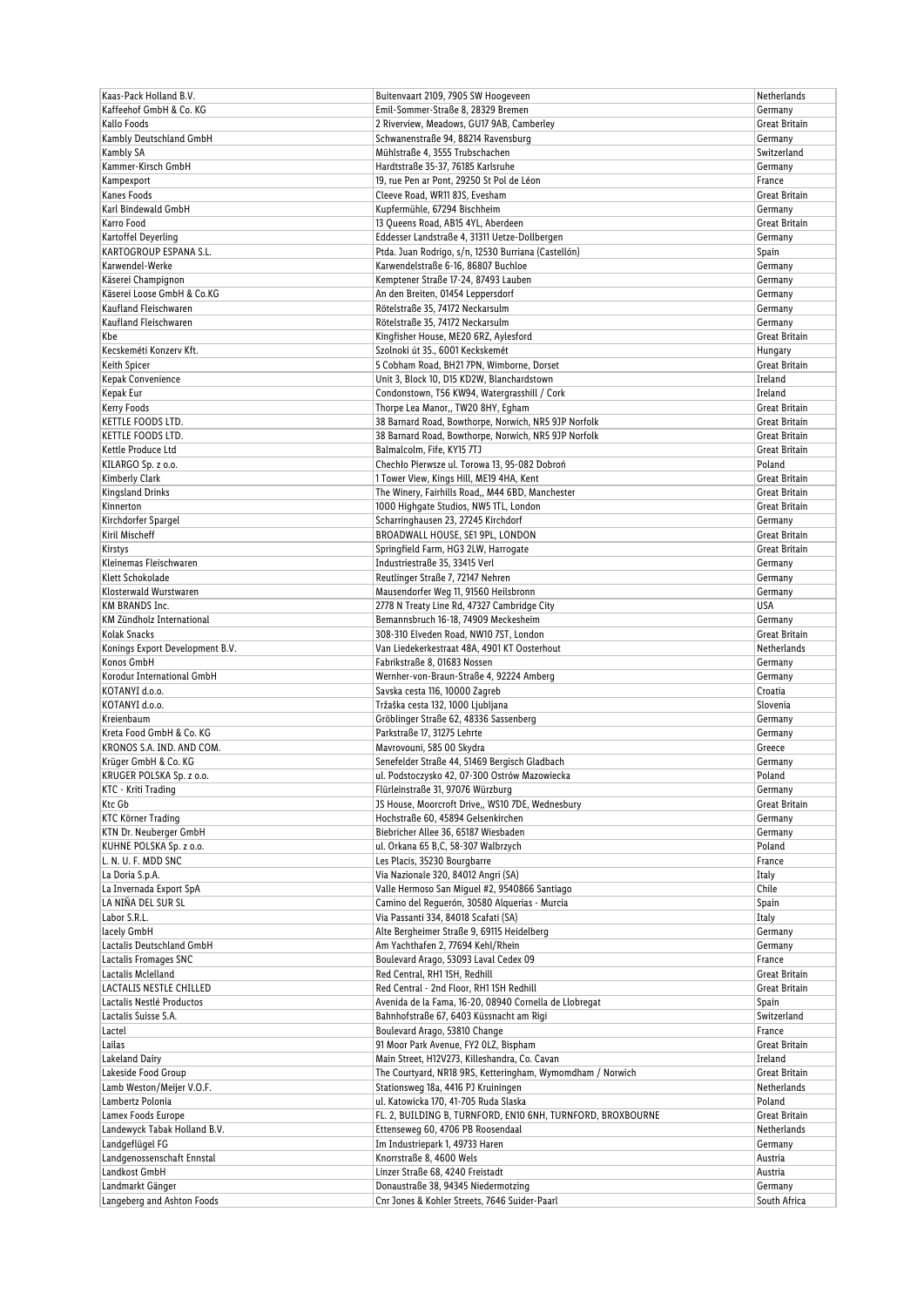| Langmead Herbs                     | Ham Farm, Bosham, PO18 8EH                           | Great Britain      |
|------------------------------------|------------------------------------------------------|--------------------|
| Lantmännen Eur                     | 10 Maidstone Road, MK10 OBD, Milton Keynes           | Great Britain      |
| Laschinger Seafood GmbH            | Dieter-Görlitz-Platz 2, 94469 Deggendorf             | Germany            |
| Lausitzer Food                     | Hauptstraße 79, 02689 Sohland a. d. Spree            | Germany            |
| LAVIOSA FRANCE SAS                 | 15 Route de Chamarande, 91580 Etrechy                | France             |
| Ldh La Doria                       | Distribution Centre, Unit 1,, IP1 5FF, Ipswich       | Great Britain      |
| Lees Of Scotland                   | North Caldeen Road, ML5 4EF, Coatbridge              | Great Britain      |
| Lehmann Natur                      | Postfach 21 43, 40644 Meerbusch                      | Germany            |
| Leimer KG                          | Kotzinger Straße 16, 83278 Traunstein                | Germany            |
| LEMOINE France S.A.S.              | Ciriam - Le Pont de Vere, 61100 Caligny              | France             |
| Lemoine Germany GmbH               | Lößnitztal 126, 09569 Oederan                        | Germany            |
| Lemoine Holland B.V.               | Vaassenseweg 69, 8166 AT Emst                        | Netherlands        |
| Leo Randerath                      | Ferdinand-Porsche-Straße 7, 52525 Heinsberg          | Germany            |
| <b>LES FROMAGERS</b>               | 42 Rue Rieussec, 78220 Viroflay                      | France             |
| Lesieur SAS                        | 29 quai Aulagnier, 92665 Asnières-sur-Seine Cedex    | France             |
| Lieken Brot- und                   | Dessauer Straße 126, 06886 Lutherstadt Wittenberg    | Germany            |
| LIFESTYLES EUROPE SAS              | Stop&Work Cergy, 4-6 Rue de, 95000 Cergy             | France             |
| Lightbody                          | 73 Bothwell Road, ML3 ODW, Hamilton                  | Great Britain      |
| Lightbody Ventures                 | 154 West George Street, G2 2HG, Glasgow              | Great Britain      |
| Lincolnshire Field                 | Wool Hall Farm, Spalding, PE12 6HW                   | Great Britain      |
| Lincolnshire Herbs                 | Spalding Road, Bourne, PE10 OAT                      | Great Britain      |
| Linton Green Limited               | Benover Road, Yalding, ME18 6ET                      | Great Britain      |
| LISTEL SAS                         | Chateau de Villeroy -, 34202 SETE                    | France             |
| Lithuanian and Norwegian           | Pramonés q. 1, Gabsiu k., 60192 Raseiniai            | Lithuania          |
| <b>Loch Lomond Brewery</b>         | Carn Dearg Luss, G83 8NY, Luss                       | Great Britain      |
| Long Clawson Dairy                 | Long Clawson, LE14 4PJ, Melton Mowbray (LE)          | Great Britain      |
| Longa Vida Industrias              | Rua de Pé de Mouro 36 -, 2714-508 Sintra             | Portugal           |
| L'Oreal                            | 255 Hammersmith Road, W6 8AZ, London                 | Great Britain      |
| LOSITO E GUARINI S.R.L.            | Via Gustavo Modena, 10, 27050 Redavalle (PV)         | Italy              |
| Love Lane Brewing                  | 62-64 Bridgewater street, L1 0AY, Liverpool          | Great Britain      |
| <b>Lovering Foods</b>              | Red Central,, RH11SH, Redhill                        | Great Britain      |
| LT Foods Europe B.V.               | Bosporusstraat 42, 3199 LJ Maasvlakte                | <b>Netherlands</b> |
|                                    |                                                      |                    |
| Lucart Kft.                        | Iparos utca 1., 2536 Nyergesújfalu-Magyarország      | Hungary            |
| LUCART S.p.A.                      | Via Ciarpi, 77, 55016 Porcari (Lucca)                | Italy              |
| <b>LUCART SAS</b>                  | 10, Rue Maurice Mougeot, 88600 Laval sur Vologne     | France             |
| Lucozade Ribena                    | 2 Longwalk, Stockley Park, UB11 1BA, Uxbridge        | Great Britain      |
| LUDWIG CZEKOLADA Sp. z o.o.        | ul. Rzeczna 3, 43-430 Skoczów                        | Poland             |
| Ludwig Schokolade                  | Senefelderstraße 44, 51469 Bergisch Gladbach         | Germany            |
| Ludwig Weinrich                    | Diebrocker Straße 17, 32051 Herford                  | Germany            |
| Luise Händlmaier GmbH              | Eschenbacher Straße 2, 93057 Regensburg              | Germany            |
| Lutosa SA                          | Z. I. du Vieux Pont 5, 7900 Leuze-en-Hainaut         | Belgium            |
| M H POSKITT LTD                    | The Firs, Whales Lane, Kellington, DN14 OSB          | Great Britain      |
| M&J GLEESON & CO UNLIMITED COMPANY | Bulmers House, Keeper Road, Dublin 12 D12 K702       | Ireland            |
| M. B. Crocker                      | Seniors Farm, DT10 1PZ, Marnhull                     | Great Britain      |
| MaBu Bakery Vertriebs-GmbH         | Ahrstraße 4, 42117 Wuppertal                         | Germany            |
| Mack & Schühle AG                  | Neue Straße 45, 73277 Owen/Teck                      | Germany            |
| Macleans                           | 16 West Road, IV36 2GW, Forres                       | Great Britain      |
| Macromin                           | 16-18 High Street, TN16 1RF, Westerham               | Great Britain      |
| <b>Maelor Foods</b>                | SALISBURY HOUSE, VULCAN ROAD, WV14 7HT, BILSTON      | Great Britain      |
| Magners                            | Wellpark Brewery, G31 1JD, Glasgow                   | Great Britain      |
| MAISON LABOURE ROI                 | 13 Rue Lavoisier, 21700 Nuits St Georges             | France             |
| MAJESTY Inc.                       | 200 South Ave. East, 07016 Cranford                  | USA                |
| Mäkelbörger                        | Warliner Straße 2, 17034 Neubrandenburg              | Germany            |
| Mamma Lucia S.A.                   | Rue Buisson aux Loups, 9, 1400 Nivelles              | Belgium            |
| Mamminger Konserven                | Benkhauser Straße 42, 94437 Mamming                  | Germany            |
| <b>Manchester Drinks</b>           | Suite 412 Warth Business, BL9 9TB, Bury              | Great Britain      |
| Mang-Käsewerk GmbH & Co. KG        | Untere Hauptstraße 2, 87754 Kammlach                 | Germany            |
| <b>Manka Creation</b>              | 25, rue du Gros Hêtre, 57500 Saint Avold Cédex       | France             |
| Mann & Schröder GmbH               | Bahnhofstraße 14, 74936 Siegelsbach                  | Germany            |
| <b>MARBA FMCG GmbH</b>             | Landsberger Allee 394, 12681 Berlin                  | Germany            |
| Maren Beckmann                     | Klinkerstraße 2, 25718 Friedrichskoog                | Germany            |
| Margherita (Schweiz) AG            | Industriestraße 107, 8957 Spreitenbach               | Switzerland        |
| Maris Seafoods                     | Ibis House, Ibis Court, WA1 1RL, Warrington          | Great Britain      |
| Märsch Importhandels- GmbH         | Boschstraße 23, 89079 Ulm                            | Germany            |
| Marston Foods 100D                 | Unit 5, Marston Park, BA11 5BS, Tytherington         | Great Britain      |
| Marston'S                          | Marston's House, WV1 4JT, Wolverhampton              | Great Britain      |
| MASCATO, S.A.                      | C/Pontevedra, 4, 7a planta, 36201 Vigo               | Spain              |
| Mash Direct                        | 81 Ballrainey Road, BT23 5JU, Newtownards            | Great Britain      |
| <b>Masons Distillery</b>           | Trinity Place, DL7 9EE, Bedale                       | Great Britain      |
| Materne - Confilux S.A.            | Allée des Cerisiers, 1, 5150 Floreffe                | Belgium            |
| Matithor - Internationale          | Im Maisel 6, 65232 Taunusstein                       | Germany            |
| Mauritius Brauerei GmbH            | Talstraße 2, 08066 Zwickau                           | Germany            |
| Max Kiene GmbH                     | Oberhafenstraße 1, 20097 Hamburg                     | Germany            |
| <b>Max Power Products</b>          | Mittlerer Hasenpfad 5, 60598 Frankfurt am Main       | Germany            |
| Maxi S. r. L.                      | Via G. Galilei 10, 39100 Bolzano (BZ)                | Italy              |
| <b>Maxwell Foods</b>               | Level 2, City Place, RH6 OPA, Gatwick                | Great Britain      |
| McCain Foods Europe B.V.           | Oranjeplaatweg 4a, 4458 NM 's Heer Arendskerke       | Netherlands        |
| <b>McCormick France SAS</b>        | Site Agroparc, 84917 Avignon Cedex 9                 | France             |
| McCORMICK POLSKA S.A.              | ul. Malinowa 18/20, 05-552 Stefanowo, Wólka Kosowska | Poland             |
|                                    |                                                      |                    |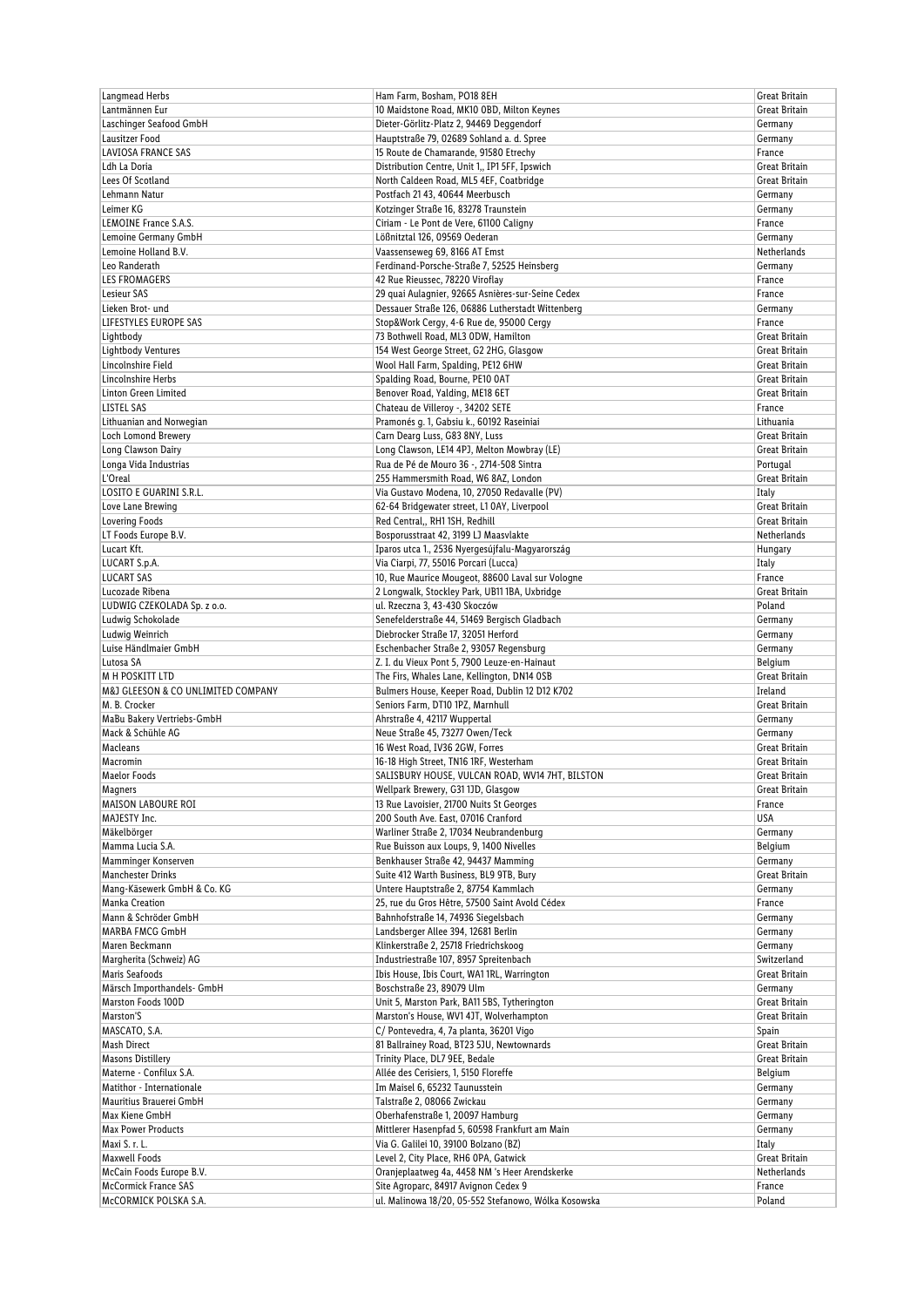| <b>McCORMICK PORTUGAL -</b>         | Portal do Touro, EN 10, 2615-701 Alverca                  | Portugal                     |
|-------------------------------------|-----------------------------------------------------------|------------------------------|
| Mccormick Uk                        | Haddenham Business Park, HP17 8LB, Aylesbury              | Great Britain                |
| Meatless Farm North America Limited | 359 Broadway, 10013 New York                              | USA                          |
| Mecklenburger                       | Dr. Raber Straße 3, 19230 Hagenow                         | Germany                      |
| Mecklenburger Backstuben            | Am Alten Bahndamm 15, 17192 Waren (Müritz)                | Germany                      |
| Meemken Wurstwaren                  | Im alten Haferland 6, 26169 Gehlenberg                    | Germany                      |
| Meerbiocare GmbH                    | Billstraße 148, 20539 Hamburg                             | Germany                      |
| <b>MEG Weißenfels</b>               | Langendorfer Straße 23, 06667 Weißenfels                  | Germany                      |
| <b>MEGGLE Bakery GmbH</b>           | Hasslocher Straße 19, 99189 Gebesee                       | Germany                      |
| MEGGLE GmbH & Co. KG                | Megglestraße 6-12, 83512 Wasserburg                       | Germany                      |
| Melitta Europa GmbH & Co. KG        | Ringstraße 99, 32427 Minden                               | Germany                      |
| Melitta Europa GmbH & Co. KG        | Ringstraße 99, 32427 Minden                               | Germany                      |
| Memory Lane Cakes                   | Maes Y Coed Road, CF14 4XR, Cardiff                       | Great Britain                |
| <b>MERCAOLEO SL</b>                 | Carretera de Córdoba s/n, 29200 Antequera - Málaga        | Spain                        |
| <b>Merchant Gourmet</b>             | Rollins Street, SE15 1EW, London                          | Great Britain                |
| MERX Bellavie GmbH & Co. KG         | Kirchhörder Straße 29, 44229 Dortmund                     | Germany                      |
| Metsä Greaseproof Papers GmbH       | Veldener Strasse 121-131, 52349 Düren                     | Germany                      |
| Metsä Tissue GmbH                   | Theo-Strepp-Straße 2-6, 52372 Kreuzau                     | Germany                      |
| Metsä Tissue Oyj                    | Revontulenpuisto 2, 02100 Espoo                           | Finland                      |
| Metsa Tissue Slovakia s.r.o.        | Celulózka 3494, 011 61 Žilina                             | Slovakia                     |
| Mette Munk A/S                      | Göteborggade 3-5, 5000 Odense C                           | Denmark                      |
| Mettler Packaging LLC               | 90 New State Highway -, 02767 Raynham                     | <b>USA</b>                   |
| MGM MONDO DEL VINO S.R.L.           | via C. Seganti 73/F, 47121 Forli                          | Italy                        |
| Mignot & De Block B.V.              | Jan Smitzlaan 11, 5611 LD Eindhoven                       | Netherlands                  |
| Milchfrisch Vertriebs-GmbH          | Berliner Straße 54, 71229 Leonberg                        | Germany                      |
| <b>Milchhof Albert</b>              | Grumbachstraße 12, 96110 Scheßlitz                        | Germany                      |
| Milchwerk Jäger GmbH                | Hauptstraße 38, 83527 Haag in Oberbayern                  | Germany                      |
| Milchwerke Oberfranken              | Sulzdorfer Straße 7, 96484 Meeder OT Wiesenfeld           | Germany                      |
| Milchwerke Schwaben eG              | Reuttier Straße 142, 89231 Neu-Ulm                        | Germany                      |
| Minges Kaffeerösterei GmbH          | Industriering 17, 96149 Breitengüßbach                    | Germany                      |
| Minor, Weir & Willis                | Altitude, 206 Deykin Avenue, Birmingham, B6 7BH           | Great Britain                |
| <b>Mission Foods</b>                | Renown Avenue, CV5 6UJ, Coventry                          | Great Britain                |
| MISSION FOODS IBERIA, S.A.U.        | Av. De la Industria 1015 Pol. Ind., 45222 Borox Toledo    | Spain                        |
| Mizkan                              | 566 Chiswick High Rd, Chis-, W4 5XS, London               | Great Britain                |
| MJL SAS - Maison Jean Loron         | 1846 RN6, 71570 Pontanevaux                               | France                       |
| Mlékárna Pragolaktos, a.s.          | Ceskobrodská 1174, 198 00 Praha 9-Kyje                    | Czech Republic               |
| <b>MM Flowers Ltd</b>               | Pierson Road, Huntingdon, PE28 4YA                        | Great Britain                |
| Mockbeggar                          | Mockbeggar Farm, Rochester, ME3 8EU                       | Great Britain                |
| Mokate Uk                           | Westpoint 4, EH12 9DQ, Edinburgh                          | Great Britain                |
| Molkerei Ammerland eG               | Oldenburger Landstraße 1 a, 26215 Wiefelstede-Dringenburg | Germany                      |
| Molkerei Gropper                    | Am Mühlberg 2, 86657 Bissingen                            | Germany                      |
| <b>Molls Meats</b>                  | Formans Trading Estate, B11 3TA, Birmingham               | Great Britain                |
| <b>Molson Coors</b>                 | 137 High St., DE14 1JZ, Burton Upon Trent                 | Great Britain                |
| Monaghan                            | Carl-Zeiss-Straße 36, 89150 Laichingen                    | Germany                      |
| Monaghan GBP_DDP                    | Stock Lane, Langford, BS40 5ES                            | Great Britain                |
| MONTALBANO AGRICOLA ALIMENTARE      | Via Matteotti, 46, 51035 LAMPORECCHIO (PT)                | Italy                        |
| Morubel NV                          | Ankerstraat 2, 8400 Oostende                              | Belgium                      |
| Motido GmbH & Co. KG                | Kirchhörder Straße 29, 44229 Dortmund                     | Germany                      |
| Motido GmbH & Co. KG                | Kirchhörder Straße 29, 44229 Dortmund                     | Germany                      |
| <b>Moulton Bulb</b>                 | Long Lane, Spalding, PE12 6PP                             | Great Britain                |
| MOWI BELGIUM NV                     | Kolvestraat 4, 8000 Brugge                                | Belgium                      |
| MOWI BOULOGNE S.A.S.                | 3 Rue Léon Calon, 62200 Boulogne Sur Mer                  | France                       |
| <b>MOWI CONSUMER PRODUCTS</b>       | Admiralty Park, KY11 2YW Rosyth, Fife                     | Great Britain                |
| MOWI IBERIA, S.L.U                  | Ctra Cogullada 65 Mercazaragoza, 50014 Zaragoza           | Spain                        |
| MOWI ITALIA S.R.L.                  | Viale Togliatti, 25, 40132 Bologna                        | Italy                        |
| MOWI POLAND SALES S.A.              | Aleja Grunwaldzka 415, 80-309 Gdansk                      | Poland                       |
| Mowi Sweden AB                      | Nygatan 33, 311 31 Falkenberg                             | Sweden                       |
| Moy Park                            | 39 Seagoe Industrial Estate, BT63 5QE, Craigavon          | Great Britain                |
| Mpm Consumer Product                | 33 Croft Street, M11 4RO, Manchester                      | Great Britain                |
| mtc - trading company GmbH          | Dahlweg 26, 41334 Nettetal                                | Germany                      |
| MTS Marken TechnikService           | Carl-Benz-Straße 2, 76761 Rülzheim                        | Germany                      |
| Mulder Natural Foods N.V.           | Beversesteenweg 584, 8800 Roeselare                       | Belgium                      |
| Müller Uk                           | Tern Valley Business, TF9 3SQ, Market Drayton             | Great Britain                |
| Müller's Mühle GmbH                 | Am Stadthafen 42-50, 45881 Gelsenkirchen-Schalke          | Germany                      |
| Mumtaz Foods                        | 42 Legrams Lane, BD7 1ND, Bradford                        | Great Britain                |
| Mydibel N.V.                        | Rue du Piro Lannoy 30, 7700 Mouscron                      | Belgium                      |
| N.V. Snack Food Poco Loco           | Rumbeeksegravier 157, 8800 Roeselare                      | Belgium                      |
| Naabtaler Milchwerke                | Molkereistraße 5, 92521 Schwarzenfeld                     | Germany                      |
| Nairns Oatcakes                     | 90 Peffermill Road, EH16 5UU, Edinburgh                   | Great Britain                |
| NARAYAN d.o.o.                      | Zbure 19, 8220 Smarjeske Toplice                          | Slovenia                     |
| NATRA CHOCOLATE                     | Carretera de Aránzazu s/n, 20560 Oñati (Guipúzcoa)        | Spain                        |
| Natsu Foods GmbH & Co. KG           | Jagenbergstraße 4b, 41468 Neuss                           | Germany                      |
| <b>Natural Selection</b>            | Unit D4, Hortonwood 7,, TF1 7GX, Telford                  | Great Britain                |
| Nature'S Finest                     | The Switch, 1-7 The Grove, SL1 1QP, Slough (Berkshire)    | Great Britain                |
| Nawarra Süßwaren GmbH               | Schützenstraße 83, 48329 Havixbeck                        | Germany                      |
| Naylor Produce                      | Roman Bank, Spalding, PE12 6LG                            |                              |
| Nederlandse Vis Unie B.V.           | Middelgronden 1, 8321 WL Urk                              | Great Britain<br>Netherlands |
| Needlefresh Direct L                | Blows Barn, Swindon, SN4 ODT                              |                              |
|                                     |                                                           | Great Britain                |
| Needwood                            | Suite 1 Pirelli Stadium, DE13 OAR, Burton Upon Trent      | Great Britain                |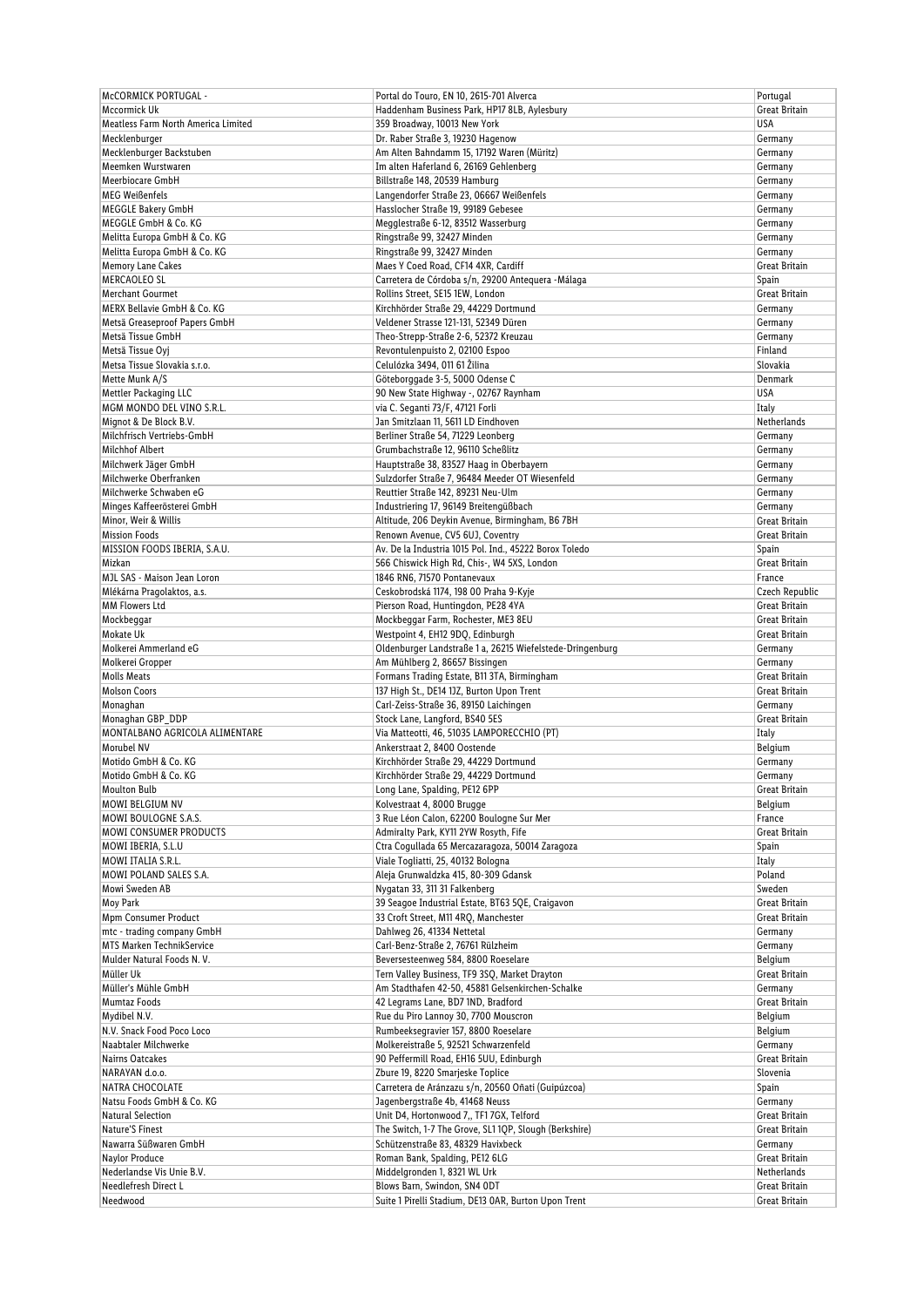| <b>Nestle Uk Gatwick</b>            | 1 City Place, RH6 OPA, Gatwick, West Sussex                      | Great Britain  |
|-------------------------------------|------------------------------------------------------------------|----------------|
| <b>New Fox'S Biscuits</b>           | Trinity Park House, WF2 8EE, Wakefield, West Yorkshire           | Great Britain  |
| <b>New World Foods</b>              | Oakland Farms, Church Lane, YO26 8LA, York                       | Great Britain  |
| <b>New York Bakery</b>              | Meadow Way, S64 8AB, Rotherham                                   | Great Britain  |
| NEWLAT FOOD S.p.A.                  | Via J.F. Kennedy, 16, 42124 Reggio Emilia                        | Italy          |
| NEWLAT FOOD S.p.A.                  | Via J.F. Kennedy, 16, 42124 Reggio Emilia                        | Italy          |
| Next Generation Perfumes B.V.       | Tunnelweg 90, 6468 EK Kerkrade                                   | Netherlands    |
|                                     |                                                                  |                |
| Nice-Pak                            | Aber Park, Flint, CH6 5EX Flintshire                             | Great Britain  |
| Nichols Plc                         | Laurel House, WA12 OHH, Newton Le Willows                        | Great Britain  |
| Nicofrutta                          | Via Fratelli Alessandri, 5/A, 37124 Verona                       | Italy          |
| Nicols International S. A.          | Avenue Jean Monnet 12, 1400 Nivelles                             | Belgium        |
| Niederrhein-Gold Tersteegen         | Am Holtmannshof 1, 47447 Moers                                   | Germany        |
| Niemand Spirits GmbH                | Falkenstraße 8, 30449 Hannover                                   | Germany        |
| Nisha Enterprises                   | 5a Grange Road, EH54 5DE, Livingston                             | Great Britain  |
| Nissin Foods GmbH                   | Ginnheimer Straße 6, 65760 Eschborn                              | Germany        |
| Nissin Foods Kft.                   | Momofuku utca 4., 6000 Kecskemét                                 | Hungary        |
| Noberasco S.p.A.                    | Regione Bagnoli, 5, 17031 Albenga (SV)                           | Italy          |
| <b>Noble Desserts</b>               | Rockley Road, W14 ODA, London                                    | Great Britain  |
|                                     |                                                                  |                |
| Nölken Hygiene                      | Klarenplatz 2, 53578 Windhagen                                   | Germany        |
| Nordgetreide GmbH & Co. KG          | Zum Hafenplatz 1, 23570 Lübeck                                   | Germany        |
| Norfisk GmbH                        | Boschweg 6, 12057 Berlin                                         | Germany        |
| Nor-Sea Foods                       | Broadfold Road, AB23 8EE, Aberdeen                               | Great Britain  |
| Norseland                           | Somerton Road, BA22 8JL, Ilchester                               | Great Britain  |
| <b>NORSK SJOMAT AS</b>              | Svemorka 26, 6200 Stranda                                        | Norway         |
| Northcoast Seafoods                 | Estate Road 1, South, DN31 2TB, Grimsby                          | Great Britain  |
| Northern Foods                      | Cheadle Road, ST14 7BT, Uttoxeter                                | Great Britain  |
| NORTHUMBRIAN FINE FOODS LTD         | Dukesway Team Valley, NE11 OPZ Gateshead Tyne and Wear           | Great Britain  |
| Northwood Consumer                  | Northwood House, TF3 3AB, Telford                                | Great Britain  |
|                                     |                                                                  |                |
| Nourisher                           | 95 Camberwell Station Road, SE5 9JJ, London                      | Great Britain  |
| NOVA FRUTTA - S.R.L.                | Via delle Industrie, 20 -, 84084 Fisciano (Salerno)              | Italy          |
| NOVANDIE S.N.C.                     | ROUTE DE OINVILLE, 28700 Auneau-Bleury-Saint-Symphorien          | France         |
| Nudie Snacks                        | PO Box 26220, KA1 9FH, Kilmarnock                                | Great Britain  |
| Nürnberger-Wein-                    | Mainstraße 9, 90451 Nürnberg                                     | Germany        |
| Nutricia Ltd                        | White Horse Business Park, BA14 0XQ, Trowbridge                  | Great Britain  |
| Nutrisun GmbH & Co. KG              | Bosteler Feld 6, 21218 Seevetal                                  | Germany        |
| Nutwork                             | Burchardstraße 8, 20095 Hamburg                                  | Germany        |
| Oaklands Farm Eggs                  | Ellerdine Grange, TF6 6QR, Telford                               | Great Britain  |
| Oberbayerische Fleisch & Wurst GmbH | Danziger Straße 19, 82194 Gröbenzell                             | Germany        |
|                                     |                                                                  |                |
| OBM OMIRA BodenseeMilch GmbH        | Jahnstraße 10, 88214 Ravensburg                                  | Germany        |
| Obst- und Gemüseverarbeitung        | Bahnhofstraße 1, 15938 Golßen                                    | Germany        |
| Obst vom Bodensee                   | Merkurstraße 7, 88046 Friedrichshafen                            | Germany        |
| OCB-Vertriebs-GmbH                  | Lise-Meitner-Straße 2-4, 52525 Heinsberg                         | Germany        |
| Odin Seafoods GmbH                  | Schiffbrücke 24, 24939 Flensburg                                 | Germany        |
| ODW Frischprodukte GmbH             | Bahnhofstraße 31, 64747 Breuberg                                 | Germany        |
| Oettinger Brauerei GmbH             | Brauhausstraße 8, 86732 Oettingen/Bay                            | Germany        |
| Off Piste Wines                     | 8 Royal Crescent, GL50 3DA, Cheltenham                           | Great Britain  |
| OGL - Food Trade                    | Eichenstraße 11 a-d, 85445 Oberding                              | Germany        |
| OGL (Fruitservice)                  | Lohstraße 25 b, 85445 Schwaig                                    | Germany        |
| <b>OGM</b>                          | Konrad-Adenauer-Straße 16, 77704 Oberkirch                       | Germany        |
| 0GV                                 | Postfach 2125, 76611 Bruchsal                                    | Germany        |
| OGZ (Griesheim)                     | Postfach 1110, 64343 Griesheim                                   | Germany        |
| OLEIFICIO FABBRI S.P.A.             |                                                                  |                |
|                                     | Viale Europa, 33/35, 55012 Lammari (Capannori) Lucca             | Italy          |
| Oleificio R.M. - Societa'           | Via delle Piagge, 1535, 55100 S. Alessio - LUCCA                 | Italy          |
| ONTEX CZ s.r.o.                     | Vesecko 491, 511 01 Turnov                                       | Czech Republic |
| ONTEX ID S.A.U.                     | Polig. Industrial Nicomedes, 40140 Valverde del Majano (Segovia) | Spain          |
| Ontex Mayen GmbH                    | Robert-Bosch-Straße 8, 56727 Mayen                               | Germany        |
| Op Chocolate                        | Main Street, CF48 3TB, Dowlais                                   | Great Britain  |
| Orbico CZ s.r.o.                    | Vinohradská 1597/174, 130 00 Praha 3                             | Czech Republic |
| <b>ORBICO HUNGARY Kft.</b>          | Gateway Office Park Tower 3, 1138 Budapest                       | Hungary        |
| Orbico s.r.o.                       | Kutlíkova 17, 851 02 Bratislava                                  | Slovakia       |
| Organix                             | The Greenhouse, BH2 5LT, Bournemouth                             | Great Britain  |
| <b>ORO-Produkte Marketing</b>       | Im Hengstfeld 47, 32657 Lemgo                                    | Germany        |
| Ospelt food AG                      | Tiefrietstraße 7, 7320 Sargans                                   | Switzerland    |
|                                     | Über dem Dieterstedter, 99510 Apolda                             |                |
| Ospelt Food Establishment           |                                                                  | Germany        |
| <b>Ospelt Trading Anstalt</b>       | Schaanerstraße 79, 9487 Bendern                                  | Liechtenstein  |
| Ostfriesische Tee                   | Bosteler Feld 6, 21218 Seevetal                                  | Germany        |
| Ostsee Fisch GmbH & Co.             | Hansestraße 12, 18182 Bentwisch                                  | Germany        |
| P&G International Trading GmbH      | Brandenburgische Straße 29, 10707 Berlin                         | Germany        |
| P.A.P. s.r.l.                       | Via L. Cannelonga - Zona PIP, 71016 San Severo (FG)              | Italy          |
| P/F Bakkafrost Sales                | Bakkavegur 8, FO625 Glyvrar                                      | Faroe Islands  |
| Pabst & Richarz                     | Sollingweg 41, 32427 Minden                                      | Germany        |
| Pacific Produce Ltd                 | The Threshing barn, Oxfordshire, OX9 2HA                         | Great Britain  |
| PADOGS Warenhandels GmbH            | Hanns-Martin-Schleyer-Straße 31a, 47877 Willich                  | Germany        |
| Pakeeza Dairies                     | Kings Way West Business Park, OL16 5LX, Rochdale                 | Great Britain  |
| PALOMA PIS d.o.o.                   | Sladki Vrh 1, 2214 Sladki Vrh                                    | Slovenia       |
|                                     |                                                                  |                |
| PAM Sprehe Frischgeflügel-          | Hollefeldstraße 14, 48282 Emsdetten                              | Germany        |
| Pamona Cellars GmbH                 | Bornwiese 6, 54470 Bernkastel-Kues                               | Germany        |
| Pan United                          | 4th Floor, Amba House,, Harrow, HA11BA                           | Great Britain  |
| PANDORA' S.R.L.                     | Via A. Guglieri, 27/29, 18021 Borgomaro (IM)                     | Italy          |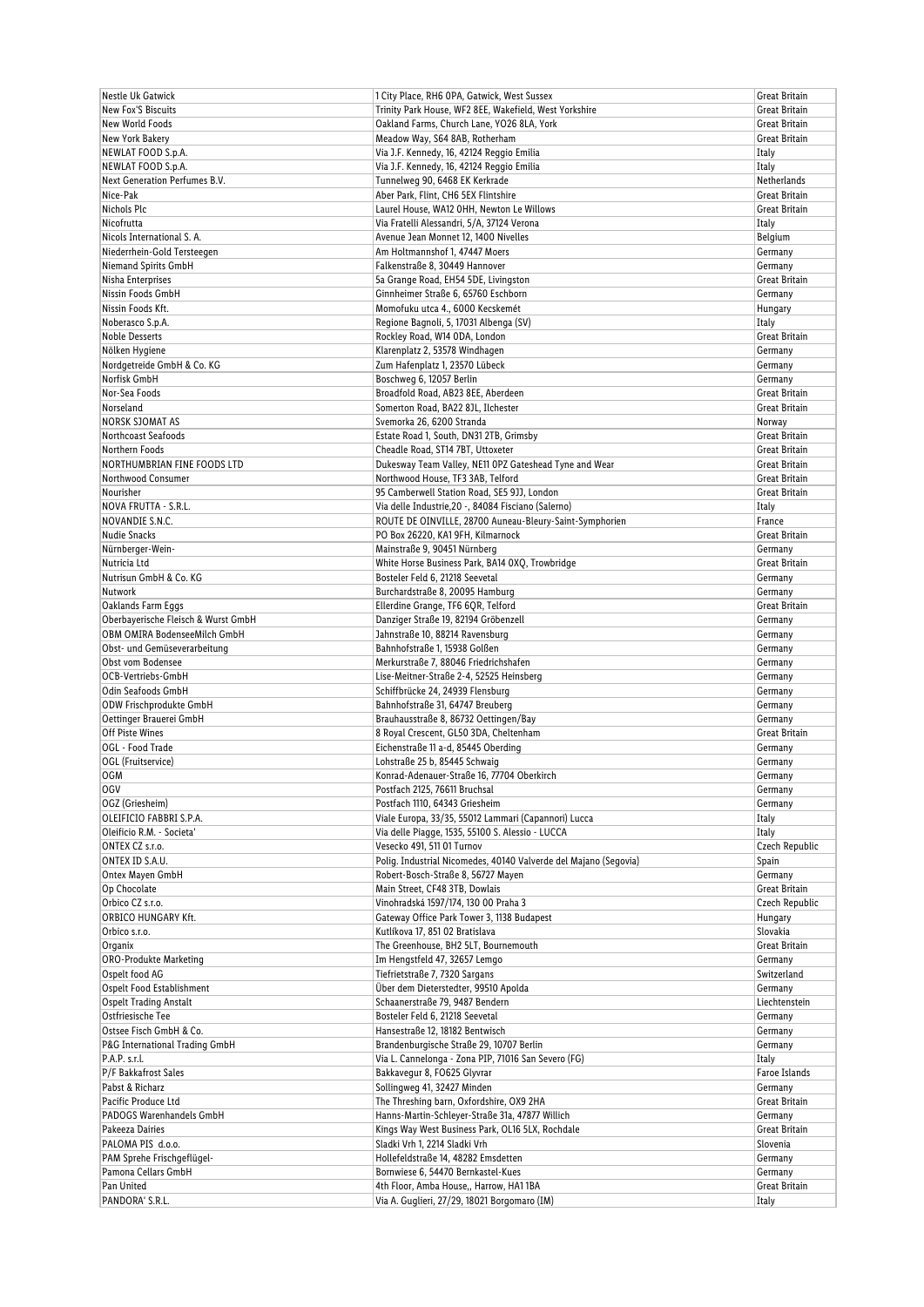| Panesar Foods                                   | Unit 1 & 2, Cliff Drive, DY4 0PZ, Tipton / West Midlands                               | <b>Great Britain</b>     |
|-------------------------------------------------|----------------------------------------------------------------------------------------|--------------------------|
| PanoBake GmbH                                   | Rottstraße 128, 44653 Herne                                                            | Germany                  |
| PANPOR - PRODUTOS                               | Zona Ind. Rio Maior Lote 154, 2040-357 Rio Maior                                       | Portugal                 |
| Papier-Mettler KG                               | Hochwaldstraße 22, 54497 Morbach                                                       | Germany                  |
| Park Cake Bakeries                              | Bella Street, BL3 4DU, Bolton                                                          | Great Britain            |
| PARMAREGGIO SPA                                 | Via Polonia, 30-33, 41122 Modena (MO)                                                  | Italy                    |
| Partner in Pet Food                             | Prins Bernhardplein 200, 1097 JB Amsterdam                                             | Netherlands              |
| PASTA FOOD COMPANY Sp. z o.o.                   | ul. Pólnocna 12, 45-805 Opole                                                          | Poland                   |
| Pasta Teigwaren-                                | Tassiloplatz 5, 81541 München                                                          | Germany                  |
| Pasta Zara S.p.A.                               | Via Castellana, 34, 31039 Riese Pio X (TV)                                             | Italy                    |
| Pastificio Di Bari                              | Zona P.I.P -, 70010 Sammichele di Bari (BA)                                            | Italy<br>Belgium         |
| <b>Pauwels Sauces</b><br>Pdm                    | Vaartstraat 176, 2520 Ranst (Oelegem)<br>Chadwell Park Farm, TF10 9BN, Newport         | Great Britain            |
| Pelican Rouge Coffee                            | Leeghwaterstraat 6, 3316 EC Dordrecht                                                  | Netherlands              |
| PEMA Vollkorn-Spezialitäten                     | Goethestraße 23, 95163 Weißenstadt                                                     | Germany                  |
| Penguen Pazarlama A.S.                          | Balkan Mah., Mümin, 16240 Nilüfer / Bursa                                              | Turkey                   |
| PERANO ENRICO & FIGLI S.P.A.                    | VIA A.DIAZ 68, 84010 SAN VALENTINO TORIO (SA)                                          | Italy                    |
| Percys Bakery                                   | 5 Artillery Road, BA22 8RP, Yeovil                                                     | Great Britain            |
| Perfetti Uk                                     | The Boatyard, 105 Straight, SL4 2SE, Old Windsor                                       | <b>Great Britain</b>     |
| Perla Deutschland GmbH                          | Brandensteinweg 6, 13595 Berlin                                                        | Germany                  |
| PERLA POLSKA Sp. z o.o. Sp.k.                   | Globino, ul. Przemyslowa 26, 76-200 Slupsk                                             | Poland                   |
| Persan, S.A                                     | C/ Pino Albar, 2, 41016 Sevilla                                                        | Spain                    |
| Personna International CZ s.r.o.                | CTPark Teplice Katerinská 96, 417 42 Nové Modlany                                      | Czech Republic           |
| PetCom Tierernährung                            | Hans-Böckler-Straße 26, 32423 Minden                                                   | Germany                  |
| Petcura GmbH                                    | In der Mark 2, 33378 Rheda-Wiedenbrück                                                 | Germany                  |
| Peter Mertes KG                                 | Bornwiese 4, 54470 Bernkastel-Kues                                                     | Germany                  |
| Peters                                          | Unit 1, Greenway, Bedwas, CF83 8XP, Caerphilly / Bedwas                                | Great Britain            |
| Pets Choice                                     | Brentwood House, BB1 5UD, Blackburn                                                    | Great Britain            |
| <b>PEZ International GmbH</b>                   | Eduard-Haas-Straße 25, 4050 Traun                                                      | Austria                  |
| Pfeifer & Langen                                | Aachener Straße 1042a, 50858 Köln                                                      | Germany                  |
| Piasten GmbH                                    | Piastenstraße 1, 91301 Forchheim                                                       | Germany                  |
| Pickenpack Seafoods GmbH                        | Schmiedestraße 16, 26632 Riepe/Ihlow                                                   | Germany                  |
| Pietercil Delby's N.V.                          | Vitseroelstraat 74, 1740 Ternat                                                        | Belgium                  |
| Pilgrim'S Pride                                 | Seton House, CV34 6DA, Warwick                                                         | Great Britain            |
| Pilzland                                        | Paul-Wesjohann-Straße 43, 49429 Visbek-Rechterfeld                                     | Germany                  |
| <b>Pioneer Foods</b>                            | 40 Bradfield Rd, NN8 4HB, Wellingborough                                               | Great Britain            |
| Pittjes                                         | Binnerheide 28, 58239 Schwerte                                                         | Germany                  |
| Piz'wich Europe S.A.S.                          | 388 Zone d'Activités de la, 88140 Bulgnéville                                          | France                   |
| Plukon GmbH                                     | Ahlhorner Straße 98a, 49429 Visbek                                                     | Germany                  |
| Plukon Vertriebs GmbH<br>PODERI DEL DOGE S.R.L. | Ahlhorner Straße 98a, 49429 Visbek<br>Piazza San Pietro, 3, 35020 San Pietro Viminario | Germany<br>Italy         |
| POLAR SEAFOOD ESBJERG A/S                       | H. E. Bluhmes Vej 30, 6700 Esbjerg                                                     | Denmark                  |
| Polar Seafood Esbjerg A/S.                      | H. E. Bluhmes Vej 30, 6700 Esbjerg                                                     | Denmark                  |
| POLENGHI FOOD S.R.L.                            | Via Giovanni XXIII, 35, 26865 San Rocco al Porto (LO)                                  | Italy                    |
| Polsnack Polska Sp. z o.o. sp. k.               | ul. Rolna, nr 6, 62-080 Tarnowo Podgórne                                               | Poland                   |
| Pomona Kellerei GmbH                            | Steinbrinksweg 26, 31840 Hessisch Oldendorf                                            | Germany                  |
| Popp Feinkost                                   | Kartoffelweg 1, 49632 Addrup-Essen                                                     | Germany                  |
| Popp Feinkost GmbH                              | Kartoffelweg 1, 49632 Addrup-Essen                                                     | Germany                  |
| Poppies                                         | Unit 7, Cornwall Street,, WA9 1QT, St Helens                                           | Great Britain            |
| Pork Farms                                      | Dunsil Drive, NG2 1LU, Nottingham                                                      | Great Britain            |
| Port International                              | Postfach 105120, 20035 Hamburg                                                         | Germany                  |
| Portumna Pastry                                 | INDUSTRIAL ESTATE,, H53HY74, Galway                                                    | Ireland                  |
| Pouliquen                                       | Route de St Pol de Léon, 29233 Cleder                                                  | France                   |
| POULTER GROUP UK LIMITED                        | 13th Floor, One Croydon, CRO OXT Croydon                                               | Great Britain            |
| Pré Pain B.V.                                   | P.O. Box 120, 7570 AC Oldenzaal                                                        | Netherlands              |
| Preema                                          | 171 Camford Way, LU3 3AN, Luton                                                        | Great Britain            |
| <b>Premier Chocolate</b>                        | Vernon Street, NG20 8SS, Shirebrook                                                    | Great Britain            |
| <b>Premier Foods</b>                            | Centrium House, AL1 2RE, St. Albans                                                    | Great Britain            |
| Premier Foods_001                               | Centrium House, AL1 2RE, St. Albans                                                    | Great Britain            |
| Premium Brot GmbH                               | Flößerstraße 10, 77723 Gengenbach                                                      | Germany                  |
| Premium Cosmetics GmbH                          | Schillerstraße 21, 73054 Eislingen                                                     | Germany                  |
| Prepworld<br>Prima Menü Vertriebs               | Level 5, 9 Hatton Street, NW8 8PL, London<br>Westring 22-24, 33818 Leopoldshöhe        | Great Britain<br>Germany |
| Primula Ltd                                     | Kingsway, NE11 OST, Gateshead                                                          | Great Britain            |
| <b>Princes Foods</b>                            | Royal Liver Building, L3 1NX, Liverpool                                                | Great Britain            |
| Princes Foods B.V.                              | Boompjes 40, 3011 XB Rotterdam                                                         | Netherlands              |
| Princes Foods Besloten                          | Pl. Piłsudskiego 3, 00-078 Warszawa                                                    | Poland                   |
| Princes Industrie                               | Via Uberto Visconti di, 20122 Milano (MI)                                              | Italy                    |
| Princes Soft Drinks                             | Royal Liver Building, L3 1NX, Liverpool                                                | Great Britain            |
| Principle Healthcare                            | Airedale Business Centre, BD23 2TZ, Skipton                                            | Great Britain            |
| Prinsen B.V.                                    | Sojadijk 2, 5704 RL Helmond                                                            | Netherlands              |
| Privatbrauerei Eichbaum                         | Käfertaler Straße 170, 68167 Mannheim                                                  | Germany                  |
| Privatmolkerei Bauer                            | Molkerei-Bauer-Straße 1-10, 83512 Wasserburg am Inn                                    | Germany                  |
| PRO DIMI PHARMA GmbH &                          | Kirchhörder Straße 29, 44229 Dortmund                                                  | Germany                  |
| PRODROMOS PAVLIDIS INDUSTRIAL                   | 2nd km Giannitsa-Edessa, 581 00 Giannitsa                                              | Greece                   |
| ProduceWorld_40D                                | Stanley's Farm, Yaxley, PE7 3TW                                                        | Great Britain            |
| ProduceWorld_43D                                | Stanley's Farm, Yaxley, PE7 3TW                                                        | Great Britain            |
| PRODUCTOS SOLUBLES SA                           | Avenida Tren Expreso, S/N, C.P. 34200 Venta de Banos, Palencia                         | Spain                    |
| ProHa Produktion +                              | Rosine-Starz-Straße 5, 71272 Renningen                                                 | Germany                  |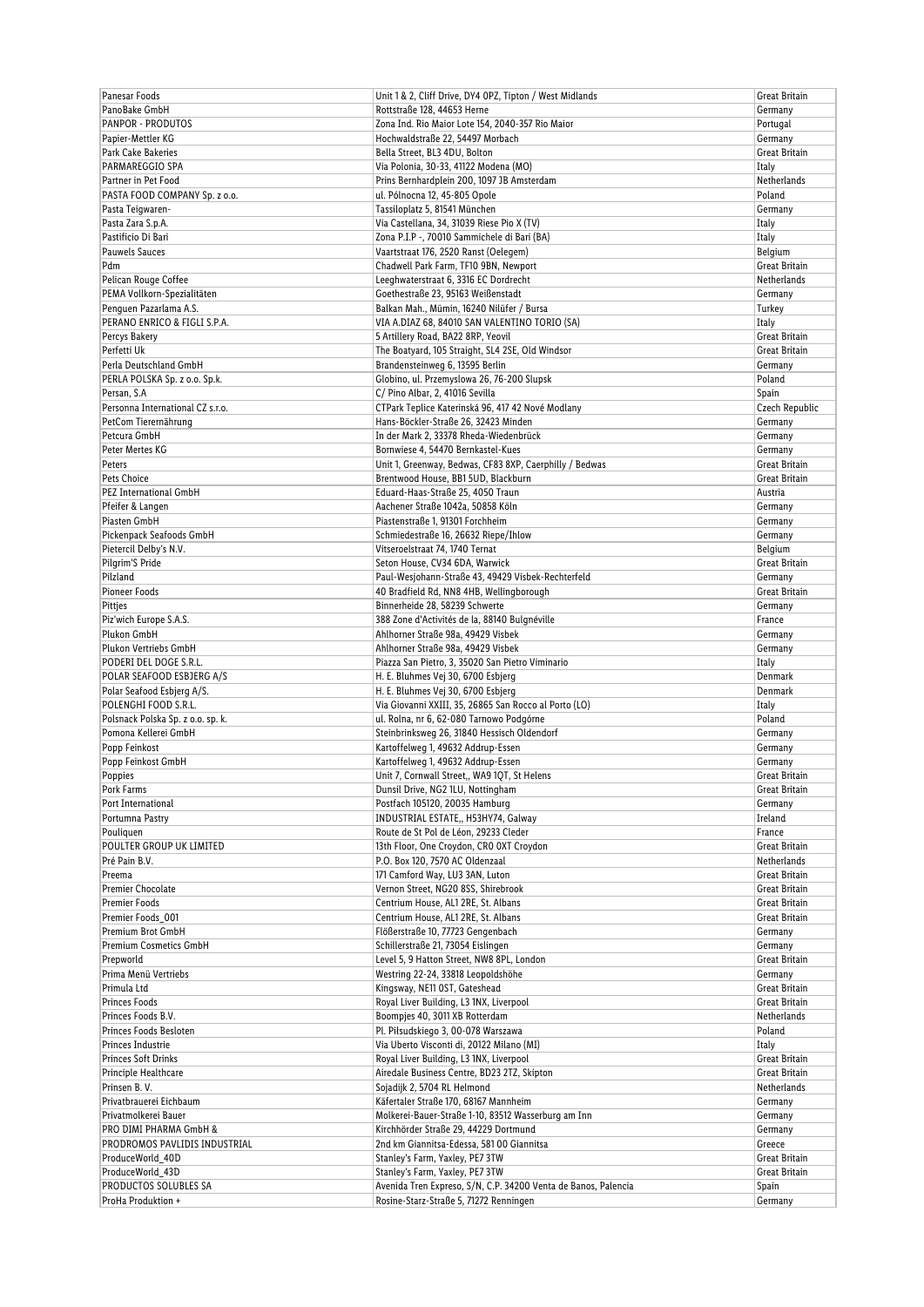| Prosino GmbH                   | Schillerplatz 8, 71638 Ludwigsburg                         | Germany              |
|--------------------------------|------------------------------------------------------------|----------------------|
| Prymex                         | Z.I. "Le Paradis" Rue J.B. Lebas, 59133 Phalempin          | France               |
| Przedsiebiorstwo "Rol-Ryz"     | ul. Celna 2, 81-337 Gdynia                                 | Poland               |
| PTP DIS DOO KRNJEVO            | Bulevar oslobođenja 1b, 11319 Krnjevo                      | Serbia               |
| pure green gmbh                | Gewerbepark 17, 6426 Roppen                                | Austria              |
| Pz Cussons Uk                  | 3500 Aviator Way, M22 5TG, Manchester                      | Great Britain        |
| Qizini Losser B.V.             | De Pol 36, 7581 CZ Losser                                  | Netherlands          |
| <b>QUALITY SPIRITS</b>         | Phoenix Crescent, ML4 3AN Bellshill                        | Great Britain        |
| Quargentan S.p.A.              | Via Valle, 1, 37030 Terrossa di Roncà (Verona)             | Italy                |
| QUICKPACK POLSKA SPÓŁKA Z      | Przemysłowa 47, 28-300 Jędrzejów                           | Poland               |
| QUICKPACK POLSKA SPÓŁKA Z      | Przemysłowa 47, 28-300 Jędrzejów                           | Poland               |
| R & F Hieber GmbH Co. KG       | Eichenstraße 17, 82152 Krailling                           | Germany              |
| R&B FOOD byba                  | Voortstraat 43, 3580 Beringen                              | Belgium              |
| R&R Ice Cream UK Ltd           | Leeming Bar, DL7 9UL Northallerton                         | Great Britain        |
|                                |                                                            |                      |
| R&R Ice Cream UK Ltd           | Leeming Bar, DL7 9UL Northallerton                         | Great Britain        |
| R&R Ice Cream Uk_001           | Leeming Bar, DL7 9UL, Northallerton                        | Great Britain        |
| R. S. Cockerill                | Providence Business Park, York, YO19 5AE                   | Great Britain        |
| R.Twining & Co                 | South Way, SP10 5AQ, Andover                               | Great Britain        |
| RAGOLDS GmbH                   | Gülzer Straße 15, 19258 Boizenburg/E.                      | Germany              |
| Ragolds USA, Inc.              | 729 IL Route 83, 60106 Bensenville                         | USA                  |
| Rahdener Spargel &             | Nuttelner Straße 50, 32369 Rahden                          | Germany              |
| Raimund Hofmann GmbH           | Kreuzstraße 11, 97892 Kreuzwertheim                        | Germany              |
| Ramon Holdings                 | 380 Thurmaston Boulevard, LE4 9LE, Leicester               | Great Britain        |
| RANA HISPANIA, S.A.U.          | AVENIDA HERMANOS BOU, 31 -, 12003 Castellón                | Spain                |
| Ravensbergen Food B.V.         | Wasbeekerlaan 6, 2171 AE Sassenheim                        | <b>Netherlands</b>   |
| RE.LE.VI. S.p.A.               | Via Postumia 1, 46040 Rodigo (MN)                          | Italy                |
| Recker Convenience GmbH        | Diepholzer Straße 81, 49453 Wetschen                       | Germany              |
| Reckhaus GmbH & Co. KG         | Industriestraße 53, 33689 Bielefeld                        | Germany              |
| Refresco Benelux B.V.          | Oranje Nassaulaan 44, 6026 BX Maarheeze                    | Netherlands          |
| Refresco Beverages UK Ltd.     | Citrus Grove, DE74 2FJ Keqworth (DB)                       | Great Britain        |
| Refresco Beverages UK Ltd.     | Citrus Grove, DE74 2FJ Kegworth (DB)                       | Great Britain        |
| Refresco Deutschland GmbH      | Speicker Straße 2-8, 41061 Mönchengladbach                 | Germany              |
| REFRESCO FRANCE S.A.S          |                                                            | France               |
|                                | 2885 route des Pangons, 26260 Margès                       |                      |
| Regals De Bretagne SARL        | 7 rue du chateau, 44210 Pornic                             | France               |
| Reh Kendermann GmbH            | Am Ockenheimer Graben 35, 55411 Bingen/Rhein               | Germany              |
| Renchtalbrennerei GmbH         | Breitsodstraße 4, 77740 Bad Peterstal-Griesbach            | Germany              |
| Reserva de la Tierra, S.L.     | C/ Noves Tecnologies parc. 1, 43350 Les Borges del Camp    | Spain                |
| Rhein-Neckar-Pilze             | Zur Biogasanlage 3, 68642 Bürstadt                         | Germany              |
| Ribworld                       | Killenaule Road, Fethard, E91 X309, Clonmel, Co. Tipperary | Ireland              |
| Richard Janssen GmbH           | Industriestraße 180, 50999 Köln                            | Germany              |
| Richard Pickenpack             | Stader Straße 41, 21641 Apensen                            | Germany              |
| <b>Richmond Marketing</b>      | Unit 43 Park West, Dublin 12                               | Ireland              |
| riha WeserGold Getränke        | Behrenstraße 44-64, 31737 Rinteln                          | Germany              |
| RIO MINTS & SWEETENERS B.V.    | Europalaan 400 5th FI, 3526 KS Utrecht                     | Netherlands          |
| Ripe Now Limited               | Bittern Way, Boston, PE21 7AA                              | Great Britain        |
| RISO GALLO S.P.A.              | Viale Riccardo Preve, 4, 27038 ROBBIO (Pavia)              | Italy                |
| RISO SCOTTI S.P.A.             | Via Angelo Scotti, 2, 27100 Pavia                          | Italy                |
| Riverway                       | Crown House, Riverway, CM20 2DN, Harlow, Essex             | <b>Great Britain</b> |
| Riviera Produce LTD            | 14 Gwinear Road, Hayle, TR27 5JQ                           | Great Britain        |
| RIZOS NUTS S.A.                | Industrial Park of, 545 00 Thessaloniki                    | Greece               |
| Rm Curtis & Co                 | 95 Camberwell Station Road, SE5 9JJ, London                | Great Britain        |
| Roach Bros                     | Havelock Street, HU3 4JH, Kingston upon Hull               | Great Britain        |
|                                | Burggraben 22, 9000 St. Gallen                             |                      |
| roelli roelli                  |                                                            | Switzerland          |
| roelli roelli confectionery    | Burggraben 22, 9000 St. Gallen                             | Switzerland          |
| Roger & Roger SA               | Rue de la Bassée 1, 7700 Mouscron                          | Belgium              |
| Rolker Ökofrucht               | Osterladekop 5, 21635 Jork                                 | Germany              |
| Roncadin S.p.A.                | Via Monteli 3, 33092 Meduno (PN)                           | Italy                |
| Rose Marketing                 | 29-31 Business Incubator, KY1 3NA, Kirkcaldy               | Great Britain        |
| ROSMARIN Zrt.                  | Rosmarin u. 1, 6636 Mártély                                | Hungary              |
| ROSSOGARGANO S.C.A.P.A.        | Zona Ind. ASI. Loc., 71122 Foggia                          | Italy                |
| Röstfein Kaffee GmbH           | Hafenstraße 9, 39106 Magdeburg                             | Germany              |
| Roveg Fruit                    | Nijverheidsweg 20, 2742 RG Waddinxveen                     | Netherlands          |
| Rowe Farming Ltd               | Trenethick Farm, Wendron, Cornwall / Helston, TR13 OLR     | Great Britain        |
| Roxane UK LTD                  | Wood End Lane, WS13 8EL Lichfield                          | Great Britain        |
| Royal Greenland                | Otto-Lilienthal-Straße 23, 28199 Bremen                    | Germany              |
| Royal Sanders Uk               | Redscar Business Park, PR2 5NA, Preston                    | Great Britain        |
| Royal Steensma B.V.            | Galvanistraat 1, 8912 AX Leeuwarden                        | Netherlands          |
| Rübezahl Schokoladen GmbH      | Dieselstraße 9, 73265 Dettingen unter Teck                 | Germany              |
| Rücker GmbH                    | Egelser Straße 111, 26605 Aurich                           | Germany              |
| Rudolf und Robert Houdek       | Moosstraße 8, 82319 Starnberg                              | Germany              |
| RUF Lebensmittelwerk KG        | Oldenburger Straße 1, 49610 Quakenbrück                    | Germany              |
| Rügen Fisch AG                 | Straße der Jugend 10, 18546 Sassnitz auf Rügen             | Germany              |
| Rupp AG                        | Krüzastraße, 6912 Hörbranz                                 | Austria              |
| Rush Group Ltd                 | Old Tote Buildings, Exeter, EX6 7XS                        | Great Britain        |
| RW -Warenhandelsgesellschaft   | Borsigstraße 9, 21465 Reinbek                              | Germany              |
| S & A Produce GBP              | Brook Farm, Hereford, HR1 3ET                              | Great Britain        |
| S & W Fine Foods International | c/o 17 Bukit Pasoh Road, 089831 Singapore                  |                      |
|                                |                                                            | Singapore            |
| S.C.P.R. Fromages & Terroirs   | 15 avenue de Lauras -, 12250 Roquefort sur Soulzon         | France               |
| Sa Brain & Co                  | Dragon Brewery, Pacific Road, CF24 5HJ, Cardiff            | Great Britain        |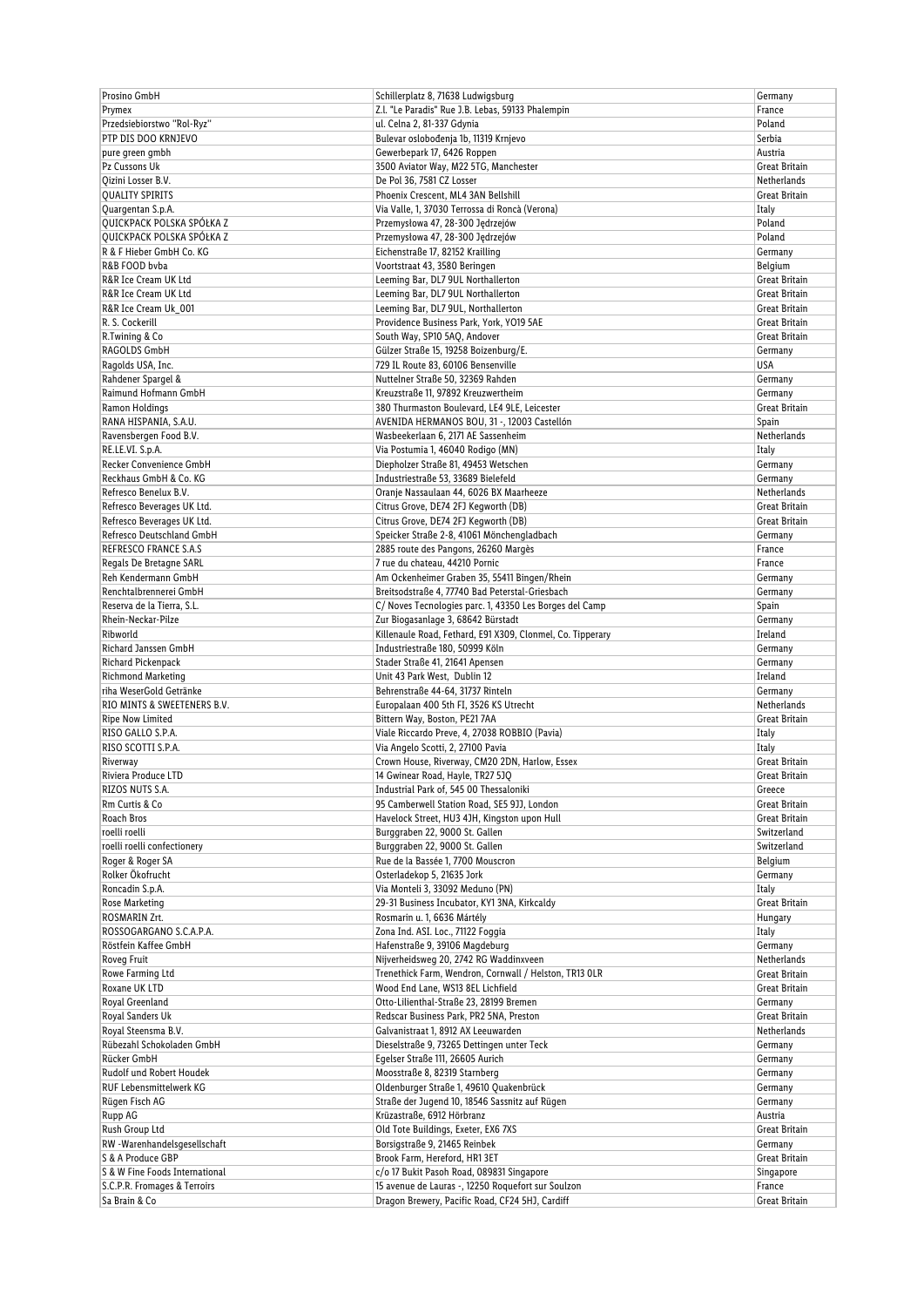| <b>Sachets</b>                             | Unit 1 Rugby Mill,, OL9 9RJ, Chadderton                            | Great Britain  |
|--------------------------------------------|--------------------------------------------------------------------|----------------|
| Sachsenmilch                               | An den Breiten, 01454 Wachau OT Leppersdorf                        | Germany        |
| SACI Industrie S.p.A.                      | Strada dei Loggi, 29, 06135 Ponte San Giovanni (PG)                | Italy          |
| Sacla Uk                                   | Italy House, HP9 2PE, Beaconsfield                                 | Great Britain  |
| Salemfrucht (Obstgroßmarkt Beuren Wielatt) | Alte Neufracher Straße 100, 88682 Salem-Neufrach                   | Germany        |
| Salgro Ltd                                 | Tingdene House, Wellingborough, NN8 4HB                            | Great Britain  |
|                                            |                                                                    |                |
| Salica Industria                           | Poligono Landabaso S/N, 48370 Bermeo                               | Spain          |
| Salica Industria                           | Poligono Landabaso S/N, 48370 Bermeo                               | Spain          |
| <b>Salisbury Poultry</b>                   | Salisbury Court, WV14 7DX, Bilston                                 | Great Britain  |
| Sanorice Belgium NV                        | Industriezone 2, 9620 Zottegem                                     | Belgium        |
| Sanorice Italia S.R.L.                     | Via Paesi Bassi, 1, 13012 Borgo Vercelli                           | Italy          |
| Sanorice Netherlands B.V.                  | Inductorstraat 72, 3903 KB Veenendaal                              | Netherlands    |
| Saraco                                     | EGERTON STREET, BL4 7ER, FARNWORTH                                 | Great Britain  |
| Sargents Bakeries                          | Ogden Road, Shaw Lane, DN2 4SE, Doncaster                          | Great Britain  |
| saturn petcare gmbH                        | Senator-Mester-Straße 1, 28197 Bremen                              | Germany        |
|                                            |                                                                    |                |
| Saupiquet Deutschland GmbH                 | Bischofstraße 86, 47809 Krefeld                                    | Germany        |
| <b>SCANFISK SEAFOOD SL</b>                 | Camino Cogullada, s/n Calle, 50014 Zaragoza                        | Spain          |
| Scc                                        | Rhydygwystl, LL53 6SB, Gwynedd                                     | Great Britain  |
| Scelta Mushrooms B.V.                      | Heymansstraat 35, 5927 NP Venlo                                    | Netherlands    |
| Schapfenmühle GmbH & Co. KG                | Franzenhauserweg 21, 89081 Ulm-Jungingen                           | Germany        |
| Schenk és Társa Kft.                       | Széchenyi u 60., 7900 Szigetvár                                    | Hungary        |
| Scherpenhuizen                             | De Schakel 7, 5651 GH Eindhoven                                    | Netherlands    |
| Scheuer Import GmbH & Co. KG               | Gotenstraße 11a, 20097 Hamburg                                     | Germany        |
| Schlereth Agrarhandel                      | Steinweg 3, 97294 Unterpleichfeld                                  | Germany        |
|                                            |                                                                    |                |
| Schloss Wachenheim AG                      | Niederkircher Straße 27, 54294 Trier                               | Germany        |
| Schluckwerder GmbH                         | Bültenweg 19, 21365 Adendorf                                       | Germany        |
| Schlüter & Maack                           | Stadthausbrücke 12, 20355 Hamburg                                  | Germany        |
| Schnitzer GmbH & Co. KG                    | Marlener Straße 9, 77656 Offenburg                                 | Germany        |
| Scholtus Special                           | De Hooge Hoek 44, 3927 GG Renswoude                                | Netherlands    |
| Schomaker-Gartenprodukte                   | Bockhorster Straße-Ost 9, 26897 Esterwegen                         | Germany        |
| Schreiber & Rupp GmbH                      | Krüzastraße 8, 6912 Hörbranz                                       | Austria        |
| Schreiner Elektronik GmbH                  | Carl-Zeiss-Straße 8-11, 71229 Leonberg                             | Germany        |
| Schulte + Sohn Fleischwaren                |                                                                    |                |
|                                            | Marie-Bernays-Ring 40, 41199 Mönchengladbach                       | Germany        |
| Schütten & Lemmerholz                      | Sperberweg 4 L, 41468 Neuss                                        | Germany        |
| SCHWÄLBCHEN MOLKEREI                       | Bahnhofstraße 38, 65307 Bad Schwalbach                             | Germany        |
| Schwarz Asia Pacific Sourcing              | 1602 16/F, Tower 5, 0000 Hong Kong                                 | Hong Kong      |
| Schwarzwaldmilch GmbH                      | Haslacher Straße 12, 79115 Freiburg                                | Germany        |
| Schweitzer S.A.S.                          | 198, Impasse Clément Ader, 54710 Ludres                            | France         |
| Sco-Fro Group                              | 229 St Vincent Street, G2 5QY, Glasgow                             | Great Britain  |
| <b>Scott Farms</b>                         | Unit 1 Racecourse Road, Pershore, WR10 2EY                         | Great Britain  |
| Scottish Shellfish M                       | 1 Pit Road, ML4 3NZ, Bellshill (Lanarkshire)                       | Great Britain  |
|                                            |                                                                    |                |
| <b>Scotty Brand</b>                        | 251 Stirling Road, ML6 7SP, Airdrie                                | Great Britain  |
| <b>SEABORN AS</b>                          | Sandviksboder 66, 5030 Bergen                                      | Norway         |
| Seachill Uk Limit                          | HILTON FOOD GROUP PLC, 2-8, PE29 6YE, HUNTINGDON                   | Great Britain  |
| Seafish Uk                                 | 45-55 Wassand Street, HU3 4AN, Kingston upon Hull (East Yorkshire) | Great Britain  |
| Sebnini Trading                            | Archer House,, BN22 8PW, Eastbourne                                | Great Britain  |
| Seda Outspan Iberia, S.L.                  | Padre Faustino Calvo, s/n, 34005 Palencia                          | Spain          |
| Sedlecký kaolin a.s.                       | Bozicany 167, 362 26 Bozicany                                      | Czech Republic |
| SH Pratt Group Ltd.                        | Laporte Way, Luton, LU4 8EN                                        | Great Britain  |
| Shepherd Neame                             | 17 Court Street, ME13 7AX, Faversham / Kent                        | Great Britain  |
|                                            |                                                                    |                |
| <b>Shepley Spring</b>                      | The Knowle, HD8 8EA, Huddersfield                                  | Great Britain  |
| Shire Foods                                | Tachbrook Road, CV31 3SF, Leamington Spa Warwickshire              | Great Britain  |
| <b>Shs Sales</b>                           | Manderson House, GL3 4FE, Gloucester                               | Great Britain  |
| Signature Flatbreads                       | Innovation House, Unit C,, LU5 4LT, Dunstable (BE)                 | Great Britain  |
| SILIKALZIT                                 | Donnersbergerstraße 4, 80634 München                               | Germany        |
| Simon Howie                                | Findony, Muckhart Road, PH2 ORA, Perthshire                        | Great Britain  |
| Simtom Food                                | Unit 28 Leeside, LE9 9FS, Desford                                  | Great Britain  |
| Sinnack Backspezialitäten                  | Harderhook 15, 46395 Bocholt                                       | Germany        |
| Sirena A/S                                 | Eqebaekvej 98, 2850 Naerum                                         | Denmark        |
| Sirena B.V.                                | Sint Canisiussingel 36, 6511 TJ Nijmegen                           | Netherlands    |
|                                            |                                                                    |                |
| Sito International                         | Lindauer Straße 15, 88145 Hergatz                                  | Germany        |
| Sivomatic B.V.                             | Appelweg 15, 4782 PX Moerdijk                                      | Netherlands    |
| <b>Sk Chilled Foods</b>                    | Wellington House, TS22 5TB, Billingham                             | Great Britain  |
| Skalavik GmbH                              | Am Schifferwall 3, 21335 Lüneburg                                  | Germany        |
| Snack Connection B.V.                      | Expeditiestraat 1, 4283 JE Giessen                                 | Netherlands    |
| SOCIEDADE EUROPEIA DE                      | Vale De Matancas -, 7540-909 Santiago Do Cacém                     | Portugal       |
| SOCIETA' AGRICOLA CORTE                    | Via Monte Riondo N. 2, 37032 Monteforte D'Alpone                   | Italy          |
| Sodiaal Deutschland GmbH                   | Mozartstraße 5, 87435 Kempten/Allgäu                               | Germany        |
| SOFFASS S.p.A.                             | Via Fossanuova, 59, 55016 Porcari (LU)                             | Italy          |
|                                            |                                                                    |                |
| SOFIDEL FRANCE SAS                         | Chaussée du Ban la Dame, 54390 Frouard                             | France         |
| Sofidel Germany GmbH                       | Unterm Bahnhof 10, 98574 Schmalkalden                              | Germany        |
| SOFIDEL GREECE S.A.                        | 1st Km old National Road, 601 00 Katerini                          | Greece         |
| Sofidel Hungary Kft.                       | Rákóczi Ferenc út 159, 2541 Lábatlan                               | Hungary        |
| SOFIDEL IRELAND LIMITED                    | 40 Upper Mount Street, Dublin 2                                    | Ireland        |
| SOFIDEL POLAND Sp. z o.o.                  | Ul. Mleczarska 31, 06-400 Ciechanów                                | Poland         |
| SOFIDEL ROMANIA S.A.                       | Str. Bucuresti, nr. 358, 910058 Calarasi (CL)                      | Romania        |
| SOFIDEL SPAIN SL                           | Poligono Industrial, 31540 Bunuel (Navarra)                        | Spain          |
| Sofidel Sweden AB                          | 15A Industrivägen, 590 38 Kisa                                     | Sweden         |
| Sofidel Uk                                 | Brunel Way, Baglan Energy, SA11 2FP, Neath                         |                |
|                                            |                                                                    | Great Britain  |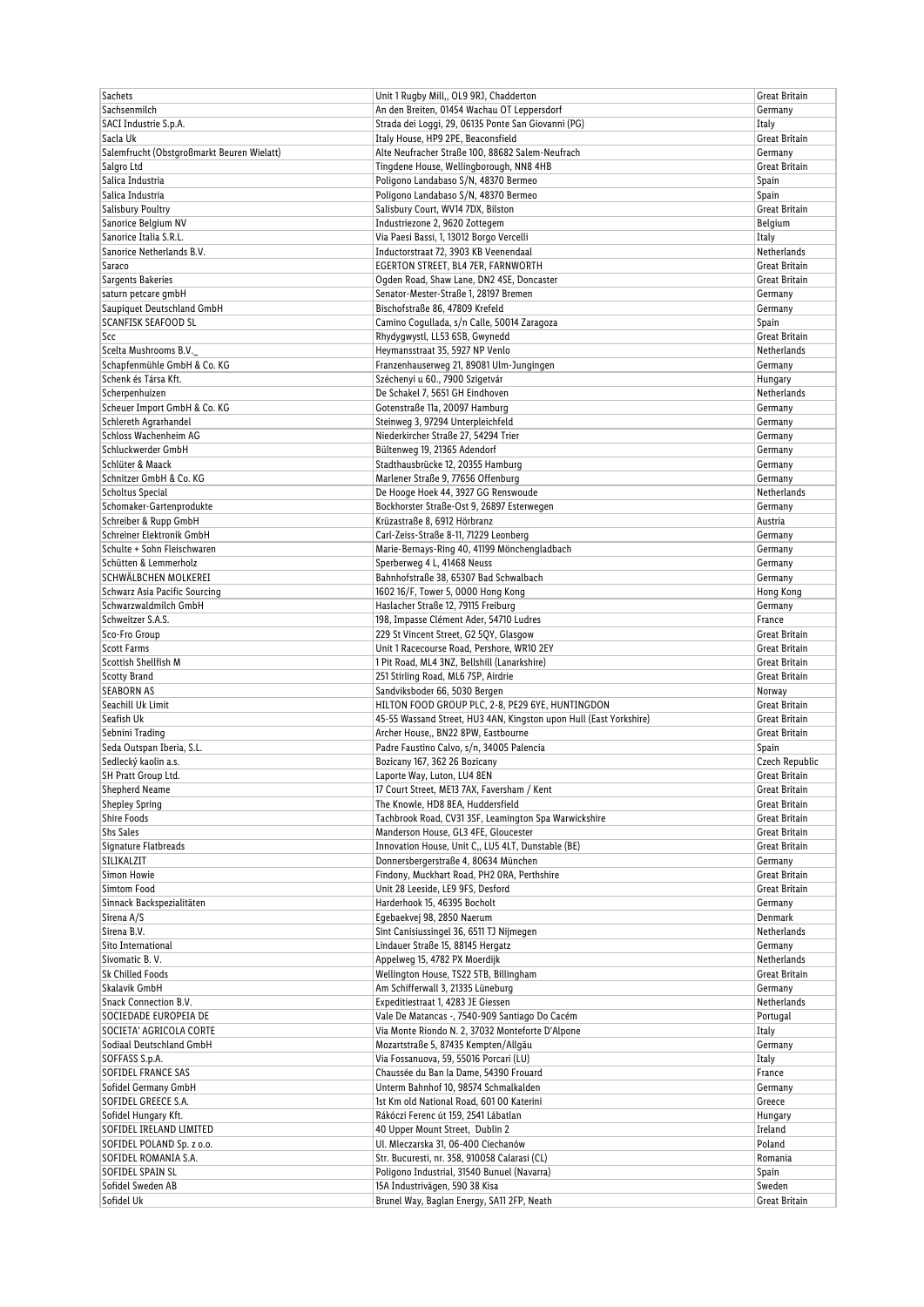|                                              | Waterside Road, Hamilton, LE5 1TZ Leicester                  | Great Britain        |
|----------------------------------------------|--------------------------------------------------------------|----------------------|
| Solanum (Agrargenossenschaft Niederpöllnitz) | Am Bahnhof 12, 07570 Harth-Pöllnitz                          | Germany              |
| Solent Übach-Palenberg                       | David-Hansemann-Straße 1-25, 52531 Übach-Palenberg           | Germany              |
| <b>SOLO ITALIA srl</b>                       | Via F. LLI Cervi Nº 41, 20010 Ossona (Milano)                | Italy                |
| Sonnentracht GmbH                            | Auf dem Dreieck 1, 28197 Bremen                              | Germany              |
| SOPRONEM Greven GmbH                         | Reckenfelder Straße 60, 48268 Greven                         |                      |
|                                              |                                                              | Germany              |
| Sorgenti Monte Bianco Terme                  | Piazza Beato Vuillerme, 11017 Morgex (AO)                    | Italy                |
| Soufflet Alimentaire S.A.S.                  | 41, rue du Petit Bruxelles, 59302 Valenciennes               | France               |
| <b>SOURCES ALMA</b>                          | Le Clos des Sources, 61420 La Ferrière Bochard               | France               |
| SOVENA ESPANA S.A.U.                         | Ctra. Rinconada-Brenes, 11,7, 41310 Brenes (Sevilla)         | Spain                |
| SOVENA ITALIA S.R.L.                         | Via Chiaravalle 7, 20122 Milano (MI)                         | Italy                |
| Sovena USA, Inc.                             | 1 Olive Grove Street, 13441 Rome                             | <b>USA</b>           |
| Spaichinger Nudelmacher GmbH                 | Eschenwasen 7, 78549 Spaichingen                             | Germany              |
| Speedibake                                   | Cross Lane Industrial Estate, BD4 0SG, Bradford              | Great Britain        |
| Speyer & Grund GmbH & Co. KG                 |                                                              |                      |
|                                              | Emmeransstraße 27, 55116 Mainz                               | Germany              |
| SPhere Germany GmbH                          | Hansemannstraße 1, 41468 Neuss                               | Germany              |
| SPHERE GROUP SPAIN S.L.                      | P.I. El Aguila Avda., 50180 Utebo (Zaragoza)                 | Spain                |
| Sphere Nederland B.V.                        | Bruchterweg 88, 7772 BJ Hardenberg                           | Netherlands          |
| Sprehe Geflügel und                          | Heinrich-Beckermann-Straße 8, 49692 Cappeln                  | Germany              |
| Springhill Farms                             | Birmingham Road, Evesham, WR11 7TD                           | Great Britain        |
| Spumador S.p.A.                              | Via Alla Fonte 13, 22071 Cadorago (Fraz. Casl. al Pia.) (CO) | Italy                |
| <b>St Andrews Brewery</b>                    | 177 South Street, KY16 9EE, St Andrews                       | Great Britain        |
| <b>St James Smokehouse</b>                   | Unit 3-4 Station Yard, DG12 6BA, Annan                       | <b>Great Britain</b> |
|                                              |                                                              |                      |
| St Michel Biscuits S.A.S.                    | Z.I. 2, Boulevard de, 41700 Le Controis en Sologne           | France               |
| St. Ambrosius-                               | Rudolf-Diesel-Straße 7-9, 54292 Trier                        | Germany              |
| Stangl GmbH & Co. Gemüse KG                  | Gmeinbauer 56, 94436 Simbach                                 | Germany              |
| Staples (Euro)                               | Marsh Farm Sea Lane, Boston, PE22 9HE                        | Great Britain        |
| <b>Staples GBP</b>                           | Marsh Farm, Boston, PE22 9HE                                 | Great Britain        |
| <b>Star Brands</b>                           | Suite 1, 1175 Thorpe Park, LS15 8ZB, Leeds                   | Great Britain        |
| <b>STE GENERALE DE CONSERVES</b>             | Route du Djorf Elyoudi - BP, 46000 Safi                      | Morocco              |
| <b>STE Nouvelle Aveiro Maroc</b>             | Zone Industrielle- Ait, 80 000 Agadir                        | Morocco              |
|                                              |                                                              |                      |
| <b>STEFANO TOSELLI SAS</b>                   | ZI Espace Zuckermann, 14270 Mézidon-Canon                    | France               |
| Stegmann Emmentaler                          | Mozartstraße 31, 87435 Kempten/Allgäu                        | Germany              |
| Steinhaus GmbH                               | Tenter Weg 13, 42897 Remscheid / Lennep                      | Germany              |
| Steinrieser Getränke GmbH                    | Oberhof 122, 8933 St. Gallen                                 | Austria              |
| Stepanow s. r. o.                            | Pribenik 111, 076 51 Pribenik                                | Slovakia             |
| <b>Stewart Brewing</b>                       | 26A Dryden Road, EH20 9LZ, Edinburgh                         | Great Britain        |
| <b>Stewarts of Tayside</b>                   | Tofthill, Perth, PH2 7LS                                     | Great Britain        |
| stick & lembke GmbH                          |                                                              |                      |
|                                              | Am Windhukkai 5, 20457 Hamburg                               | Germany              |
| Stoats Porridge Bars                         | 24 West Telferton, EH7 6UL, Edinburgh                        | Great Britain        |
| STOLLWERCK GmbH                              | Am Stammgleis 9, 22844 Norderstedt                           | Germany              |
| Stute Nahrungsmittelwerke                    | Abtsbrede 129, 33098 Paderborn                               | Germany              |
| SUAVIZANTES Y PLASTIFICANTES                 | Pol. Ind. Cheste, Vial 6., 46380 Cheste, Valencia            | Spain                |
| Süddeutsche Truthahn AG                      | Angerstraße 2, 84539 Ampfing                                 | Germany              |
| Südzucker AG                                 | Maximilianstraße 10, 68165 Mannheim                          | Germany              |
| Südzucker Hellas Ltd.                        | 336 Vouliagmenis, 173 42 Agios Dimitrios                     | Greece               |
|                                              | Rambla Catalunya, 2-4, 08007 Barcelona                       | Spain                |
|                                              |                                                              |                      |
| Südzucker Iberica, S.L.U.                    |                                                              |                      |
| SÜDZUCKER POLSKA S.A.                        | ul. Muchoborska 6, 54-424 Wrocław                            | Poland               |
| SUEMPOL Sp. z o.o.                           | ul. Bialostocka 69A, 17-100 Bielsk Podlaski                  | Poland               |
| SUGAR SPECIALITIES EUROPE                    | Zuiveringweg 14, 8243 PZ Lelystad                            | Netherlands          |
| SUGO FOOD KFT.                               | Nagy István u. 36., 6500 Baja                                | Hungary              |
| Süko GmbH                                    | Industriestraße 10, 84347 Pfarrkirchen                       | Germany              |
| <b>Sultans</b>                               | Stephenson Way, IP24 3RH, Thetford                           | Great Britain        |
| <b>Summit Foods</b>                          |                                                              | Great Britain        |
|                                              | 170 Walton Summit Road, PR5 8AH, Preston                     |                      |
| Sunmagic Juices                              | 95 Camberwell Station Road, SE5 9JJ, London                  | Great Britain        |
| Sunrise Poultry Farm                         | 250 Seagrave Rd, Sileby, LE12 7NJ, Loughborough              | Great Britain        |
| Suntree GmbH                                 | Stenzelring 22, 21107 Hamburg                                | Germany              |
| Sunval Baby Food GmbH                        | Havellandstraße 10, 68309 Mannheim                           | Germany              |
| Superespresso AG                             | Kreuzbühel 15, 9493 Mauren                                   | Liechtenstein        |
| Surya World Foods                            | 4 Europa Way, CO12 4PT, Harwich                              | Great Britain        |
| Sutter GmbH                                  | Rheinhessenblick 2, 55599 Gau-Bickelheim                     | Germany              |
| SVS La Martiniquaise                         | 18, rue de L'Entrepot, 94220 Charenton-le-Pont               | France               |
| Sweet & Lucky GmbH                           | Mühlstraße 20, 75053 Gondelsheim                             | Germany              |
|                                              |                                                              |                      |
| Sweet Tec GmbH                               | Lindhorst 4, 19258 Boizenburg                                | Germany              |
| <b>SWIF GmbH</b>                             | Clara-Immerwahr-Straße 9, 67661 Kaiserslautern               | Germany              |
| <b>Swizzels Matlow</b>                       | Carlton House, New Mills, SK22 3HA, High Peak Derbyshire     | Great Britain        |
| <b>Sykes Seafood</b>                         | 100-102 King Street, WA16 6HQ, Knutsford                     | Great Britain        |
| Symington'S                                  | 1 Far Lane, LS9 ODN, Leeds                                   | Great Britain        |
| TH Clements & Son                            | West End, Boston, PE22 OEJ                                   | Great Britain        |
| T. Boer en Zonen B.V.                        | s-Gravenweg 114, 2910 AA Nieuwerkerk a/d IJssel              | Netherlands          |
| T. Norfolk Poultry                           | Hargham Road, Shropham, NR17 1DS, Norwich                    | Great Britain        |
|                                              |                                                              |                      |
| T.M.A. Handelsgesellschaft                   | An den Breiten, 01454 Leppersdorf                            | Germany              |
| Tabak- und Cigarettenfabrik                  | Niederkircher Straße 31, 54294 Trier                         | Germany              |
| <b>Tan Y Castell</b>                         | West Wales Business Park, SA67 7ES, Narberth                 | Great Britain        |
| Tannenhof Schwarzwälder                      | Gewerbestraße 4, 78078 Niedereschach                         | Germany              |
| <b>Target Category</b>                       | Office 1, Edgefield House,, NG23 6ES, North Muskham, Newark  | Great Britain        |
| Task                                         | Citygate Park, Stafford Road, WV10 7EJ, Wolverhampton        | Great Britain        |
| <b>Tata Global Limited</b>                   | 325 Oldfield Lane North, UB6 0AZ, Greenford                  | Great Britain        |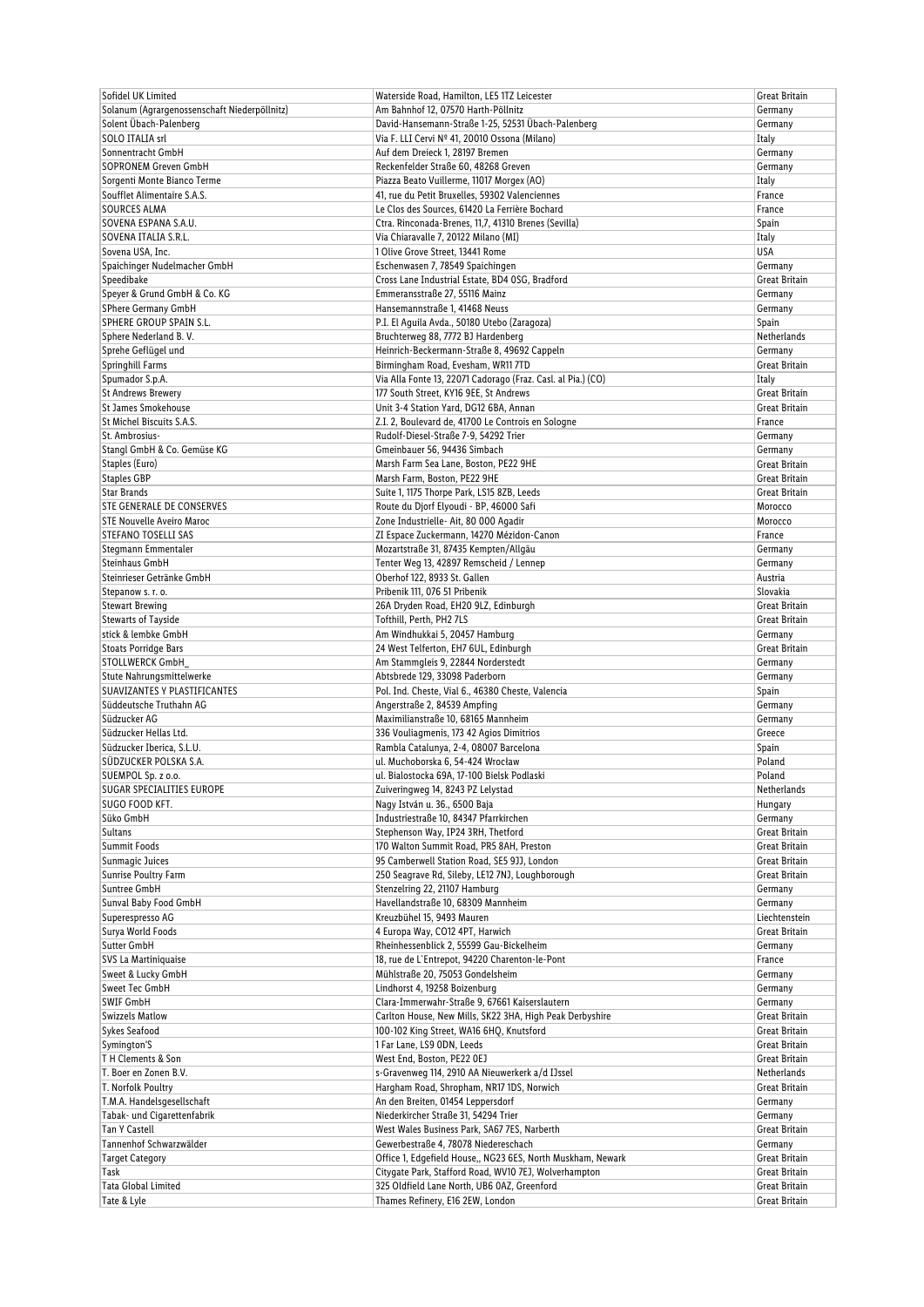| Tayto Group                                          | Princewood Road, NN17 4AP, Corby, Northants                                                 | Great Britain              |
|------------------------------------------------------|---------------------------------------------------------------------------------------------|----------------------------|
| tbottlers GmbH                                       | Hallesche Straße 34, 06779 Raguhn-Jeßnitz                                                   | Germany                    |
| team4innovation GmbH                                 | Kurt-Schumacher-Ring 15-17, 63329 Egelsbach                                                 | Germany                    |
| Tees                                                 | Unit 1-8 Centenary Estate, EN3 7UD, Enfield                                                 | Great Britain              |
| Tempo International                                  | Mazars LLP, The Pinnacle, MK9 1FF, Milton Keynes                                            | Great Britain              |
| <b>TERDEX GmbH</b>                                   | An der Höhe 15, 51674 Wiehl-Marienhagen                                                     | Germany                    |
| terrasan Haus-+                                      | Rosenweg 2-4, 86641 Rain am Lech                                                            | Germany                    |
| TERRE DA VINO S.P.A.                                 | Via Bergesia, 6, 12060 Barolo (CN)                                                          | Italy                      |
| TERRE DI SAVA S.R.L.                                 | S.S. 7 ter Km 16, 74028 Sava                                                                | Italy                      |
| Teutoburger Ölmühle GmbH                             | Gutenbergstraße 16a, 49479 Ibbenbüren                                                       | Germany                    |
| Teva Uk                                              | Riding's Point, WF10 5HX, Castleford                                                        | Great Britain              |
| TFC Holland (BayWa)                                  | Transportweg 49, 2676 LM Maasdijk                                                           | Netherlands                |
| Th. Vergeer en Zonen B.V.                            | Reewal 18, 2811 PT Reeuwijk                                                                 |                            |
| Thai Union Trading Europe                            |                                                                                             | Netherlands<br>Netherlands |
|                                                      | Herculesplein 207a, 3584 AA Utrecht                                                         |                            |
| <b>Thanet Earth</b>                                  | Unit 8 Barrow Man Road, Birchington, CT7 0AX                                                | Great Britain              |
| The Big Prawn Co                                     | 1a Marriot Way, NR24 2BT, Melton Constable                                                  | Great Britain              |
| The Cake Crew                                        | Enterprise Park, LL23 7NL, Bala                                                             | Great Britain              |
| The Cornwall Bakery                                  | 81 Tavistock Road, PL17 7XG, Callington                                                     | Great Britain              |
| The Drinks Company                                   | 11 Foundry Court, RH13 5PY, Horsham                                                         | Great Britain              |
| The Family Butchers Germany                          | Mittel-Loxten 37, 33775 Versmold                                                            | Germany                    |
| The Family Butchers Nortrup                          | Hauptstraße 2, 49638 Nortrup                                                                | Germany                    |
| The Fruit Firm                                       | 26 Kings Hill Avenue, West Malling, ME19 4AE                                                | Great Britain              |
| The London Oil Refin                                 | Astonish House, Unit 1, BD6 1DW, Bradford                                                   | <b>Great Britain</b>       |
| The Lorenz Bahlsen                                   | Rathenaustraße 54, 63263 Neu-Isenburg                                                       | Germany                    |
| THE LORENZ BAHLSEN SNACK-WORLD                       | Sady k. Poznania, ul. Rolna 6, 62-080 Tarnowo Podgórne                                      | Poland                     |
| The Silver Spoon                                     | Western House (Block B), PE2 6FZ, Peterborough                                              | Great Britain              |
| The Skinny Food Company                              | Unit 1 John RannBusiness P, NG5 7FJ, Nottingham                                             | Great Britain              |
| The Tea Company                                      | Werner-von-Siemens-Straße 14, 21629 Neu Wulmstorf                                           | Germany                    |
| Theis Produktion GmbH &                              | Weißenthurmer Straße 1, 56626 Andernach                                                     | Germany                    |
| <b>Thomas Tunnock</b>                                | 34 Old Mill Road, G71 7HH, Uddingston                                                       | Great Britain              |
| Thüringer Kräuterhof Gera                            | Am Flugplatz 4, 07546 Gera                                                                  | Germany                    |
| Thurländer Salate                                    | Am Dorfe 1, 06779 Raguhn-Jeßnitz                                                            | Germany                    |
| <b>Thursday Cottage</b>                              | Trewlands Farm, CO5 ORF, Tiptree                                                            | Great Britain              |
| TICAN FRESH MEAT A/S                                 | Strandvejen 6, 7700 Thisted                                                                 | Denmark                    |
| Tiefkühlbackwaren                                    | Westerholter Straße 551, 45699 Herten                                                       | Germany                    |
| Tiense Suikerraffinaderij                            |                                                                                             |                            |
| Tiernahrung Deuerer GmbH                             | Aandorenstraat 1, 3300 Tienen                                                               | Belgium                    |
| Tillman's Convenience GmbH                           | Rinklinger Str. 13-17, 75015 Bretten                                                        | Germany                    |
|                                                      | In der Mark 2, 33378 Rheda-Wiedenbrück                                                      | Germany                    |
| TILLY S.A.S.                                         | 24, Route de Hellimer, 57670 Nelling                                                        | France                     |
|                                                      |                                                                                             |                            |
| Tilouche Fruchtimport GmbH                           | Schäftlarnstraße 10, 81371 München                                                          | Germany                    |
| Tinti GmbH & Co. KG                                  | Mittelgewannweg 10, 69123 Heidelberg                                                        | Germany                    |
| <b>Tivall Deutschland GmbH</b>                       | Lyoner Strasse 23, 60528 Frankfurt                                                          | Germany                    |
| Tm Telford Dairy                                     | Tern Valley Business Park, TF9 3SO, Market Drayton (SH)                                     | Great Britain              |
| TMT TAURUS Meat-Trading GmbH                         | Am Altenwerder Kirchtal 4, 21129 Hamburg                                                    | Germany                    |
| Toffee Tec GmbH                                      | Ringstraße 5, 19258 Boizenburg                                                              | Germany                    |
| Tomcoex, S.A.                                        | Ctra. Nacional V, km 294, 10100 Miajadas (Cáceres)                                          | Spain                      |
| Tönnies Convenience                                  | In der Mark 2, 33378 Rheda-Wiedenbrück                                                      | Germany                    |
| Tönnies Lebensmittel                                 | In der Mark 2, 33378 Rheda-Wiedenbrück                                                      | Germany                    |
| <b>TOP GRADE S.L.</b>                                | C/Bajada de Toro 11, 43004 Tarragona                                                        | Spain                      |
| Top Taste B.V.                                       | Kloosterpoort 33, 4421 SN Kapelle                                                           | Netherlands                |
| Tops Foods Nv                                        | Lammerdries-Oost 26, 2250, Olen                                                             | Belgium                    |
| Torrefazione Lucchese del                            | Via Delle Piagge, 1535, 55100 S. Alessio (LU)                                               | Italy                      |
| Toschi Vignola s.r.l.                                | Via Genova, 244, 41056 Savignano sul Panaro (MO)                                            | Italy                      |
| TRADE MARK S.R.L.                                    | Piazza Aspromonte, 26, 20131 Milano                                                         | Italy                      |
| Trangs                                               | Unit 3, 74 Stanley Gardens,, W3 7SZ, Acton (London)                                         | Great Britain              |
| Trans Service Team GmbH                              | Am Guten Brunnen 1, 67547 Worms                                                             | Germany                    |
| Transsana Grabarits GmbH                             | Daimlerstraße 1, 88410 Bad Wurzach                                                          | Germany                    |
| <b>Trigon Snacks</b>                                 | Atherton Road, L9 7AQ, Liverpool                                                            | Great Britain              |
| TRILLES SAS                                          | Avenue de l'Europe, 34370 Maureilhan                                                        | France                     |
| Trisa AG                                             | Kantonsstraße 31, 6234 Triengen                                                             | Switzerland                |
| Trofi (Tandem International)                         | Lippeltstraße 1 Kontorhaus Großmarkt, 20097 Hamburg                                         | Germany                    |
| Trolli GmbH                                          | Oststraße 94, 90763 Fürth                                                                   | Germany                    |
| <b>Tropical Marketing</b>                            |                                                                                             | Belgium                    |
| <b>Troy Foods</b>                                    | Wilmarsdonksteenweg 31 Haven 206, 2030 Antwerpen<br>Unit 1, Stourton Link,, LS10 1DF, Leeds | Great Britain              |
| <b>TSC Food Products GmbH</b>                        | Bahnhofsplatz 1, 4600 Wels                                                                  | Austria                    |
| <b>Tsc Foods</b>                                     |                                                                                             |                            |
|                                                      | Queensway Industrial Estate, DN16 1AL, Scunthorpe                                           | Great Britain              |
| <b>TSI Consumer Goods GmbH</b>                       | Südring 26, 27404 Zeven                                                                     | Germany                    |
| <b>Ttk Confectionery</b>                             | Unit 5 Robin Hood Industrial, NG3 1GE, Nottingham                                           | Great Britain              |
| TUNAP GmbH & Co. KG                                  | Bürgermeister-Seidl-, 82515 Wolfratshausen                                                  | Germany                    |
| Turm-Sahne GmbH                                      | Westerender Weg 24a, 26125 Oldenburg                                                        | Germany                    |
| Typhoo Tea                                           | Pasture Road, CH46 8XF, Merseyside                                                          | Great Britain              |
| UCC Coffee Benelux B.V.                              | Koopman Heeresweg 3, 8701 PR Bolsward                                                       | Netherlands                |
| UCC Coffee Spain S.L.U.                              | Polg. Cantabria I, Avda., 26009 Logrono (La Rioja)                                          | Spain                      |
| UNION DE COOPERATIVE                                 | Domaine de Corneille, 11290 Arzens                                                          | France                     |
| Union de Producteurs                                 | Lieu dit Haut Gravet, 33330 Saint Emilion                                                   | France                     |
| <b>Union Distillers</b>                              | E7, Welland Business Park, LE16 7PS, Market Harborough                                      | Great Britain              |
| <b>United Biscuits</b>                               | Build. 3, Chiswick Park, 566, W4 5YA, London                                                | Great Britain              |
| <b>United Fruit Growers</b><br>UNITED PETFOOD FRANCE | C/O The Fruitery, Leeds Rd, Langley, ME17 3LT<br>Impasse Gutenberg, 62126 Wimille           | Great Britain<br>France    |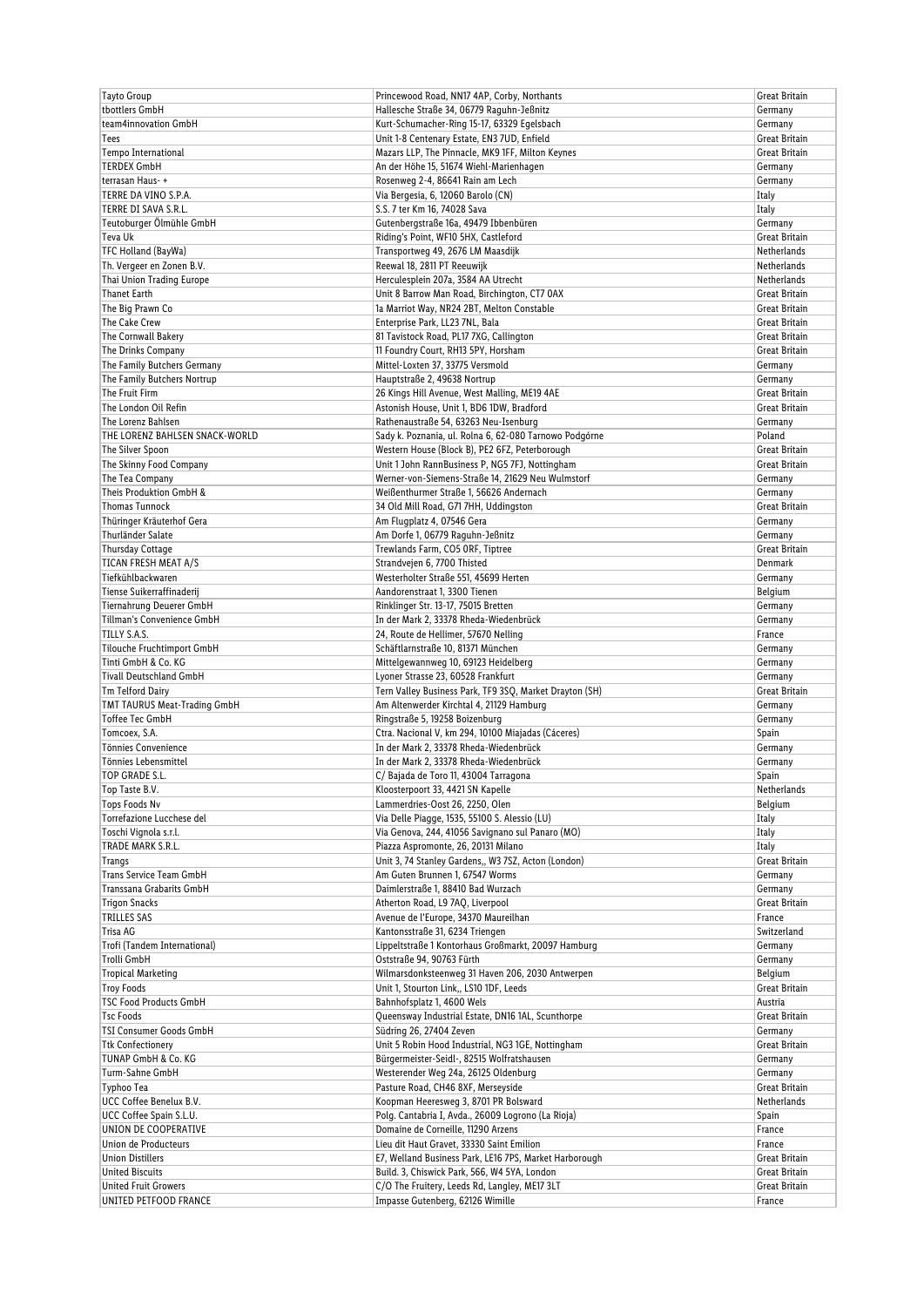| Upfield Austria GmbH                            | Gertrude-Fröhlich-Sandner-, 1100 Wien                                      | Austria                   |
|-------------------------------------------------|----------------------------------------------------------------------------|---------------------------|
| Upfield Deutschland GmbH                        | Valentinskamp 88-90, 20355 Hamburg                                         | Germany                   |
| Upfield Schweiz GmbH                            | Brandschenkestrasß 47, 8002 Zürich                                         | Switzerland               |
| UPFIELD SPAIN, S.L.U.                           | C. Balmes 268 5ª planta, 08006 Barcelona                                   | Spain                     |
| Upfield Spreads Belgium NV                      | Keizer Karellaan 586, 1082 Brussels                                        | Belgium                   |
| Usn Uk                                          | Seven House, High Street, B31 2UQ, Longbridge                              | Great Britain             |
| Uwe Müller GmbH & Co. KG                        | Oberwiesachstraße 3, 72290 Loßburg-Betzweiler                              | Germany                   |
| V. Besana S.p.A.                                | Via Domenico Scarlatti, 30, 20124 Milano                                   | Italy                     |
| VALBONA S.R.L. a Socio                          | Via Sardegna, 48, 20146 Milano                                             | Italy                     |
| Valefresco Ltd                                  | Laurels Road, Evesham, WR11 8RE                                            | Great Britain             |
| Valensina GmbH                                  | Ruckes 90, 41238 Mönchengladbach                                           | Germany                   |
| Valeo Confectionery                             | Ferrybridge Road, WF8 2JS, Pontefract                                      | Great Britain             |
| Vamix N.V.                                      | Ottergemsesteenweg-Zuid 816, 9000 Gent                                     | Belgium                   |
| Van Marcke Chips B.V.                           | Handelsweg 10, 4421 SJ Kapelle-Biezelinge                                  | Netherlands               |
| Van Sillevoldt Rijst B.V.                       | Ketelweg 34, 3356 LE Papendrecht                                           | <b>Netherlands</b>        |
| <b>VANDEMOORTELE BAKERY</b>                     | Le Haut Montigné, 35370 Torcé                                              | France                    |
| Vandemoortele Europe NV                         | Altensenner Weg 68, 32052 Herford                                          | Germany                   |
| VANDEMOORTELE EUROPE NV                         | Le Haut Montigné, 35370 Torcé                                              | France                    |
| Vandemoortele Europe NV                         | Ottergemsesteenweg-Zuid 816, 9000 Gent                                     | Belgium                   |
| VANDEMOORTELE EUROPE NV                         | Ul. Tokarszewskiego 7-12, 91-842 Lódz                                      | Poland                    |
| VANDEMOORTELE LIPIDS N.V.                       | Moutstraat 64, 9000 Gent                                                   | Belgium                   |
| Vefo GmbH                                       | Ecopark-Allee 7, 49685 Emstek                                              | Germany                   |
| <b>VEGETIGI (TIEN GIANG</b>                     | Km 1977 Highway 1A, Long, Tien Giang                                       | Vietnam                   |
| Veos (Dresdener Obst)                           | Hauptstraße 2a, 01809 Dohna/OT Röhrsdorf                                   | Germany                   |
| Verdener Keks- und                              | Siemensstraße 11, 27283 Verden (Aller)                                     | Germany                   |
| VERDIFRESH, S.L.U.                              | P. I. La Reva, C/, 46394 Riba-roja del Túria (Valencia)                    | Spain                     |
| Vergro (Vanmarcke Roger & Zonen)                | Kleine Roeselarestraat 5, 8760 Meulebeke                                   | Belgium                   |
| <b>Vestey Foods</b>                             | 29 Ullswater Cresent, CR5 2HR, Coulsdon                                    | Great Britain             |
| VICENZI S.p.A.                                  | Via Forte Garofolo 1, 37057 San Giovanni Lupatoto (VR)                     | Italy                     |
| Vichiunai Europe NV                             | Krakeleweg 39, 8000 Brugge                                                 | Belgium                   |
| <b>VICONUTS SRL</b>                             | VIALE 5 GIUGNO SNC, 01037 RONCIGLIONE                                      | Italy                     |
| Vid Vica SL                                     | Edificio Cellers Most Doré -, 08770 Sant Sadurní d'Anoia                   | Spain                     |
| Vienna Food Consulting GmbH                     | Franzosengraben 20, 1030 Vienna                                            | Austria                   |
| VIGNOBLES LORGERIL SAS                          | Chateau de Pennautier, BP 4, 11610 Pennautier                              | France                    |
| Village Dairy Llaeth                            | Tal-Y-Bryn, Llannefydd, LL16 5DR, Denbigh                                  | Great Britain             |
| Villiger Söhne GmbH                             | Schwarzenbergstraße 3-7, 79761 Waldshut-Tiengen                            | Germany                   |
| VINI VALLI DÌ VERONA s.r.l.                     | Piazzale Vittorio Veneto, 93, 37012 Bussolengo                             | Italy                     |
| VION Convenience GmbH                           | Nordring 13, 63762 Großostheim-Ringheim                                    | Germany                   |
| Virú S.A.                                       | Panamericana Norte Km. 521, 00000 Virú - La Libertad                       | Peru                      |
| Vitarom                                         | Blesdücker Weg 6, 41517 Grevenbroich                                       | Germany                   |
| Vitfrisch                                       | Rötelstraße 26, 74172 Neckarsulm                                           | Germany                   |
| <b>Vittles Foods</b>                            | 62 Boston Road, LE4 1AW, Leicester                                         | Great Britain             |
| Vivera B.V.                                     | Handelsweg 9, 7451 PJ Holten                                               | Netherlands               |
| Voss & Zobus GmbH                               | Mettinger Straße 109, 73728 Esslingen am Neckar                            | Germany                   |
| VOSSKO GmbH & Co. KG                            | Vossko-Allee 1, 48346 Ostbevern                                            | Germany                   |
| <b>VRANKEN POMMERY MONOPOLE</b>                 | 5, Place Général Gouraud, 51100 Reims                                      | France                    |
| <b>VRANKEN-POMMERY</b>                          | Neue Grünstraße 26, 10179 Berlin                                           | Germany                   |
| W. Armbruster Teigwarenfabrik GmbH              | Im Lossenfeld 17, 77731 Willstätt                                          | Germany                   |
| Wagner Life Design GmbH                         | Von-Bronsart-Straße 14, 22885 Barsbüttel                                   | Germany                   |
| Walke Trade & Consult GmbH                      | Feldstraße 12, 49214 Bad Rothenfelde                                       | Germany                   |
| Walkers Charnwood Ba                            | 200 Madeline Road, LE4 1EX, Leicester                                      | Great Britain             |
| <b>Walkers Chocolates</b>                       | Coventry Rd/ Brickfield Rd, B25 8HE, Birmingham                            | Great Britain             |
| <b>Walkers Snacks</b>                           | 450 South Oak Way, RG2 6UW, Reading                                        | Great Britain             |
| Walter & Wild                                   | Unit 2a, Hillgate Place, SW12 9ER, London                                  | Great Britain             |
| <b>Walter Black Foods</b>                       | 3 Drumhead Road, G32 8EX, Glasgow                                          |                           |
| Walter Lang GmbH                                | Am Alten Sicherheitshafen 2-4, 28197 Bremen                                | Great Britain<br>Germany  |
| <b>Walter Rau</b>                               | Münsterstraße 9-11, 49176 Hilter                                           |                           |
| Walter Schmidt Chemie GmbH                      | Kurfürstendamm 119, 10711 Berlin                                           | Germany<br>Germany        |
| <b>WANYTEX GmbH</b>                             | Im Hengstfeld 47, 32657 Lemgo                                              |                           |
| Warburtons                                      |                                                                            | Germany<br>Great Britain  |
| <b>Watts Farms</b>                              | Hereford Street, BL1 8JB, Bolton                                           |                           |
| <b>WAWI Euro GmbH</b>                           | Unit 14, Aylesford, ME20 7NA                                               | Great Britain             |
| <b>Wback GmbH</b>                               | Im Geierspiel 2, 66981 Münchweiler<br>Edisonstraße 10, 59199 Bönen         | Germany                   |
| <b>Wd Meats</b>                                 |                                                                            | Germany<br>Great Britain  |
|                                                 | Lower Newmills Road, BT52 2JR, Coleraine                                   |                           |
| WEALMOOR                                        | Jetha House, Unit 5, Greenford, UB6 OTP                                    | Great Britain             |
| Wear Valley Aerosols                            | 7a/7b Hatfield Way, DL14 6XF, Co. Durham                                   | Great Britain             |
| Weetabix                                        | Weetabix Mills, NN15 5JR, Kettering                                        | Great Britain             |
| Weiand Export GmbH                              | Dieter-Fuchs-Straße 10, 49201 Dissen a.T.W.                                | Germany                   |
| <b>Weingut Markus Molitor</b>                   | Haus Klosterberg, 54470 Bernkastel-Kues                                    | Germany                   |
| Wepa Category,                                  | Rönkhauser Straße 26, 59757 Arnsberg                                       | Germany                   |
| Wepa Hygieneprodukte GmbH                       | Rönkhauser Straße 26, 59757 Arnsberg                                       | Germany                   |
| <b>WEPA UK LTD</b>                              | 4th Floor 120 Bark Street, BL1 2AX Bolton                                  | Great Britain             |
| <b>Wernsing Feinkost GmbH</b>                   | Kartoffelweg 1, 49632 Addrup-Essen                                         | Germany                   |
| Wertform GmbH                                   | Cafeastraße 1, 21107 Hamburg                                               | Germany                   |
| Wesa Feinkost GmbH & Co. KG                     | Claus-Petri-Straße 3, 31868 Ottenstein                                     | Germany                   |
| Westfalenland                                   | Hessenweg 2, 48157 Münster                                                 | Germany                   |
| Westfälische Fleischwaren-                      | Stockmeyer-Straße 1, 48336 Sassenberg                                      | Germany                   |
|                                                 |                                                                            |                           |
| Wet Wipes International<br>Wewalka GmbH Nfg. KG | Noutonice 57, 252 64 Lichoceves<br>Anton Gsellmann-Straße 4, 2601 Sollenau | Czech Republic<br>Austria |